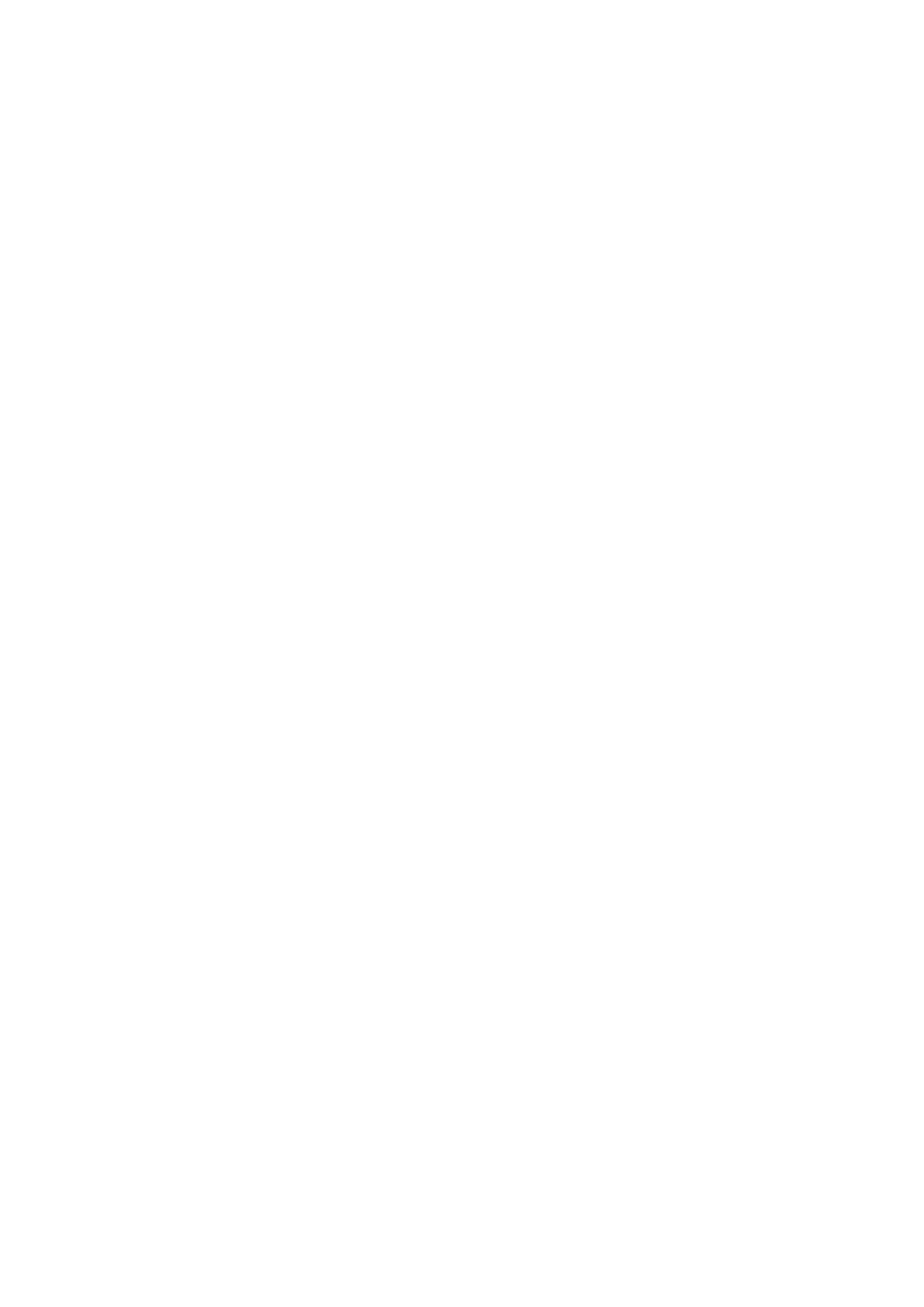# **WARNING: SKYDIVING IS A DANGEROUS ACTIVITY**

#### **Your parachute might not work right and you might die even if you do everything right.**

Sport parachuting is a hazardous activity that does, at times, result in severe personal bodily injury or death. Parachutes sometimes malfunction, even when they are properly designed, manufactured, assembled, packed, maintained and used. The results of such malfunctions can be serious bodily injury or death.

The United States Parachute Association reports that during the period from 1999 through 2007, member skydivers in the U.S. made a total of 19,821,728 jumps which resulted in 10,981 medical injuries and 239 fatalities. This data might suggest that the risk of medical injury on any given skydive during that timeframe was about 1 chance in 554 jumps. Similarly, the chances of losing your life on any skydive during the same timeframe might have been about 12 out of a million jumps. While many of these injuries and death are a result of improper use, some are the direct result of parachute equipment malfunctions. The United States Parachute Association has reported that there were approximately 32,000 skydivers in the U.S. in 2009.

While total skydiving experience, currency in jumping, proper training, familiarization with and the correct use of parachute equipment can tend to lower these risks somewhat, nothing can actively reduce the risk to zero. The only possible way to reduce the risk to zero is to not be associated with skydiving or parachute jumping in any way, even as a spectator or as an innocent bystander. Even spectators and innocent bystanders are exposed to many of the inherent risks associated with skydiving or parachute jumping if they are present during jumping activities.

If you use a Precision Aerodynamics' parachute canopy, or if you allow someone else to use it, you are acknowledging that you understand sport parachuting's inherent risks and you are accepting the fact that your parachute equipment may not function properly, and in fact, it may not function at all.

If you are not willing to accept the risks of sport parachuting, or if you are not willing to accept the possibility that your parachute (including any or all of its associated components) may malfunction or perhaps cause you or someone else to be injured or killed, then you may return your Precision Aerodynamics' parachute canopy for a full refund before it is used. Contact Precision Aerodynamics' legal department for details regarding the procedure to exercise this option.

Precision Aerodynamics Owner's Manual 5876 SR-28, PO Box 1596 Page 2 of 56 Dunlap TN 37327 USA copyright 2010 Precision Aerodynamics 423.949.9499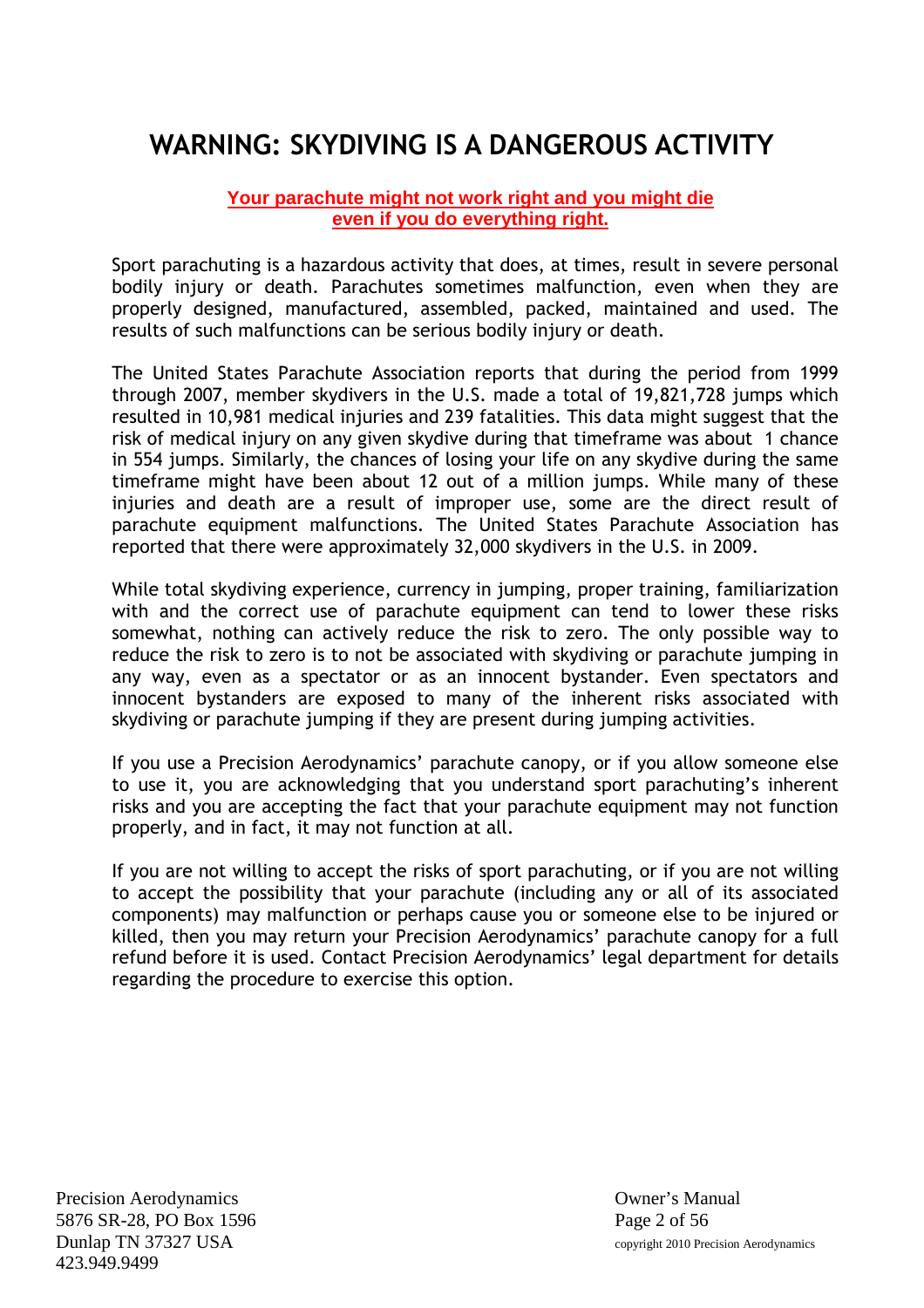# **DISCLAIMER - NO WARRANTY**

The risks of many types of personal bodily injury and also the risk of death, and many other dangers associated with the use of this or any other piece of parachute equipment is undeniable and unavoidable. Because of the unavoidable danger associated with the use of this parachute system, the manufacturer makes no warranty, either expressed or implied. All of Precision Aerodynamics' parachute products are sold with all faults and without any warranty of fitness for any purpose whatsoever.

Precision Aerodynamics also disclaims any liability in tort for damages, direct or consequential, including personal injuries, resulting from a parachute malfunction or from a defect in design, material, workmanship, or manufacturing whether caused by negligence on the part of the manufacturer or otherwise.

By using this parachute, or allowing it to be used by others, the owner and or user waives any liability for personal injuries or other damages arising from such use. If the owner declines to waiver liability on the part of the manufacturer, the owner may obtain a full refund of the purchase price by returning the parachute system before it is used, to the manufacturer within 30 days from the date of original purchase with a letter stating why it was returned.

# **About this manual**

Parachutes will not fly optimally without proper control input. We want you to be the best canopy pilot you can be. This is why we employ the skills of our industry's leading educators in the field of canopy flight to create, edit, and otherwise contribute to the contents of this manual.

Our wings are carefully crafted to do everything a great canopy pilot needs them to do and more, but they will not make you look good if your piloting technique needs work. We urge you to seek out advanced instruction whenever possible, especially video debriefs of your landings. A weekend canopy flight workshop is the best way to do this. By sitting down and learning all the stuff that you *didn't know you didn't know*, you will expand your reality, and have more fun in the sky. The better you are, the more there is to do up there! Competence makes skydiving more fun!

It is important to remember that we are always on a path to becoming better. Our moments of perfect execution will become more frequent as we continue in our commitment to continuing our development.

Precision Aerodynamics Owner's Manual 5876 SR-28, PO Box 1596 Page 3 of 56 Dunlap TN 37327 USA copyright 2010 Precision Aerodynamics 423.949.9499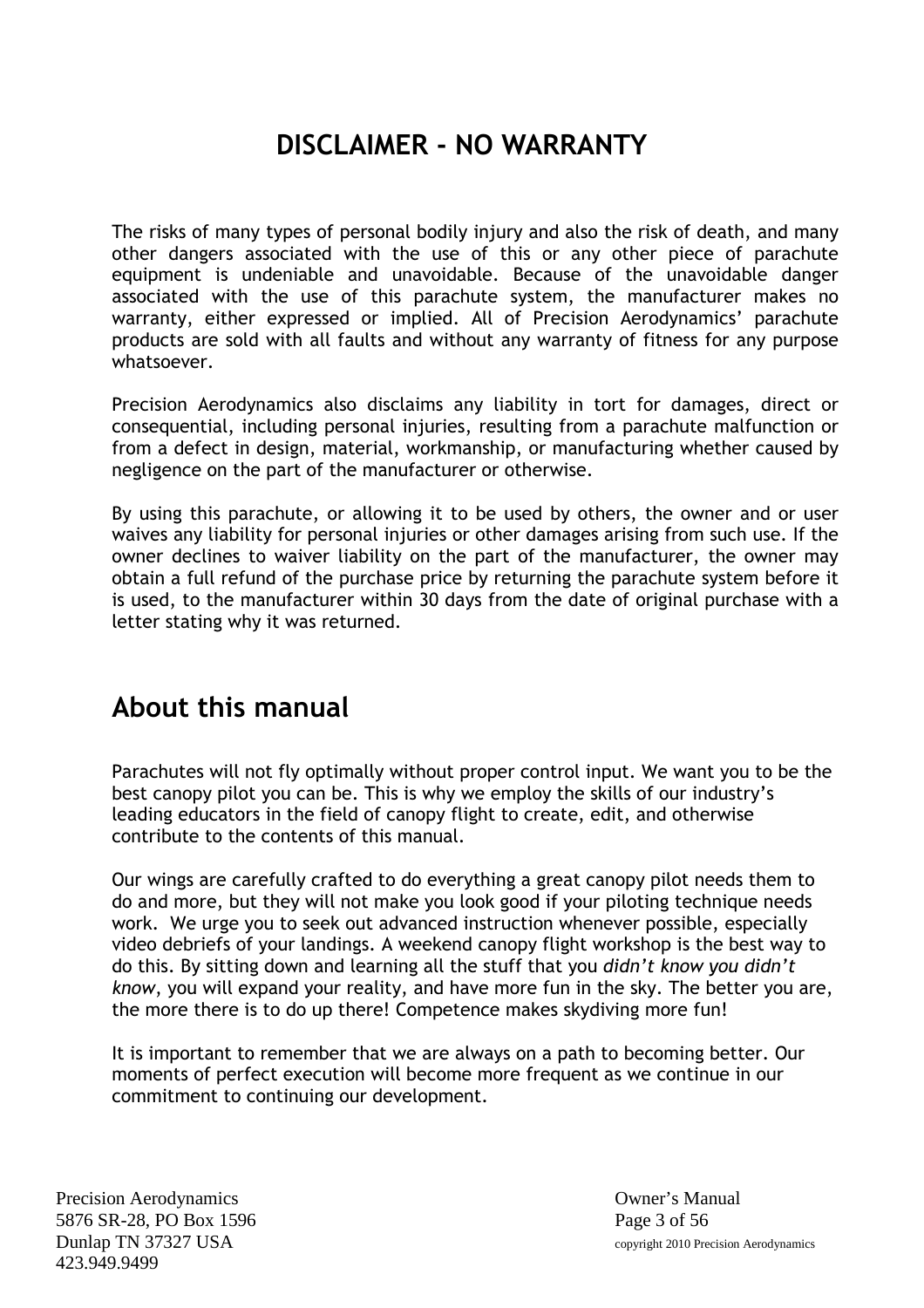| Do I honestly have the skills to handle all of the new responsibilities that this new level                                |                                       |
|----------------------------------------------------------------------------------------------------------------------------|---------------------------------------|
| Am I willing to pay the price of the learning process to attain these new skills?11                                        |                                       |
|                                                                                                                            |                                       |
|                                                                                                                            |                                       |
|                                                                                                                            |                                       |
|                                                                                                                            |                                       |
|                                                                                                                            |                                       |
|                                                                                                                            |                                       |
| Precision Aerodynamics<br>Owner's Manual<br>Page 4 of 56<br>5876 SR-28, PO Box 1596<br>Dunlap TN 37327 USA<br>423.949.9499 | copyright 2010 Precision Aerodynamics |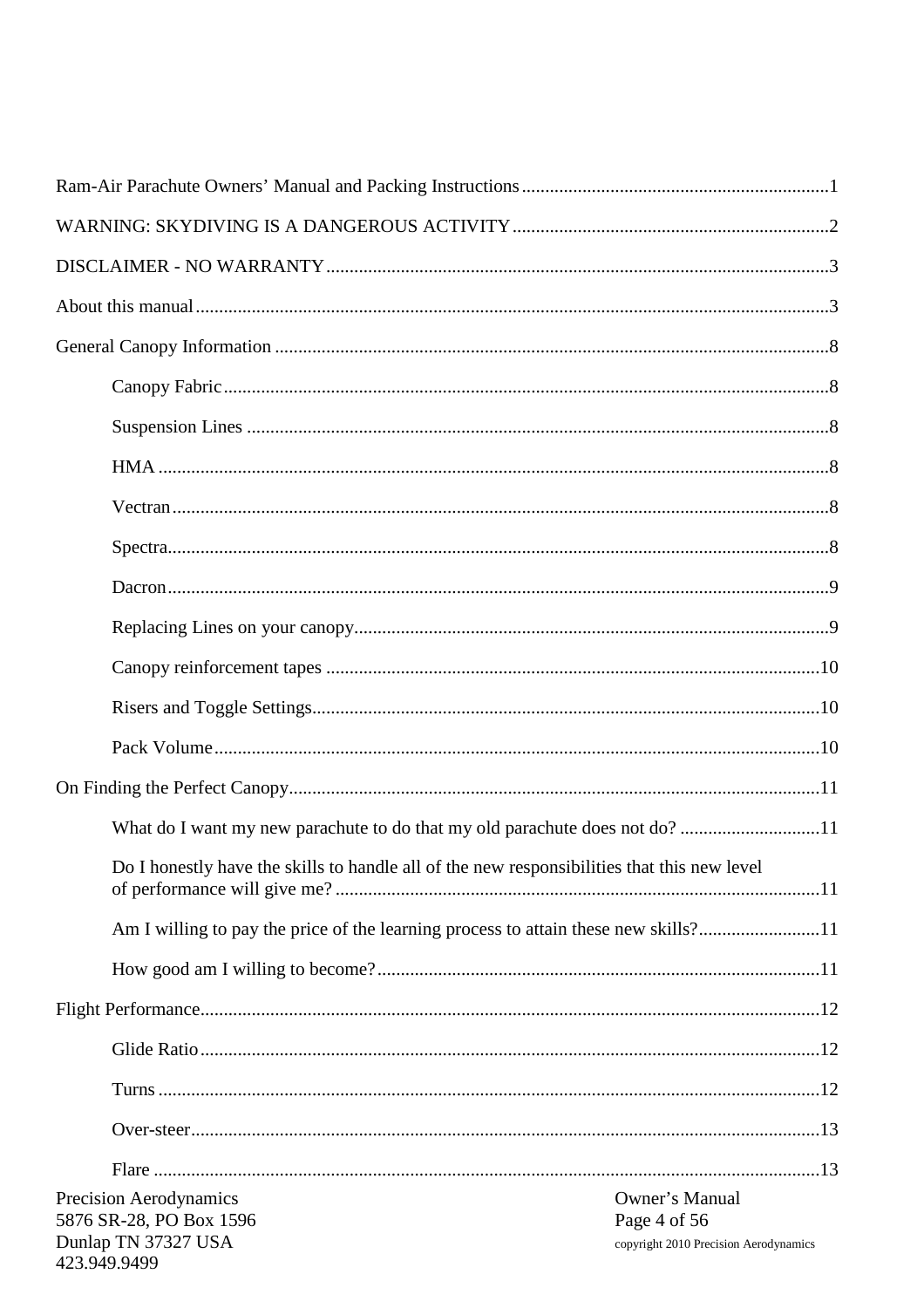Precision Aerodynamics 5876 SR-28, PO Box 1596 Dunlap TN 37327 USA 423.949.9499

Owner's Manual Page 5 of 56 copyright 2010 Precision Aerodynamics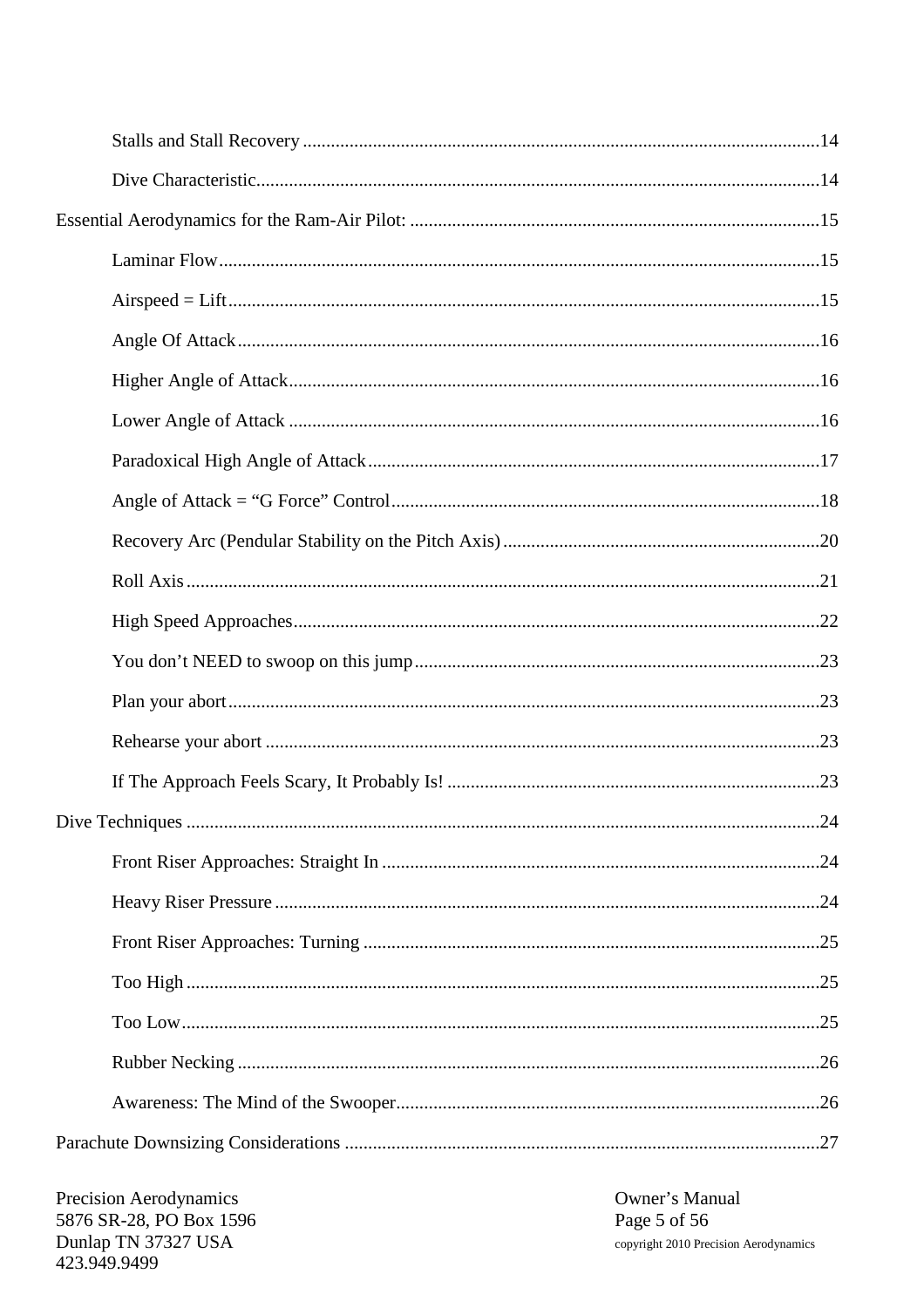Owner's Manual Page 6 of 56 copyright 2010 Precision Aerodynamics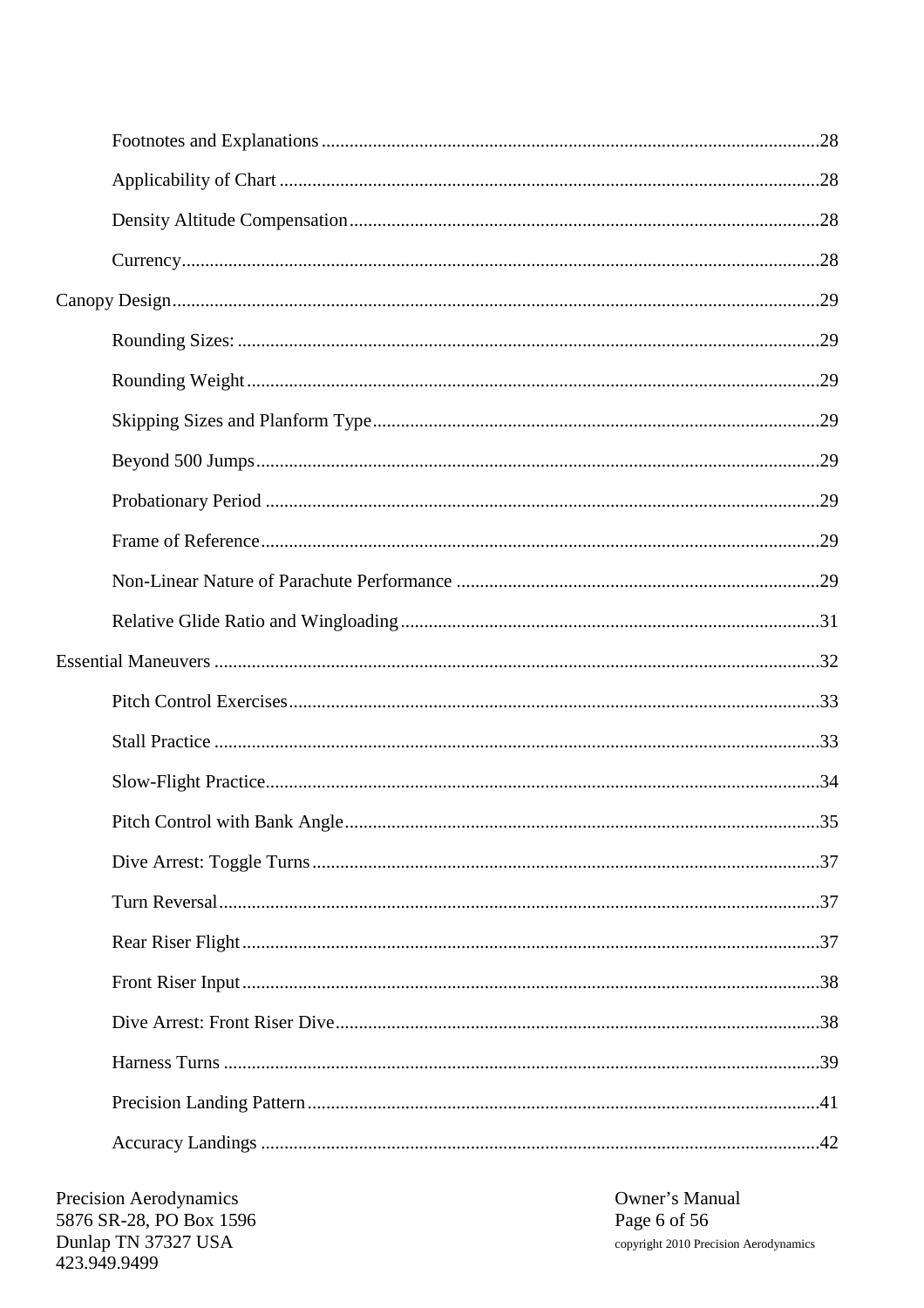| The Long Haul |  |
|---------------|--|
|               |  |
|               |  |
|               |  |
|               |  |
|               |  |
|               |  |
|               |  |
|               |  |
|               |  |
|               |  |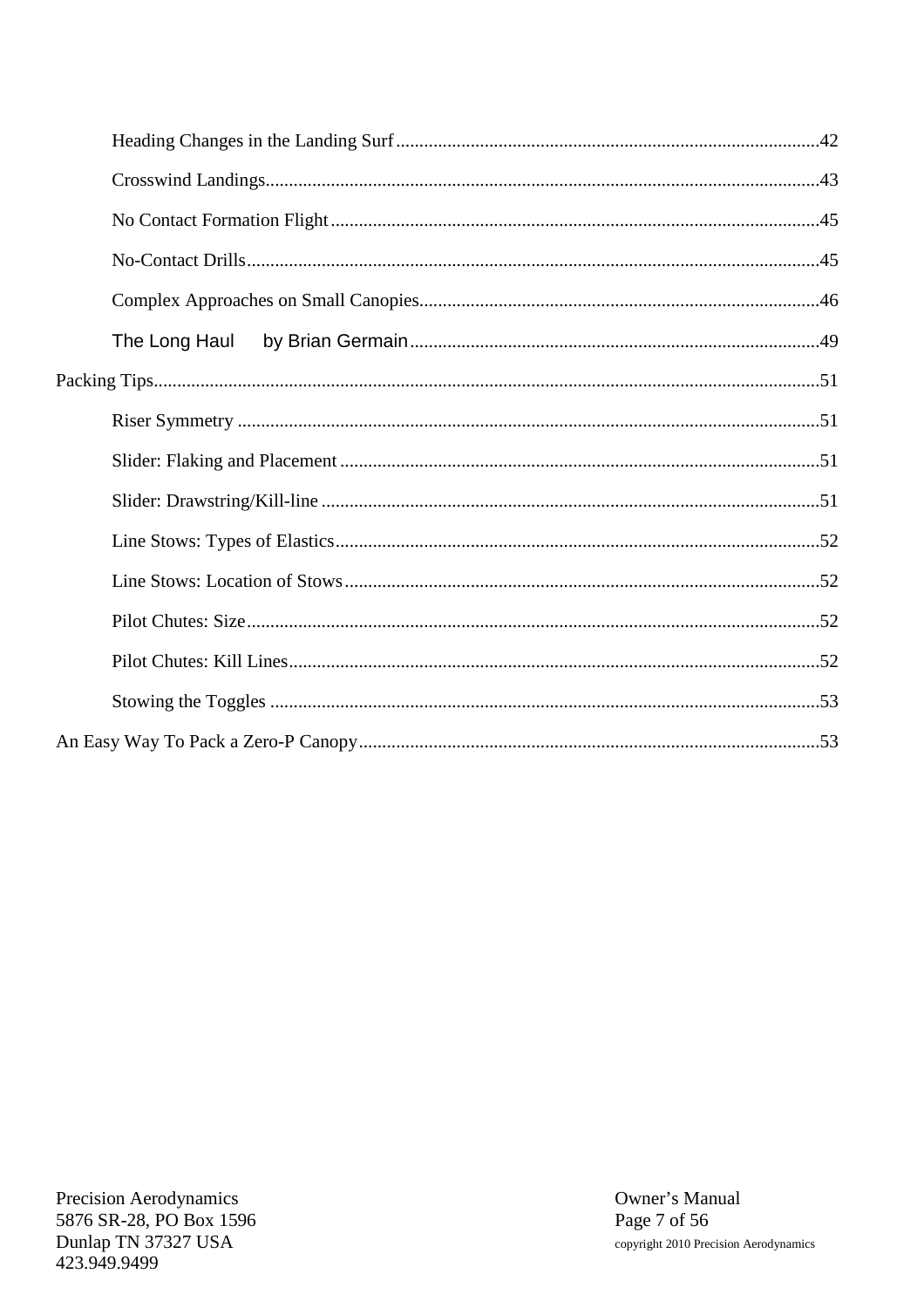# **General Canopy Information**

# **Canopy Fabric**

We use only the finest parachute fabrics available. Solar radiation is the single most damaging element to nylon fabric, and its silent destruction is both cumulative and irreversible. All of our parachute fabric contains a special UV Resistant coating called Solar Maxtm from Invista, but the best way to increase the life of your canopy is to keep it out of the sun as much as possible. With proper care and handling, your canopy's fabric can last for literally thousands of jumps.

Besides ultraviolet exposure, there are a number of other elements that your parachute may become exposed to in normal use. If your canopy is exposed to or becomes stained by blood, sweat, tears, or other body stains that may occur during with normal handling or packing, in many cases the best action to take may be no action at all.

Although it is advisable not to wash your canopy with any sort of agitation, you will definitely need to soak your canopy in fresh water in the event you have a saltwater landing. If your parachute lands in seawater, keep the canopy wet until you can soak it in a bathtub of lukewarm fresh water for several hours to dilute out the damaging microscopic salt crystals from within the weave of the fabric. Soak, rinse, repeat. Then hang your canopy to dry in a place away from sunlight.

Water, in and of itself, is not harmful to nylon in any way. In fact, the fabric in your canopy is exposed to water in several processes before it is ever even cut and sewn into a parachute. Spinning plants, weaving plants, finishing and dyeing plants all use some degree of water in processing nylon from yarn to parachute fabric. In many of these operations, the yarn or fabric is continuously soaked and dried before finally being sold as parachute fabric.

However, there are some instances of water exposure that can and will be damaging to your canopy, including fresh lake water. It's not the water per se that might be damaging, but the unidentifiable elements contained in the water that may cause the pH to be very high or very low. Exposure to low pH water (acid) or high pH water (alkaline) may damage your canopy and render it to be un-airworthy instantly. There is no cure for canopy fabric damage due to high or low pH contact.

#### **Suspension Lines**

Depending on the product we use several line materials:

#### **HMA**

HMA line is braided from a High Modulus Aramid fiber and is used on our highest performance main canopies. We use a distinctive black fiber to braid for all of our HMA linesets. HMA line is used on all Xaos-21, Xaos-27, Nitron, and Fusion canopies. HMA line is very strong for its diameter and it doesn't stretch or go out of trim like Spectra tends to do during heavy use on a main canopy. The downside to HMA is that it doesn't necessarily show signs of its wear very well, and the first indication that you might need to reline your canopy could be when you break a line on deployment. While breaking a line generally isn't a big deal, it can definitely slow down your weekend. We recommend replacement of HMA linesets approximately every 500 jumps.

#### **Vectran**

Vectran is a tan colored fiber which is braided into linesets for our tandem main and tandem reserve canopies. Vectran line is very strong for its diameter, but stability is probably its best property. However stable, Vectran still wears out relatively quickly due to slider friction, and it needs to be replaced every 500 jumps in the tandem main environment. Tandem reserves aren't deployed enough to warrant a replacement lineset.

#### **Spectra**

Spectra line became very popular on sport main and reserve canopies beginning in the 1990s. Spectra fiber is strong and when braided into suspension line it is very lightweight for its rated breaking strength,

Precision Aerodynamics **Owner's Manual** 5876 SR-28, PO Box 1596 Page 8 of 56 Dunlap TN 37327 USA copyright 2010 Precision Aerodynamics 423.949.9499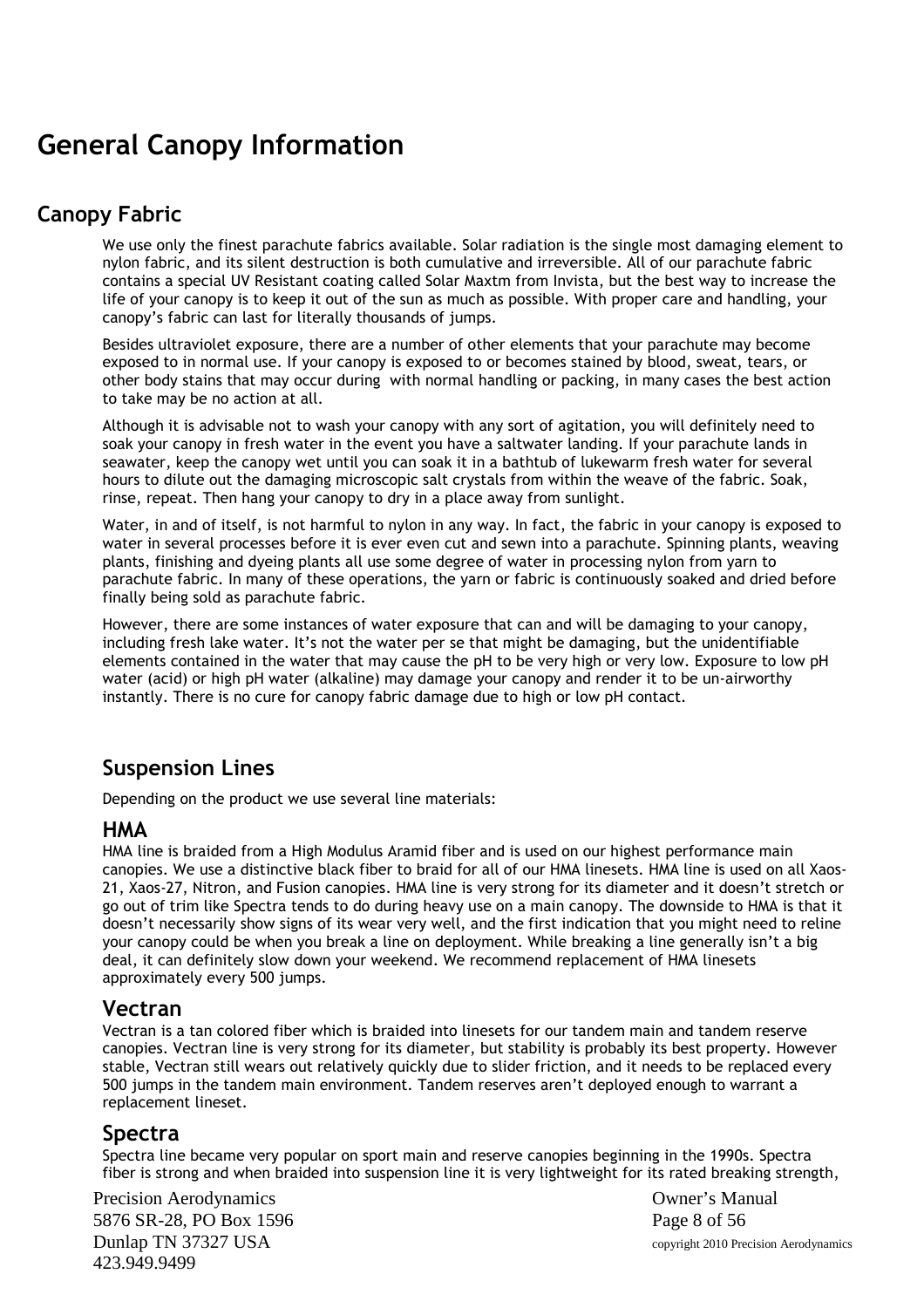but it has a couple of bad properties for use in main canopies, namely faster openings and linear shrinkage over time due to heat generated from slider friction. Ironically, these bad properties for main canopies are still great properties for reserve canopies, wherein a quick opening is a good thing and few people would ever put enough jumps on their reserve to develop a line shrinkage problem. We use Spectra braid on many of our reserve canopies.

#### **Dacron**

Prior to the development of Spectra, HMA, and Vectran, Dacron (polyester) fiber was the preferred choice for suspension line material on ram-air canopies, and was used unilaterally on both on mains and reserves. It has remained popular for some types of canopies since its introduction in the mid 1970s, at which time it replaced nylon as the material of choice for traditional parachutes. One of the reasons it remains popular is because Dacron (polyester) has an excellent memory which means that even though it will elongate during opening shock, it will quickly return to its original specification, unlike nylon. Therefore, although Dacron braid produces very nice openings, and it tends to tolerate slider wear much better than any of the other three types of braided line mentioned above. The downside of Dacron is that it yields a relatively bulky pack volume when compared to Spectra, HMA, or Vectran.

#### **Replacing Lines on your canopy**

Just like you must replace the tires on your car, the lines of your main parachute will need to be replaced from time to time. If you keep your canopy out of the sun (except when it is being used, of course), the fabric airfoil section of your parachute will far outlast your lineset in typical use. The primary reason for line wear is due to the friction and the associated heat that is generated by the grommets as the slider descends during deployment.

Some of the key areas that you might notice accelerated wear are the outboard lines on the connector links and also at the cascades. Also, the center cell "D" lines will show wear about a foot below the stabilizers. Keep an eye on these key areas to notice line wear before you start breaking lines during use.

You can extend the life of your lineset by making sure you pack carefully for soft openings, and by keeping your lines clean. Also, any damage to your slider grommets and steering line guide rings will also reduce the number of jumps you can make on your lineset.

Replacing suspension lines on your canopy is considered routine maintenance, but it must be accomplished by an appropriately rated FAA parachute rigger in the US or foreign equivalent in other countries. When replacing lines, it is a good idea to replace the entire lineset rather than individual lines. In the event you break an individual line and choose to just replace the broken line rather than the complete lineset, go ahead and replace the corresponding line on the opposite side of the canopy at the same time.

It is a good practice to replace your slider at the same time you replace your lineset. Although it is possible for many riggers to replace brass slider grommets in the field, most riggers do not have the equipment required to replace stainless steel slider grommets. Replacing stainless grommets requires a specialized cutting tool and a hydraulic press.

If you have any question about whether or not it is time to replace your lines remember the Old Aviator's Slogan:

> **It's better to be on the ground, Wishing you were in the air, Than to be in the air, Wishing you were on the ground**

Precision Aerodynamics **Owner's Manual** 5876 SR-28, PO Box 1596 Page 9 of 56 Dunlap TN 37327 USA copyright 2010 Precision Aerodynamics 423.949.9499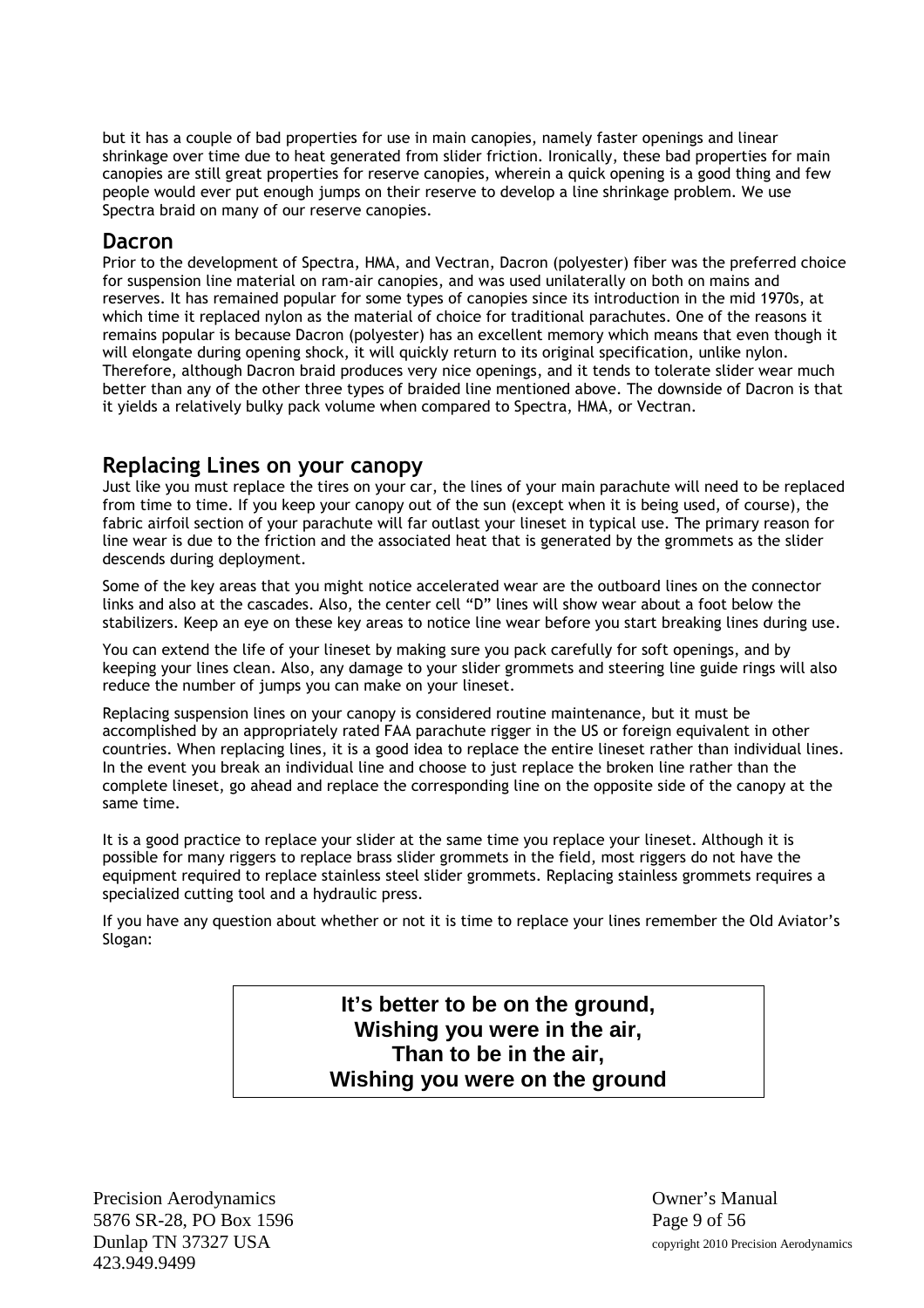#### **Canopy reinforcement tapes**

All of our canopies are constructed with an integrated Spanwise Reinforcement System (SRS). This series of load-bearing tapes links up the line attachments like a web or net inside the canopy. This system makes Precision Aerodynamics parachutes among the strongest ever built.

Precision Aerodynamics' reinforcing tapes on the loaded ribs are positioned at optimum angles to the blocks of the fabric, providing the correct weave-bias stabilization, and creating the most rigid airfoil rib possible.

## **Risers and Toggle Settings**

Precision Aerodynamics canopies are designed for 21 inch risers, the standard for the industry. When used with standard length risers, our canopies will have a few inches of slack brake-line in full flight. This is to allow the pilot to apply up to three inches of front riser input without deforming the tail of the canopy.

Long risers (longer than 21") make the stall point more accessible by placing the jumper further from the canopy. Conversely, shorter risers place the jumper closer to the canopy, thereby making the stall-point further down in the toggle-stroke, or even inaccessible. When using very short risers, (19" or shorter), the factory toggle-setting may feel excessively loose, and may require shortening.

Note: The toggle setting referred to here is not the same as the Brake Set Loop. The Brake Set Loop is fixed and should never be changed, regardless of riser length. Everyone has his or her own personal preferences for toggle setting. If you find the factory setting not to your liking, feel free to change them, but only one inch at a time. You'll be surprised how much one inch feels like. Keep in mind that bad landings are almost always due to poor technique, regardless of toggle setting. Before changing anything about your new canopy, please contact Precision Aerodynamics to see if this is the right choice for you.

#### **Pack Volume**

Parachutes vary in pack volume slightly, depending on many variables. Choose your container based on the standard for that size canopy, and adjust your closing loop accordingly. Keep in mind that a loop that is too long can allow the pin to slip out inadvertently, and one that is excessively tight can cause a pilot chute in tow malfunction. Refer to your container maker's documentation for proper specification of the capacity and specification for your particular container system.

#### Wing-loading

Any wing loading guidelines are recommendations, not solid rules. PRECISION AERODYNAMICS leaves the ultimate decision and responsibility of canopy sizing to the customer. We know most of you are quite intelligent and desire to live long and healthy lives. That being said, here is our slogan:

# "When in doubt, GO BIG!!"

Precision Aerodynamics **Owner's Manual** 5876 SR-28, PO Box 1596 Page 10 of 56 Dunlap TN 37327 USA copyright 2010 Precision Aerodynamics 423.949.9499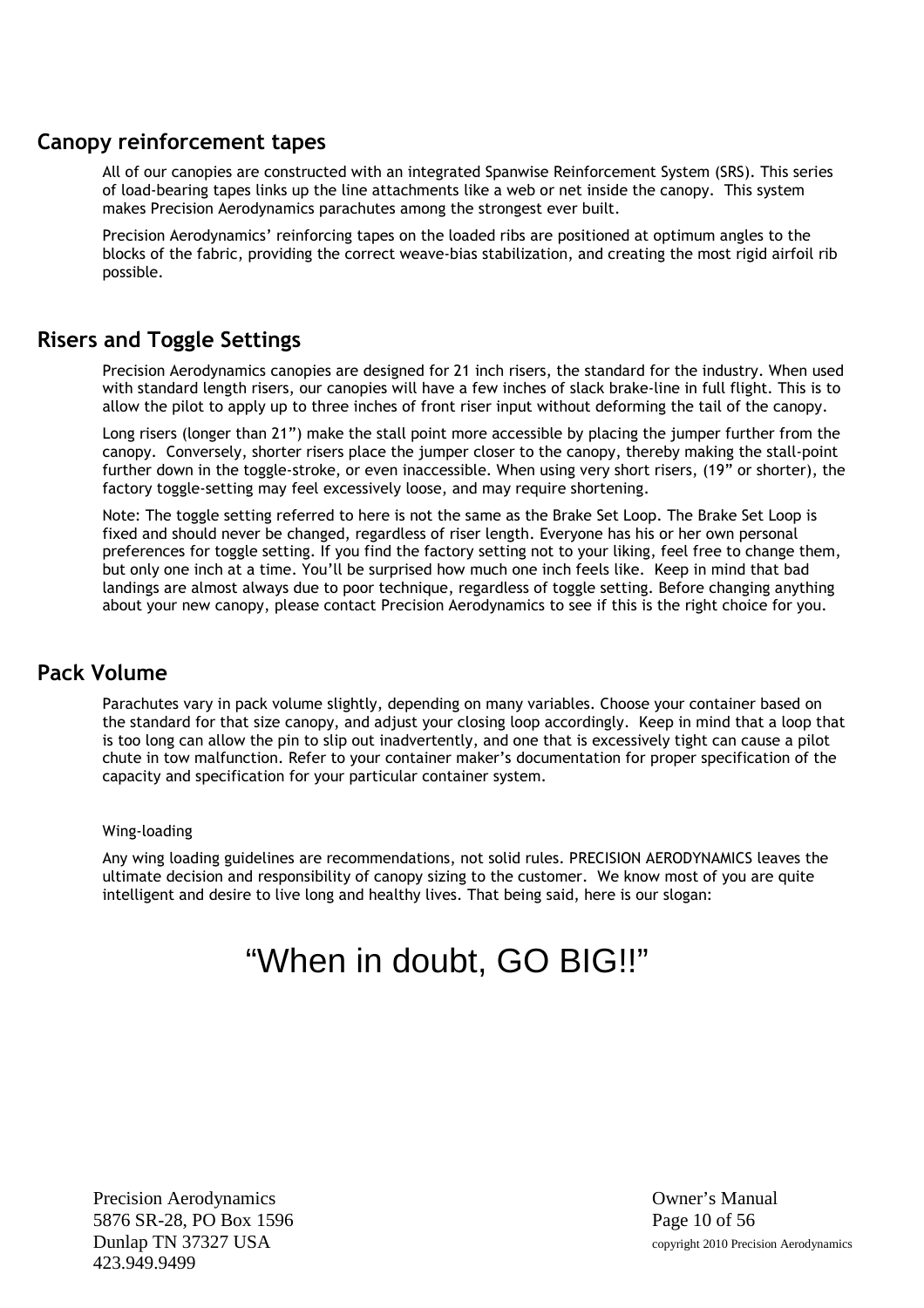If a parachute feels too small for you in your mind, it is. Fear and its negative effects on skill are a very subjective issue, and nobody can tell you how you are feeling. If the idea of jumping something smaller than your current canopy feels "off" to you, then it is. Trust your instincts, and ask the opinions of skydivers who are more experienced, ideally folks who have actually watched you land.

For more detailed information on parachute sizing, see the article entitled "Parachute Downsizing Criterion" near the end of this manual.

# **On Finding the Perfect Canopy**

Before arriving at a decision about which canopy you should use, there are many questions to be answered. It is best not draw your conclusion for several months if you want to make the right choice. There can be no rushing if you want to find yourself a parachute you can live with. In order to truly "Love" your canopy, you must arrive at the decision to purchase it based on a very exhaustive process. The beginning of the process is to answer the following questions:

#### **What do I want my new parachute to do that my old parachute does not do?**

If smaller pack volume is your sole reason for downsizing, you are making a big mistake. If you are blowing away in the wind because your canopy is a Tank, downsizing will be a step you take soon, but if you are still blowing your flare or your pattern and accuracy, you need to stick with the Love Boat until you figure that stuff out. More speed does not substitute for better skills.

#### **Do I honestly have the skills to handle all of the new responsibilities that this new level of performance will give me?**

Be honest with yourself here. We know you believe in yourself, and that is a very good thing. Without the feeling of "The Right Stuff" inside, none of us would be able to get out the door. That aside, where are you in your development, really?

#### **Am I willing to pay the price of the learning process to attain these new skills?**

**We highly recommend that you further your education as a skydiver by partaking in an advanced canopy piloting course. Didn't we mention that back on page 3 in "About This Manual?" Good. It is important and can not be overemphasized. We also suggest that you extend your learning process beyond even that, either through written works, video, conversations or formal aerodynamics education.** It is that or obtaining the difficult degree from the School of Hard Knocks, where the tuition is very expensive. Take your pick.

#### **How good am I willing to become?**

This is the biggie, the one that causes most people to hit a glass ceiling. If you honestly believe you are going to become a great canopy pilot, you certainly can. This entails a commitment to the achievement of this goal. Giving up along the way is not permitted. The ground will weed you out, and it does not grade on a curve.

If you are willing to honestly think about each of these questions, regardless of the specific answers you come up with, you will create the correct choice for yourself. It will be, in fact, incredibly obvious. If it makes sense to you after all that thought and discussion, it is probably the truth for you.

Precision Aerodynamics **Owner's Manual** 5876 SR-28, PO Box 1596 Page 11 of 56 423.949.9499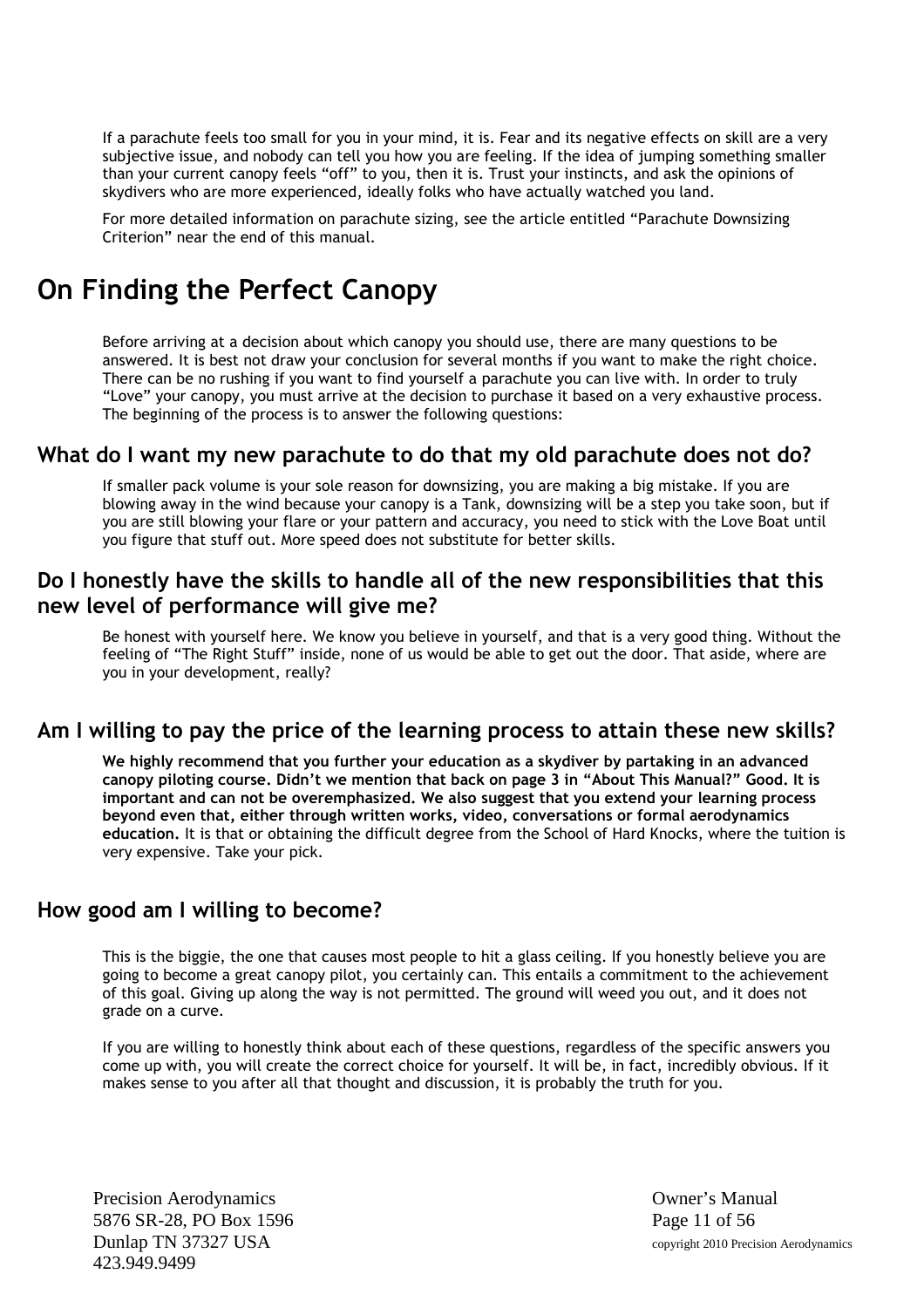# **Flight Performance**

Whether your new canopy is a reserve or a high performance main canopy, please be careful with it. Your reserve canopy should not be damaged in normal use and we encourage at least one familiarization jump on your new reserve (packed as a main) before stowing it away in your reserve container waiting for an emergency. You may need to have somebody track your main bag and pilot chute on the familiarization, as they will not be attached to your canopy, and check with your rigger regarding appropriate pack volume compatibility with your harness/container system. We recommend at least one familiarization jump on your new reserve canopy, and for your new high performance main canopy make a few jumps with higher than normal openings (7000' AGL or above) to really get the feel for it. Knowing how to fly *a parachute* gives you a general sense of confidence, but knowing how to fly *THIS parachute* is what allows you to fly with pure joy.

#### **Glide Ratio**

All of our canopies have excellent glide potential. The glide ratio is further enhanced when the pilot assumes a low drag body position. We have designed our canopies to flatten out even more with a little rear riser input, and minimal pressure is required to hold them down. This effect is improved markedly by pulling the slider down all the way, and pushing the risers to the outside while pulling down an inch or two. This method, applied with the brakes unstowed, is wonderful in all conditions, but is most useful when returning from "short" (down-wind) spots, when you have to fight the wind to get home. If the winds are so strong that you are not making any progress at all, front riser input will be necessary instead, as well as a good "Plan B". Interestingly, if the spot is "deep" (long but on the wind-line), and the uppers are strong, you will do best by holding the toggles at about 90% brakes. This will keep you in the upper winds longer, helping you return to the target with the most altitude possible. If the air mas that you are flying in is already going where you want to go, all you need to do is reduce your decent rate so you can stay in the upper winds longer.

#### **Turns**

Your canopy is a high performance parachute, with the capability to turn very quickly. At altitudes above 2000 feet above ground level, feel free to explore all of the wing's flight modes, including steep banks and spiral turns. Notice how much altitude is lost in a single revolution, or even a sharp 180 turn. This will provide you with the essential experiential information for flight below 2000 feet AGL.

#### *Steep turns or dives, when performed at a low altitude, can cause you to crash into the ground with staggering velocity and make you be dead*

#### *…or make you wish you were dead*

*Altitude Awareness does not stop at "pull time"*

Be smart.

Precision Aerodynamics **Owner's Manual** 5876 SR-28, PO Box 1596 Page 12 of 56 Dunlap TN 37327 USA copyright 2010 Precision Aerodynamics 423.949.9499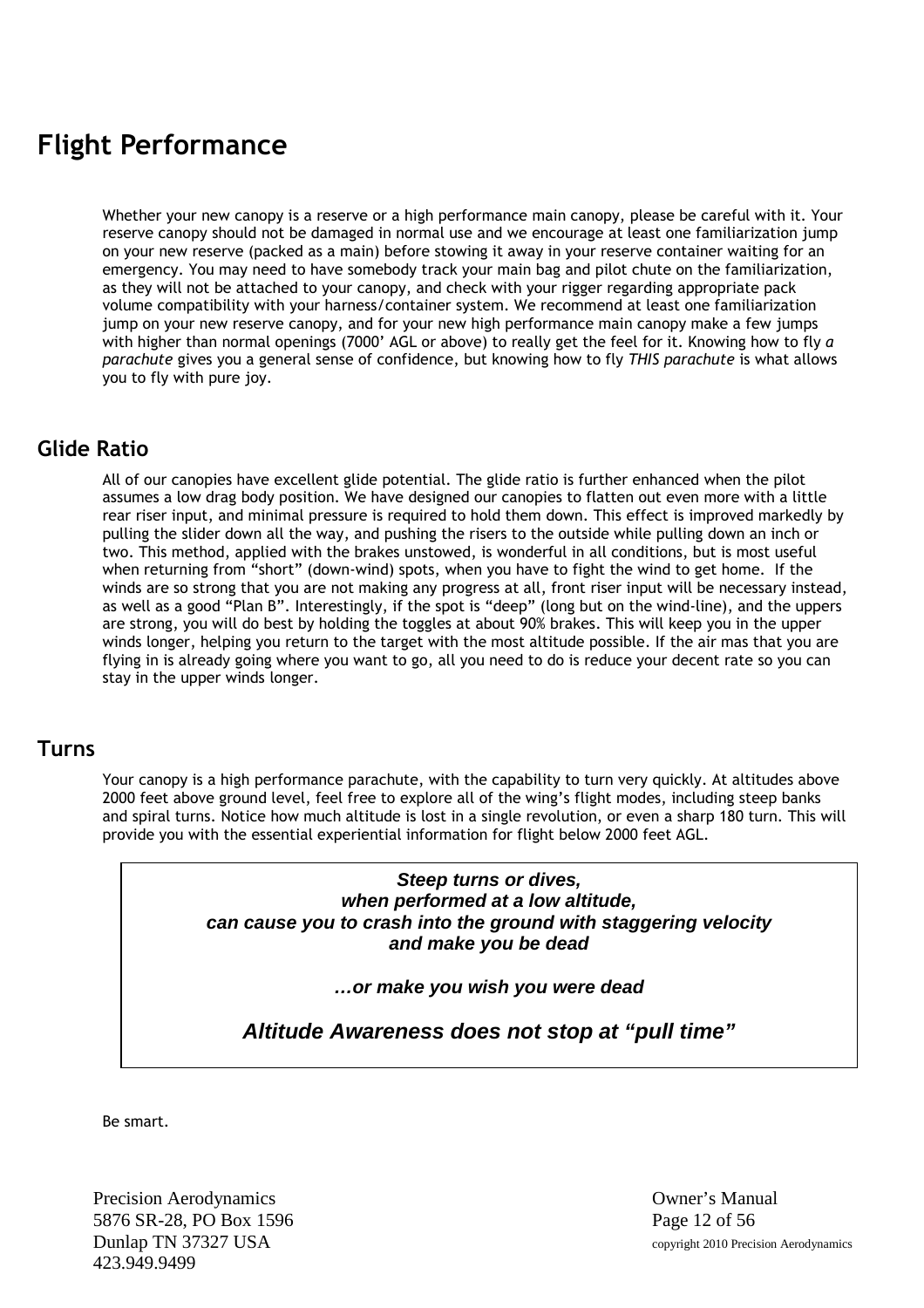An essential consideration when turning your canopy quickly is line tension. In aggressive turns, you can make the suspension lines go slack. When this happens, you have opened the door for such dangerous occurrences as unrecoverable line-twists, canopy collapse, or even falling into your canopy. With all of your maneuvers, in order to remain in control you must maintain line tension at all times. Your life depends on it. Maintaining line tension is done by making smooth toggle inputs, and/or using simultaneous opposing toggle input to increase the angle of attack. Also, never reverse direction immediately following an aggressive turn. Such a maneuver can surely spin you into line twists.

Your canopy has the ability to perform level-flight turns, in addition to the descending turns discussed above. Applying simultaneous opposite toggle before, during, or immediately following the turn will increase the wing's angle of attack, decreasing your descent rate. This type of dynamic "flat turn" is often necessary when close to the ground.

Performing a descending turn close to the ground can kill you, or anyone near you.

#### **Over-steer**

When flying high performance elliptical canopies, you will find some degree of "over-steer" following toggle turns. This is the tendency for the wing to continue turning a bit even after the input is neutralized. This is even more the case following front riser turns and harness turns. Likewise, the deep brake setting on opening allows for easy "weight-shift' or "harness" turns after opening that exhibit this over-steer characteristic. If the wing begins to turn after opening, simply lean the other direction to stop it from turning, and give a bit of rear riser to counter the turn. If that does not work, try unstowing the toggles to reduce the lift of the airfoil. If none of that works, and the turn begins to develop into a spin, it might be time to try out your rigger's latest reserve pack job. Trust your training. Trust your rigger. Treat both with utmost respect.

The amount the canopy overshoots it's heading after ceasing input varies depending on the aggressiveness of the maneuver. The tendency to overshoot its heading is usually negated by weight-shift in the harness, or by stopping the input prior to the desired heading.

Canopies with a mostly rectangular planform (like your reserve canopy) exhibit little or no over-steer. If however, the pilot leans in the harness toward the inside of the turn, coordinated turn are exhibited. (That is a good thing) More on that in the section entitled "Clean Up Your Turns"

#### **Flare**

The landing flare on our canopies, similar to most parachute wings, is most effective when using the "bump-to-the-sweet-spot" method. In other words, make the initial toggle input faster than the second phase of the flare. This braking command will "pitch" the canopy into level flight by swinging the pilot forward of the parachute's center. The quick reduction of the parachute's airspeed allows the pilot's momentum to swing him or her out in front of the canopy, thereby increasing the angle of attack, which is the cause of the increased lift. This method maximizes the speed in the surf, as well as the duration of the level-flight phase of the landing. Flaring too slowly will not significantly effect the angle of attack of the canopy, and is therefore an ineffective method of changing the flight path. By doing this, the only thing accomplished is to diminish the precious airspeed that is so necessary for an effective level-off when the arriving at ground level.

Aim to "surf" within touching distance from the ground. This will prevent the inevitable hard touchdown that comes as a result of running out of airspeed at a significant altitude. Any distance between the skydiver's feet and the ground is the distance that he or she will fall when the stall is reached. One foot of altitude at the end of the landing is still too high, especially on a no wind day.

When it's windy, you can get away with almost anything as long as you keep your canopy at zero bank angle and flare a little. It is the no wind day that separates the Aces from the Jokers. "No-wind conditions" require the pilot to truly "finish" the flare. By this we mean flying the canopy all the way to the stall point, just above the ground, in order to minimize the ground speed at touchdown. When landing in windier conditions, the parachute's ground speed will reach zero when the airspeed becomes equivalent to the wind speed. In other words, when landing facing a 10 mph headwind, the parachute's airspeed only needs to be slowed to 10 mph in order to create a zero ground-speed landing. You will note that your canopy can sustain flight at 10 mph for a longer period of time than it can dwell at the stall

Precision Aerodynamics **Owner's Manual** 5876 SR-28, PO Box 1596 Page 13 of 56 Dunlap TN 37327 USA copyright 2010 Precision Aerodynamics 423.949.9499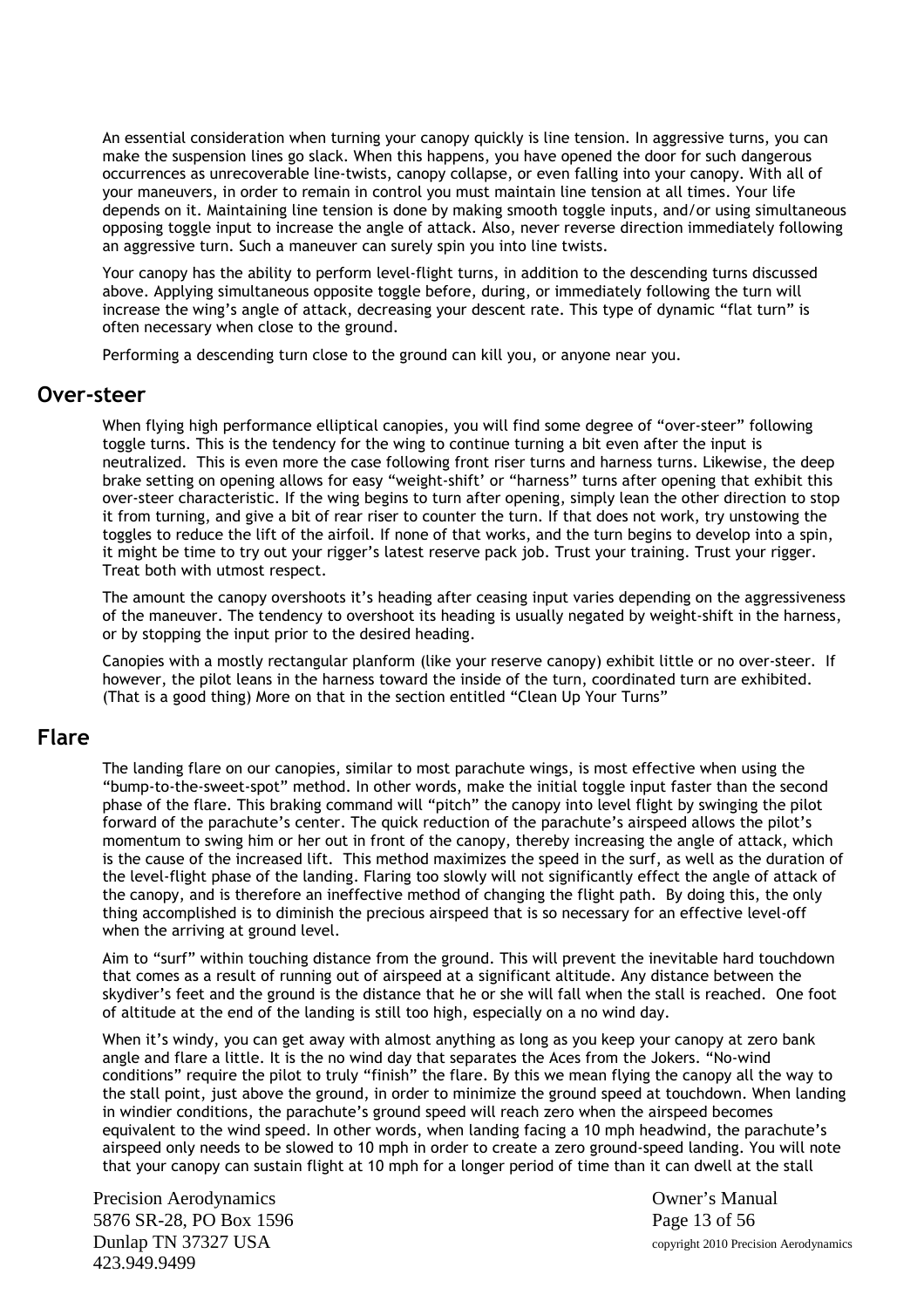point. This will create a longer floating phenomenon at the end of the surf when landing on days with some wind.

During the surf, be sure to consciously control the roll axis, preventing the wing from drifting to one side or the other. Having any roll angle at the end of the surf increases the stall speed, and makes your touchdown harder. Keep in mind that we designed your canopy to curve comfortably in the surf, but only when it still has plenty of airspeed. Applying the explanation described at the end of the previous paragraph, this maneuver is easier in conditions with some wind. This is because the parachute still has airspeed, even when hovering with no apparent airspeed. Having the ability to change your heading during the surf is vital for your safety, as obstacles can appear at the last second. (OK not usually, it's just that we aren't always seeing everything that is there when we are on "Sky-Crack". Practice making slight heading changes in the first part of your surf, when you still have lots of speed, and return the wing to the full upright position prior to touchdown. You will want to master this maneuver up high, though. It is not something you want to mess up, especially when you have an audience.

When changing your heading during the surf, be careful not to over-bank the canopy at low speed. Remember, the higher the bank-angle, the higher the stall-speed. This comes as a result of the increased loading of the canopy when flying at the higher angle of attack necessary to keep the canopy from descending during the turn. The higher the loading, the higher the stall speed will be. What this means is that low-speed high bank-angle turns can lead to nasty stalls close to the ground. Airspeed is the cure for such stalls, but only as a preventative measure. This is why such maneuvers must be performed during the primary phase of the landing, when airspeed is still abundant.

#### **Stalls and Stall Recovery**

Every wing, rigid and fabric alike, has a discrete angle of attack at which it ceases to fly. This is called a Stall. When experienced by a ram-air pilot, a stall follows deep brake input or rear riser input, and is followed by a moderate or severe dropping sensation, and backward tilt in attitude. This maneuver, depending on the altitude, method of recovery and duration of event, may be a reasonable safe exploration of the canopy's slow-flight, or a dangerous stunt that risks the pilot's future.

The aggression of a hasty recovery could, in higher performance canopies, cause the pilot to fall into the canopy. A stall, when performed at high altitude and relieved slowly, is a perfectly reasonable activity which allows the pilot to discover the amount of "toggle authority", afforded by the current toggle setting. It also helps give the confidence to finish the flare during landing, without the fear of an inadvertent stall.

When initiating a stall, do so at an altitude which would allow for a safe cutaway in the event that the recovery goes awry. Start by applying the brakes slowly to place the canopy in a "sink". This minimizes the aggressiveness of the stall as well as the recovery. Stalling at high speed is more risky, as the pitch change is far more drastic.

Once the stall is achieved (you will know), **immediately but slowly** allow the toggles up a few inches (or rear risers if that's how you stalled) to the point of recovery **and hold them at the recovery point** until the canopy begins to fly again. Only then is it safe to allow the canopy back to full flight. If the stall is relieved aggressively, the resultant forward surge of the canopy will be immediate, violent and deeply unpleasant.

A good metaphor is the operation of the clutch on a standard automobile transmission. The clutch is let out slowly to the "friction point" and held there until the vehicle starts moving, and then gradually relieved. The same is true of parachute stall recovery.

#### **Dive Characteristic**

Many of our highest performing canopies are designed with a somewhat negative "Recovery Arc" when loaded at 1.3lbs/sf or higher. In other words, following a diving maneuver, the canopy will continue to lose altitude until the pilot provides some toggle or rear riser input to level out. This is a conscious design choice on our part, so that you will find it easier to hit the "surf-window". In other words, if you are slowly descending toward the flare altitude with sustained airspeed, you merely have to wait for the right moment to apply the toggles in order to level off.

Precision Aerodynamics Owner's Manual 5876 SR-28, PO Box 1596 Page 14 of 56 Dunlap TN 37327 USA copyright 2010 Precision Aerodynamics 423.949.9499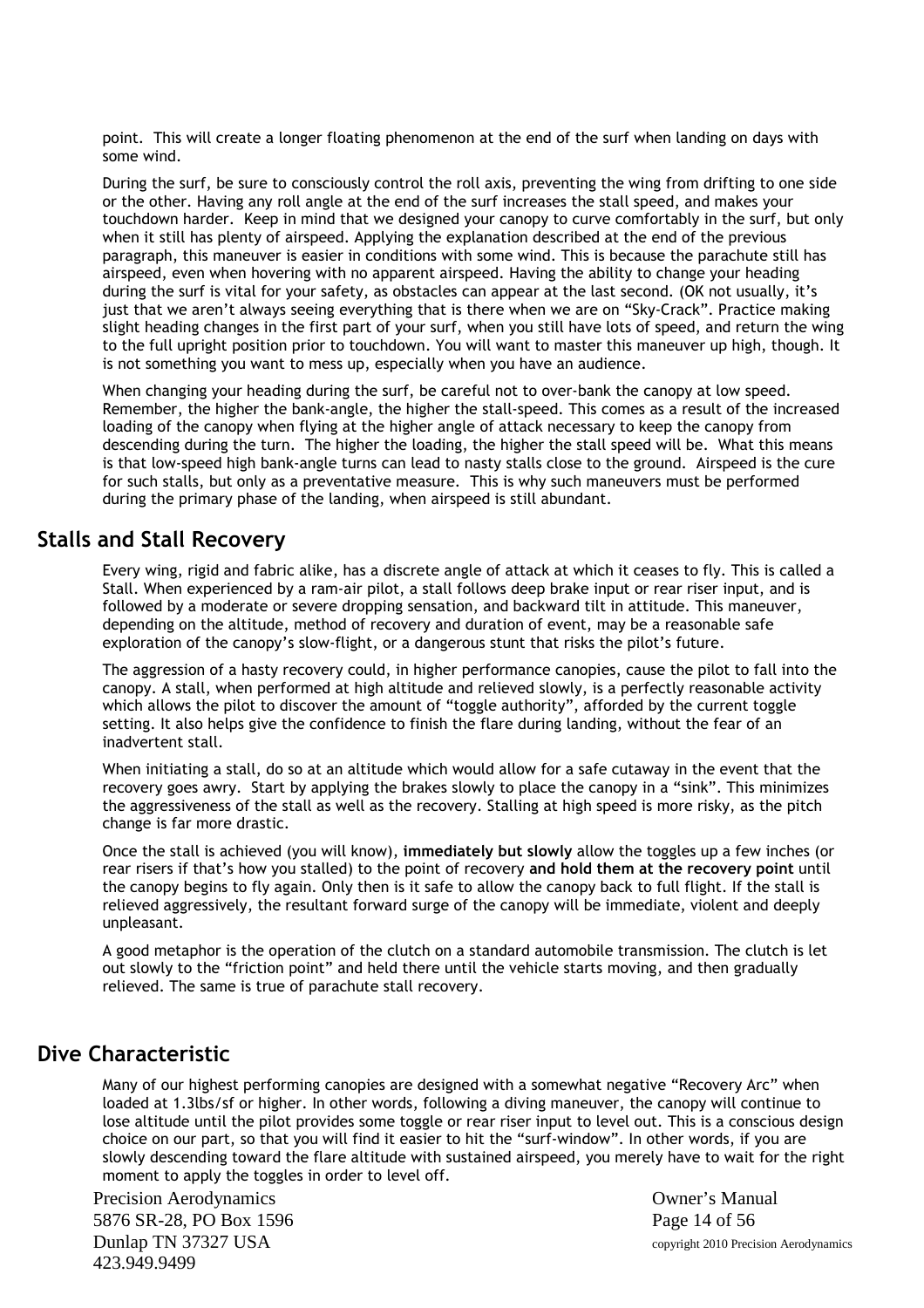A wing with a short recovery arc will level itself out after an airspeed-increasing maneuver will do so regardless of the altitude above the ground. If you are at 30 feet when it chooses to level off, that's where you will remain until the airspeed runs out, and then you get an ankle-burner for a landing if you don't work the remaining airspeed with great skill. Precision Aerodynamics canopies will afford you the opportunity to make final approach adjustments on all axes: up, down, and turns. You will learn to love this characteristic when learning how to "swoop".

# **Essential Aerodynamics for the Ram-Air Pilot:**

#### **Laminar Flow**

Laminar flow refers to the flow of the relative wind as it follows the curved upper surface of a wing. It is this "bending" of the air that provides the lift that allows a wing to glide, rather than fall. This occurs due to the acceleration of the air molecules following the curvature of the upper surface, and thereby dropping in pressure. This creates a sort of suction that pulls upward, perpendicular to the center cell.

#### **Airspeed = Lift**

The faster the wing flies through the air, the more lift you have at your disposal, provided that you have the altitude to use the speed to your benefit. No speed, no lift.

**Pitch = Angle of Attack = Airspeed Control (see Figure 1)**

Pitch is the relationship of the pilot and wing to the horizon. In other words, it describes the attitude tilt, fore and aft. Pitch can vary widely, depending on the flight mode. The range can span from pilot hanging directly below the parachute, way out in front, or well behind the center of gravity. The pitch has indirect consequences to airspeed and other aspect of your flight as well. (See Figure 1)



Figure 1

Precision Aerodynamics **Owner's Manual** 5876 SR-28, PO Box 1596 Page 15 of 56 Dunlap TN 37327 USA copyright 2010 Precision Aerodynamics 423.949.9499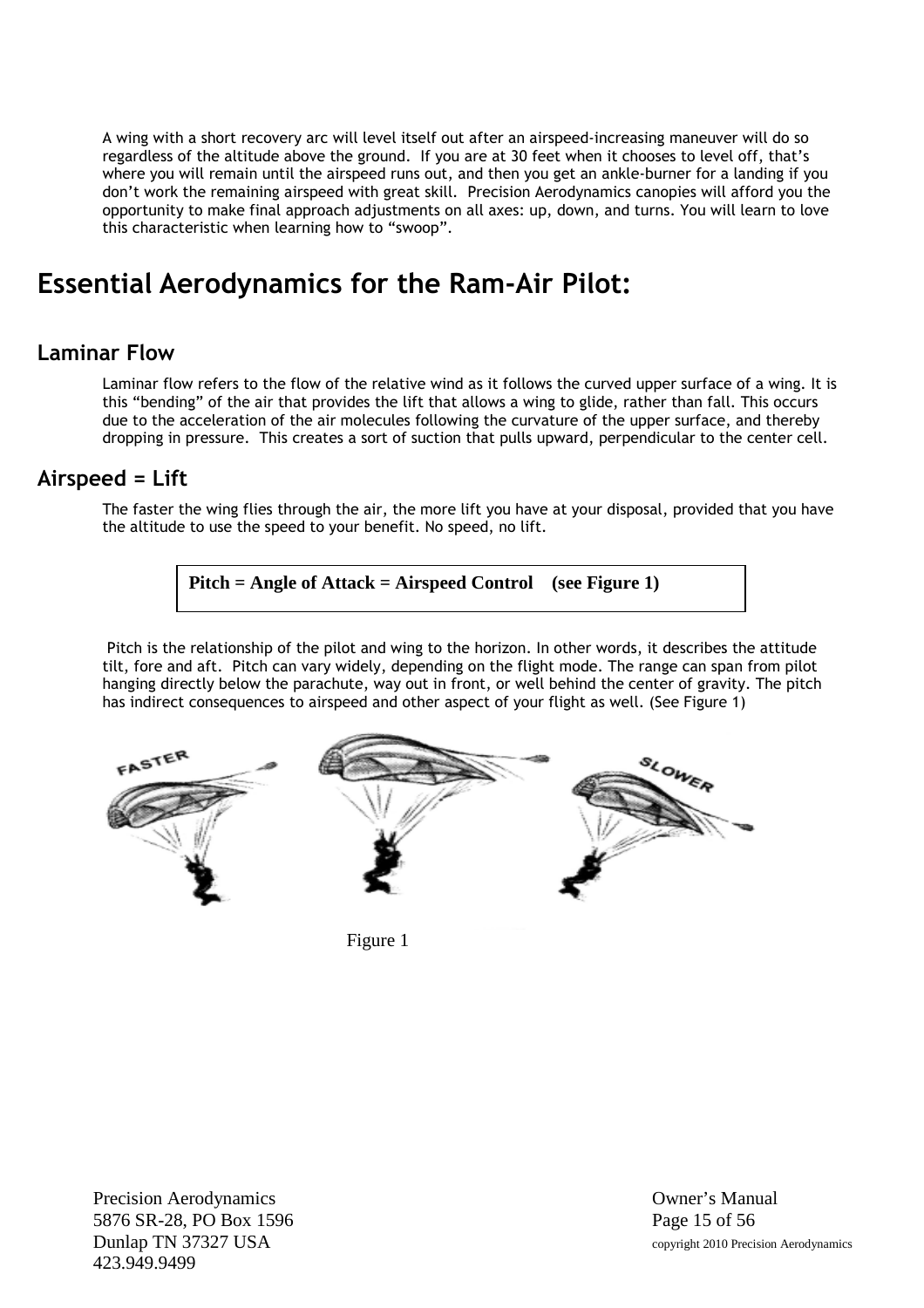## **Angle Of Attack**

Angle of Attack is the relationship of the wing's "chord" (a line drawn front to back inside the airfoil), to the vector created by the relative wind, or apparent wind created by the parachute's flight path. When the pitch changes, the Angle of Attack changes correspondingly. When the canopy pitches back, this increases the Angle of Attack and vice-versa. (See Fig. 2)

# **Higher Angle of Attack**



# **Lower Angle of Attack**



Lower angle of attack results in:

less drag and

more airspeed as lift diminishes and gravity takes over)

Simply put, airspeed is increased when the wing is pointed nose down i.e. pitched forward, which also increases the decent rate. This can be done through the use of front riser input, single toggle input, or the relief of toggle input. When the wing flies with a low angle of attack, it has less drag, so the airspeed increases.

Conversely, airspeed is diminished when the nose of the canopy is lifted. This is accomplished by applying the brakes or rear risers, which slows the parachute's airspeed by increasing the canopy's drag,

Precision Aerodynamics **Owner's Manual** 5876 SR-28, PO Box 1596 Page 16 of 56 Dunlap TN 37327 USA copyright 2010 Precision Aerodynamics 423.949.9499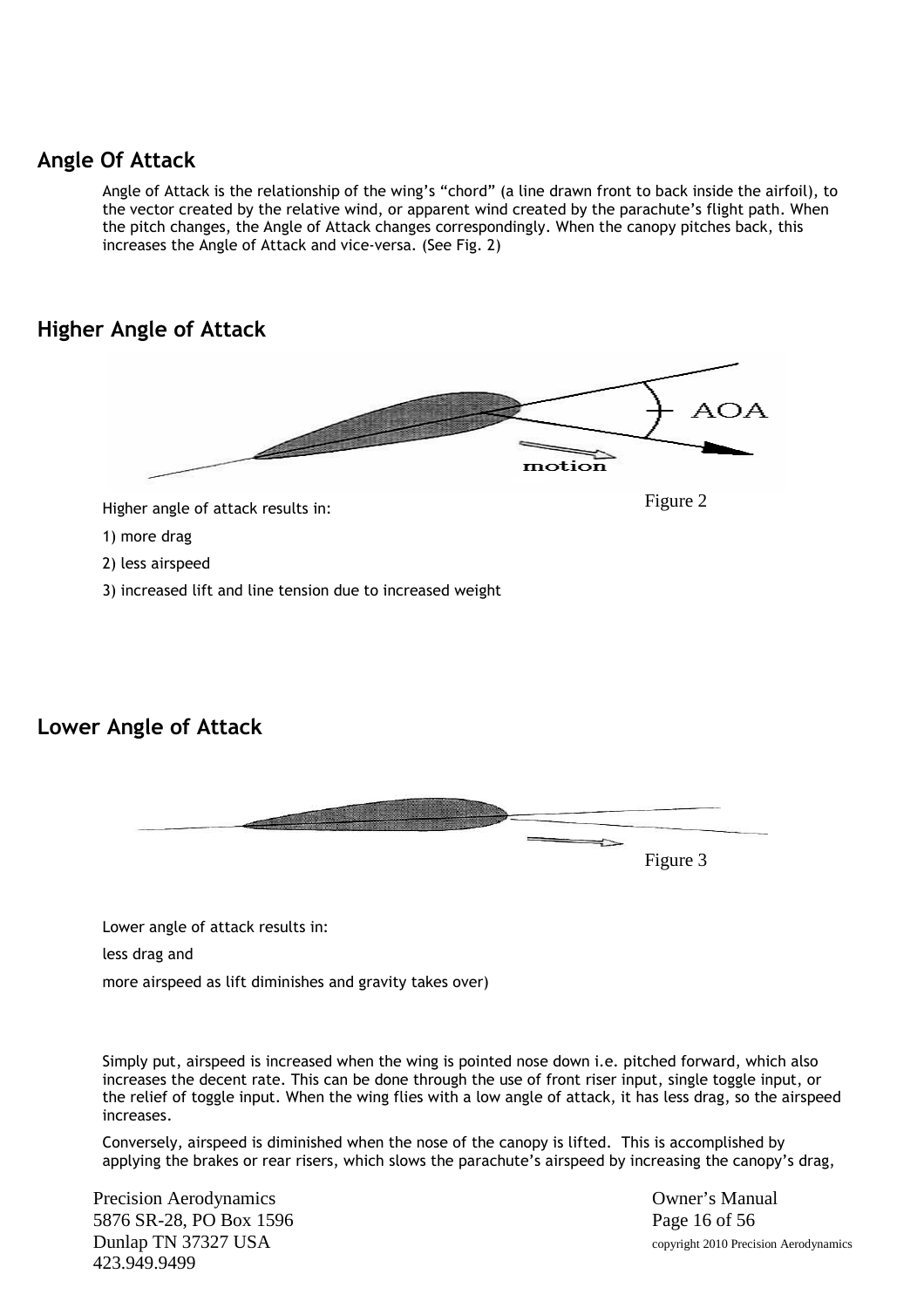thereby swinging the pilot forward of center. The net result of such input is a higher angle of attack of the wing, which decreases the decent rate as well as "net "airspeed.

## **Paradoxical High Angle of Attack**

Note the nose-down attitude depicted in Fig 4. This demonstrates that that angle of attack is not the same as "Attitude" (orientation) with respect to the horizon, since this diagram displays a high angle of attack despite the nose-down attitude. Attitude with respect to the horizon is referred to as "Pitch" (Fig 1). In other words, just because you are in a front riser dive does not necessarily mean that you are at a low angle of attack. If your front risers are pulling up hard and you weight a ton, you are flying at a high angle of attack despite being in a dive.



Figure 4

Precision Aerodynamics **Owner's Manual** 5876 SR-28, PO Box 1596 Page 17 of 56 Dunlap TN 37327 USA copyright 2010 Precision Aerodynamics 423.949.9499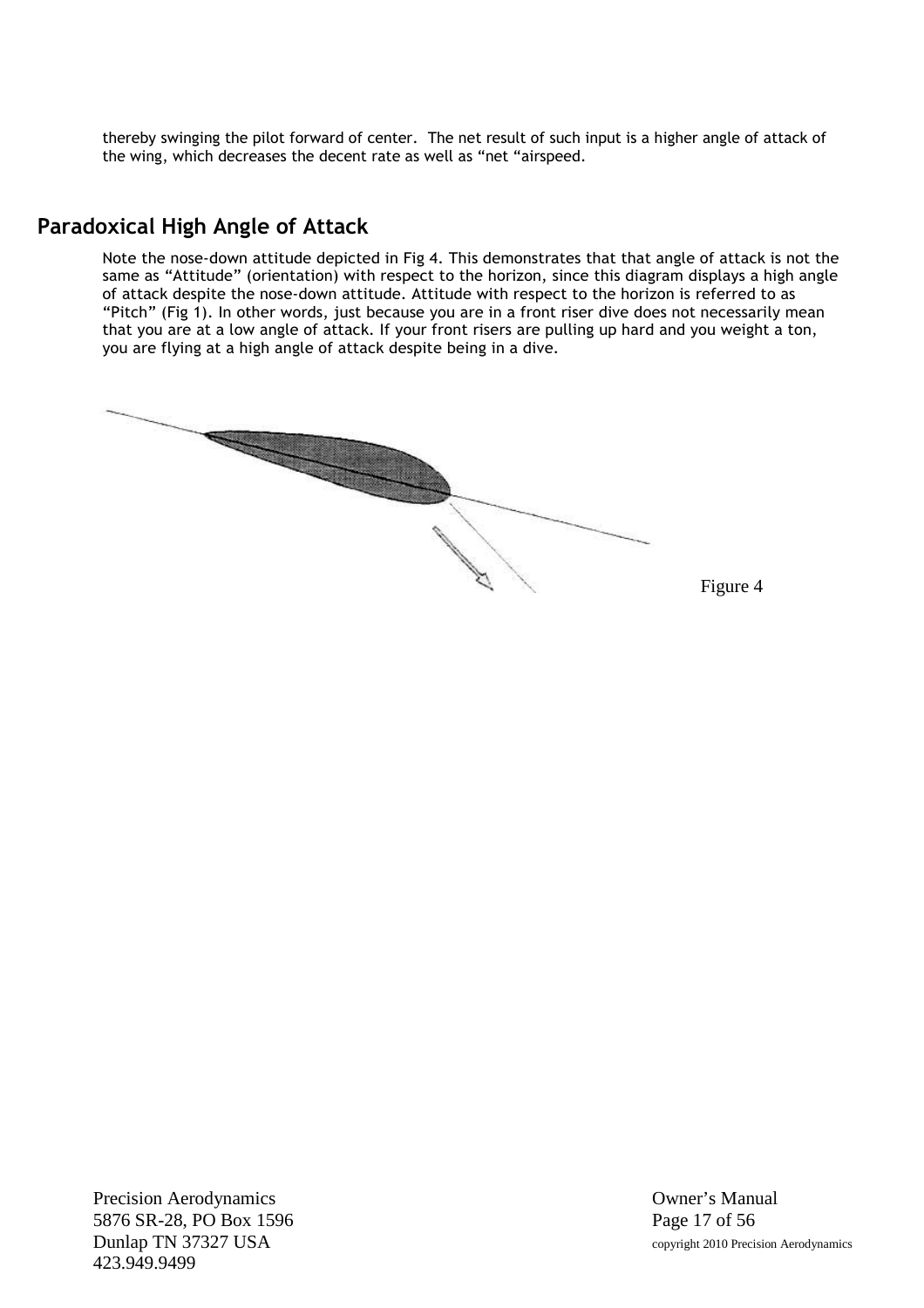



"G" force is the in-flight weight of the pilot, measured in "G's" (G is for Relative Gravity). It is your momentary wing-loading. One "G" is equivalent to the pilot's weight on the ground. Therefore, during a "2G" maneuver, a 150 lb. pilot will effectively weigh 300 lbs.

Pitch, and thus angle of attack, is responsible for the varying "G" load exerted on the pilot. This change in "G" forces also effects the tension of the suspension lines, as the action of the parachute is not intimately connected the pilot due to the reduction in weight. This in turn effects the overall stability of the canopy. If you are weightless, you aren't energetically connected to your canopy. Bad things can happen on a ram-air canopy if the Lift is not opposing anything. (Fig 6)

As the pilot applies input to decrease the angle of attack (such as aggressive application of the front risers or abrupt relief of brakes), the "G" loading, substantially decreases. Correspondingly, the line tension is reduced. Thusly, the parachute becomes less stable and less rigid, and thereby more apt to collapse due to turbulence as well as opening the door for self-induced line-twists. Further, rapid decent close to the ground is not quickly arrested when the lines are slack, and the "G" load is low. This means that you will be unable to pull out of a dive before making a divot in the grass. Yea, ouch.

When the pilot increases the angle of attack by applying brakes or rear risers, the "G" load on the pilot is increased. Accordingly, the line tension increases in direct proportion to the "G's" felt by the pilot in the saddle. In other words, the more the pilot performs high "G" maneuvers, the more stable the canopy will be in flight. Maintaining a high airspeed, when combined with a positive angle of attack, will result in the high "G" loading that will allow you to maneuver quickly in any way you see fit. If you feel heavy, do

Precision Aerodynamics **Owner's Manual** 5876 SR-28, PO Box 1596 Page 18 of 56 Dunlap TN 37327 USA copyright 2010 Precision Aerodynamics 423.949.9499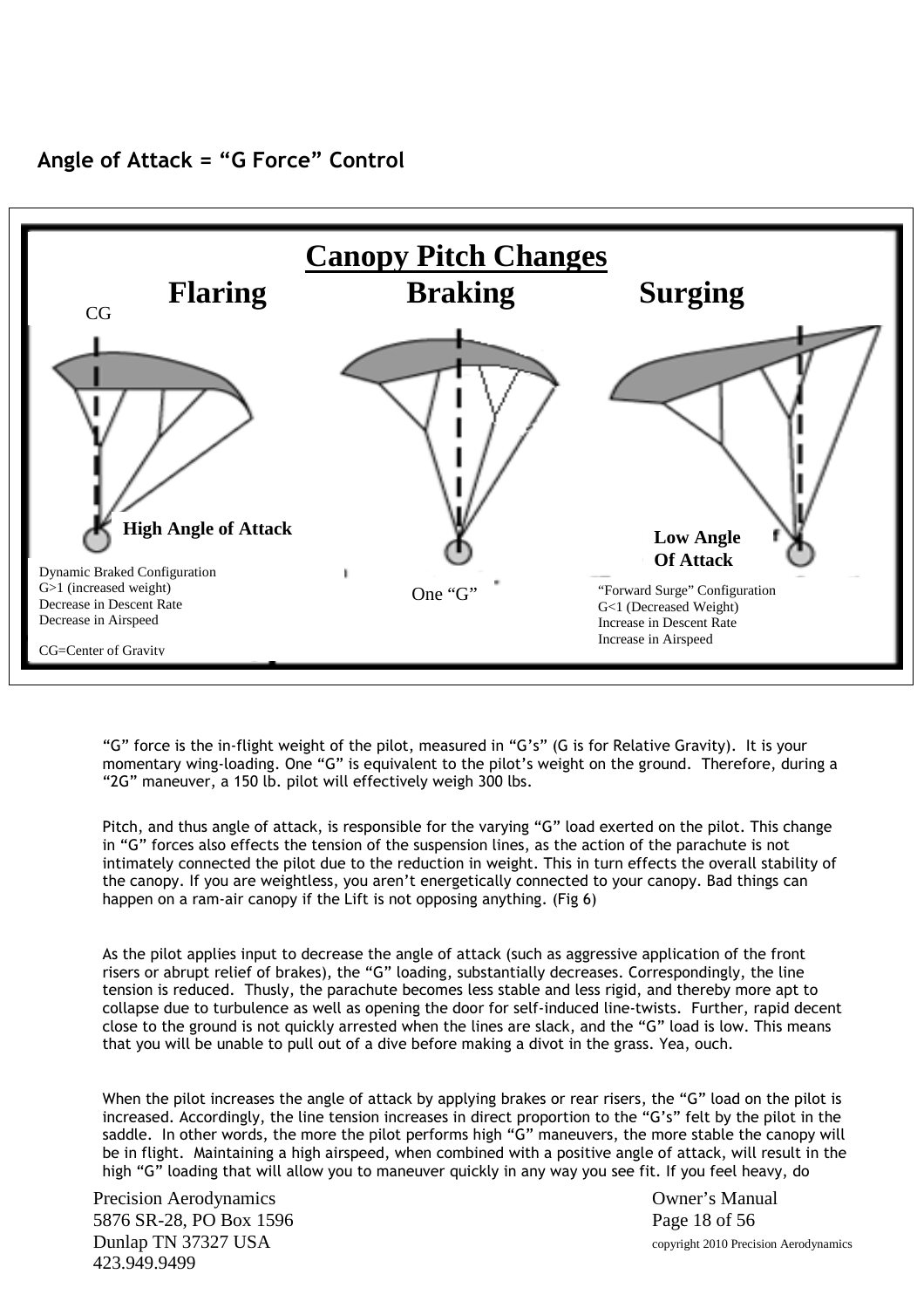whatever you want. If you feel light, do not attempt to turn aggressively. Wither wait for the line tension to return, or induce lift by applying some brakes to pitch the canopy to a higher Angle of Attack.

If you are flying at a relatively high airspeed, with positive weight, you are in command of your wing. When the ground comes, a short burst of 1/4 brake is more than enough to achieve level flight. If the "G's" need to be increased further, bring the nose up by applying more brake input, sharply, but not all the way to stall.

"G" force is the effective weight of the pilot, measured in "G's". One "G" is equivalent to the pilot's weight on the ground. Therefore, a 150 lb. pilot will effectively weigh 300 lbs. during a 2 "G" maneuver.

Pitch, and thus angle of attack, is responsible for the varying "G" load exerted on the pilot. This change in "G" forces also effects the tension of the suspension lines, as the action of the parachute is not intimately connected to the pilot due to the reduction in suspended weight. . This in turn effects the overall stability of the canopy. If you are weightless, you aren't energetically connected to your canopy. Bad things can happen on a ram-air canopy if the Lift is not opposing anything. (Figure 6)

As the pilot applies input to decrease the angle of attack, or dive the canopy, "G" load, or net wing loading decreases. Correspondingly, the line tension is reduced. Thusly, the parachute becomes less stable and less rigid, and thereby more apt to distortion or line-twists. Further, rapid decent close to the ground is not quickly arrested when the lines are slack, and the "G" load is low.

When the pilot increases the angle of attack by applying brakes or rear risers, the "G" load on the pilot is increased. Accordingly, the line tension increases in direct proportion to the "G's" felt by the pilot in the saddle. In other words, the more the pilot performs high "G" maneuvers, the more stable the canopy will be in flight. A nose high attitude isn't always a high "G" flight mode. If the "G"s need to be increased further, bring the nose up more with toggle input.



Figure 6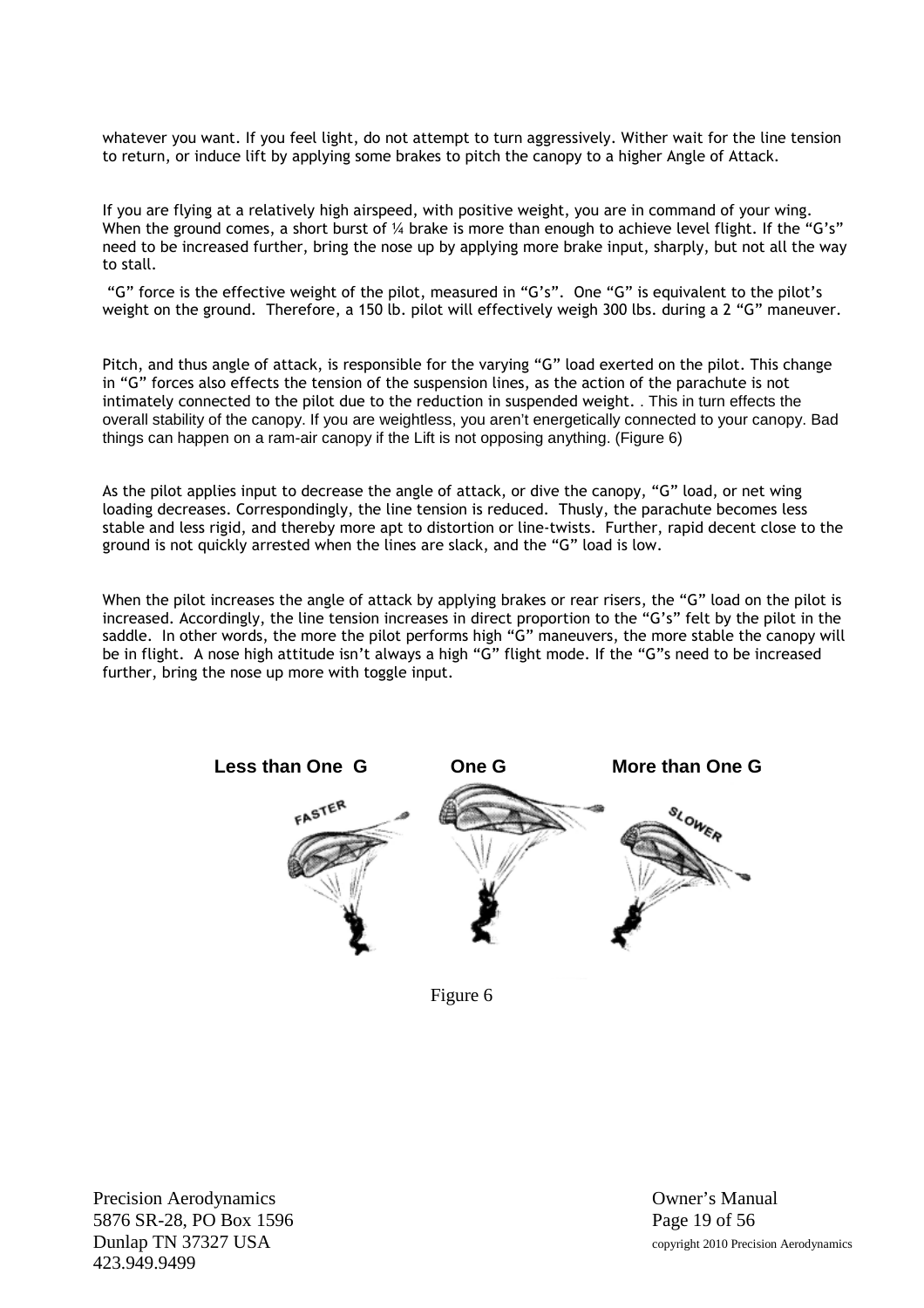# **Recovery Arc (Pendular Stability on the Pitch Axis)**

Much like a pendulum, the pilot hanging under a parachute has a natural tendency to return to the "neutral" position, directly below the canopy. This principle assumes many important factors including airfoil design, line length, type of maneuver, maneuver aggressiveness, density altitude, and wing loading. Parachutes vary with respect to Pendular Stability, based on design, type of maneuver and wing loading.

A parachute that has a slight negative tendency to recover from a dive will be easier to land.

With this in mind, it is important to perform final turns fairly high above the ground in order to level off with minimal toggle input. This is because it is optimal to allow the canopy's natural pendular stability to return you to the neutral pitch position prior to reaching final level-off altitude.

# **If you have to pull your toggles down below your shoulders to recover from your last turn, you have executed your last TOO LOW, period!**

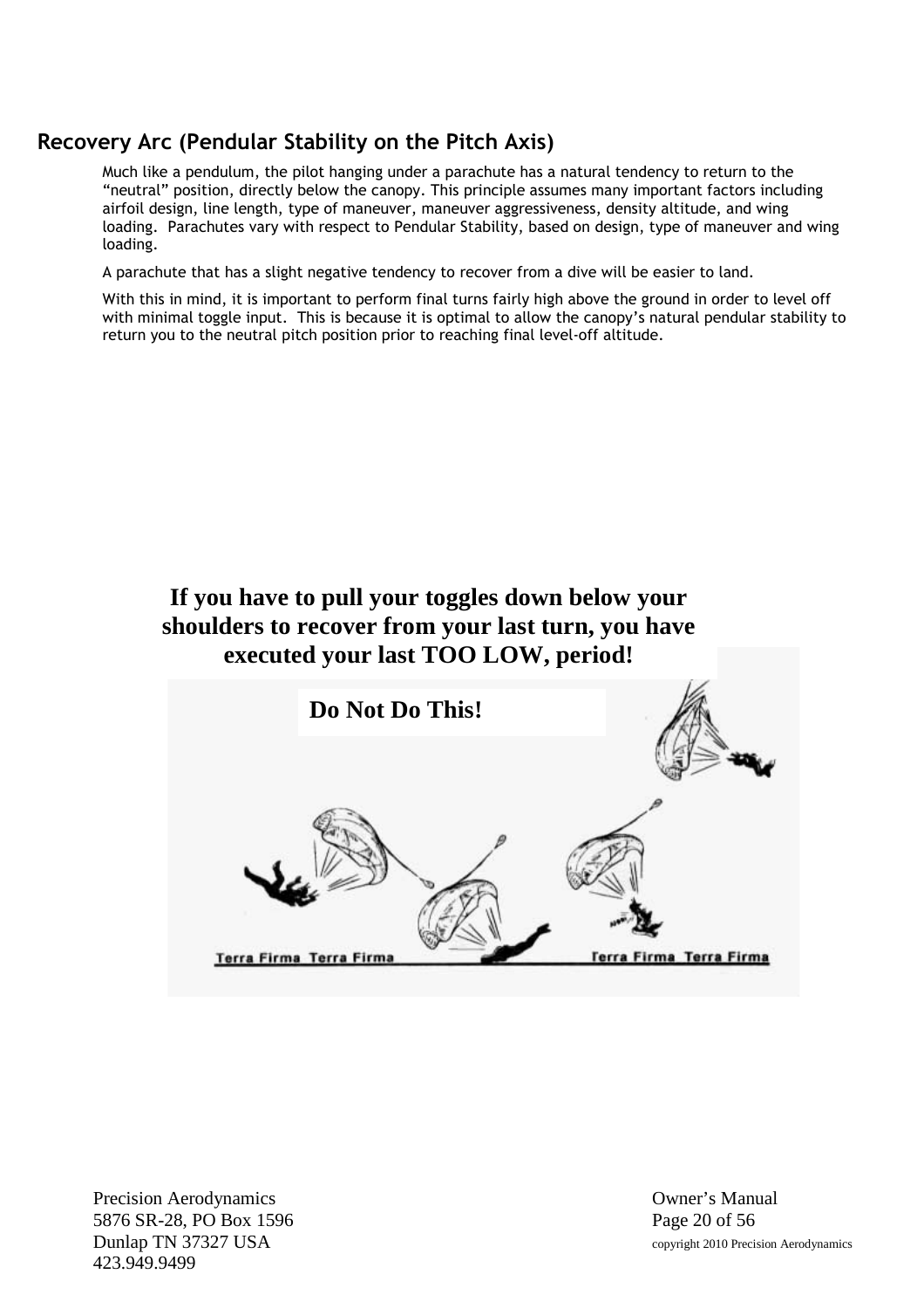

# **Roll Axis**

"Roll" or "bank" is another axis of flight that must be consciously controlled, especially during landing. When the canopy is banked to one side or the other, the lift vector, which is always perpendicular to the

Precision Aerodynamics **Owner's Manual** 5876 SR-28, PO Box 1596 Page 21 of 56 Dunlap TN 37327 USA copyright 2010 Precision Aerodynamics 423.949.9499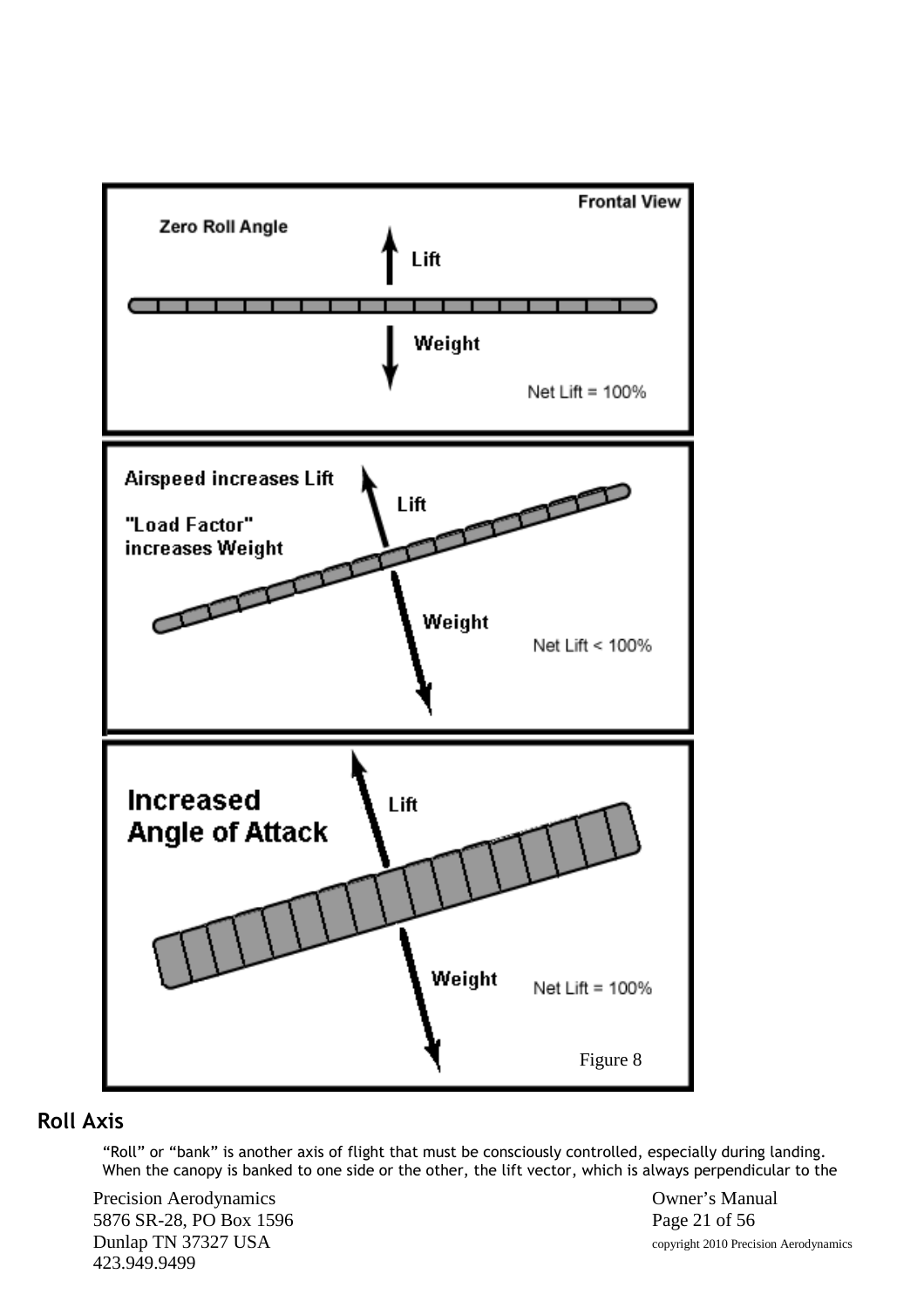center cell, is changed such that it is lies at an angle to gravity. This reduces the effectiveness of your canopy's lift against gravity, which in turn increases your decent rate. Touching down with any bank angle will serve to reduce your canopy's net lift, making your landing harder, due to the increased wingloading generated from the turn. (see Figure 8)

Roll, however, is what creates heading changes in flight. By producing lift in a more horizontal direction, the wing experiences a force that changes its direction of flight. This is important information when considering turns at low altitude. This understanding allows the pilot to realize that, when flying at full speed, bank is integral and essential for heading change or "yaw". Without bank there is no yaw.

With this in mind, turns requiring little or no altitude loss must begin with bank, but a higher angle of attack is necessary to limit the decent rate. Start the turn with harness input (create roll), then add the single toggle input to deepen the turn (create yaw), and *then* pull the opposite toggle as well to increase the angle of attack. This places the pilot further forward of the wing and increases the "G" forces during the turn. If you feel heavy in the maneuver, you are doing it right.

It is essential when performing such a level-flight turn, to initiate the maneuver with significant amounts of airspeed. This is due to the increased "G" load on the canopy that comes as a result of the higher angle of attack. As the load increases, so does the **stall speed** of the wing. This means that it is crucial to recover the wing to the overhead position on the roll axis before the airspeed drops below the critical stall speed.

#### **High Speed Approaches**

It is true that the faster a wing flies the more lift it can produce. This assumes, however, that there is sufficient altitude and angle of attack to convert the speed into lift prior to smashing into the ground. If we sound too direct in this point, it is out of necessity. Airspeed increasing maneuvers close to the ground have become a blight on our sport. Hundreds of incidents, both fatal and non-fatal occur each year. It is our belief, at Precision Aerodynamics, that it is not the maneuver that is the problem, it is the pilot. Education is the answer



Very few experienced swoopers have avoided incident and injury.

That's why they're called: "Experienced".

Stay out of the dreaded "Corner". A shallow entry is a safe entry.

Precision Aerodynamics **Owner's Manual** 5876 SR-28, PO Box 1596 Page 22 of 56 423.949.9499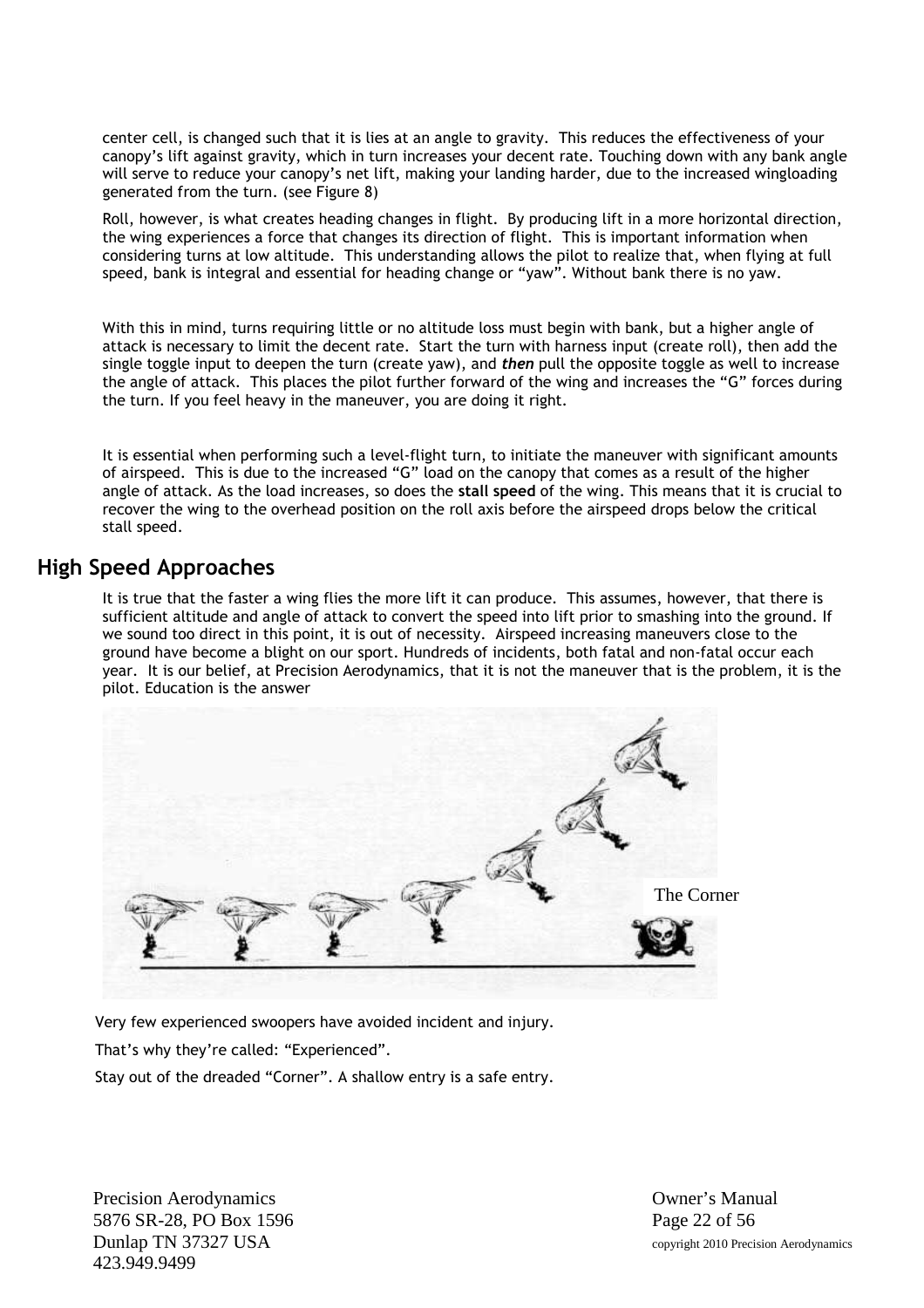A properly executed airspeed-increasing maneuver affords a reasonable amount of safety for the pilot. (see Figure 8) This is, however, the result of years of practice coupled with a deep understanding of the parachute. Inexperienced pilots attempting to swoop across the ground at high speed is a formula for disaster for everyone involved, including bystanders.

It isn't necessary to accelerate the canopy above its natural full flight airspeed in order to achieve a safe and soft landing. Doing so clearly increases the risks, plain and simple. Errors in judgment, or variances in the flying environment can lead to impact forces beyond your imagination's ability to foresee. Your ego will cloud your ability to picture the consequences, so don't foster its function. Ego represents a blindfold that shields us from reality. Facing reality is the only way to be safe in this sport.

Knowledge, discipline and humility are the only salvation from the carnage that plagues our sport. With this reminder of the potential hazards in mind, let's look at some thoughts that may help you survive high-speed approaches.

#### **You don't NEED to swoop on this jump**

One must approach the earth with an attitude of "maybe". Sure, it would be nice to get a great swoop. If the conditions are not perfect, however, you must refrain. This kind of discipline is not easy, or common. Our lives ride on an archetypal decision between willingness and willfulness. Loosen your grip on your swoop.

#### **Plan your abort**

One must have options before going out on a limb in life. Make sure that any maneuver you perform below 1000 feet is one which can be quickly negated. Aggressively slinging yourself way out to the side in order to pick up speed leaves a period of time during which you cannot save yourself. Practice carving maneuvers so that you can level out immediately in the event that you find yourself too steep too low. In the case of turning approaches, consider the direction and location of your turn carefully. Every degree of your turn should have a safe avenue for an aborted approach. Avoid boxing yourself in such a manner that only a successful execution of the plan will allow you to survive.

#### **Rehearse your abort**

Execute the diving approach at high altitude over and over, including immediate arrest of your dive. A quick, strong application of the brakes will put you in level flight very quickly, but the action pattern must be natural. The physical behavior must be second-nature, but mental visualization is also essential. Picture yourself reacting quickly to a self induced emergency, stabbing your way to survival.

Learn to recognize the signs of a dive gone awry early, before it's too late. During the dive we rely exclusively on our sight to guide our actions. A good pilot notices that he or she is in trouble early enough to bail out and land safely. A great pilot recognizes the same problem even earlier, and makes adjustments such that the landing looks totally normal and in fact graceful.

# **If The Approach Feels Scary, It Probably Is!**

The shape of an ill-planned and executed approach is angular; forced in energy. It is the embodiment of "willfulness" rather than "willingness". Instead of going with the flow, we muscle the turn, the dive, and the recovery. Consequently, the experience is uncertain of outcome and thereby provocative of fear. Further, it looks scary, even to uneducated observers.

The perfect high-speed approach is a thing of beauty. It flows like water, fluid in both shape and energy. There are no sharp corners, no abrupt changes in momentum. As a result of flowing with the "Tao" (Chinese concept of Flow), the experience of the perfect approach is one of comfortable, relaxed grace. There is nothing scary about it at all. When you do it right, you will know because the whole thing feels SLOW.

Precision Aerodynamics **Owner's Manual** 5876 SR-28, PO Box 1596 Page 23 of 56 423.949.9499

Dunlap TN 37327 USA copyright 2010 Precision Aerodynamics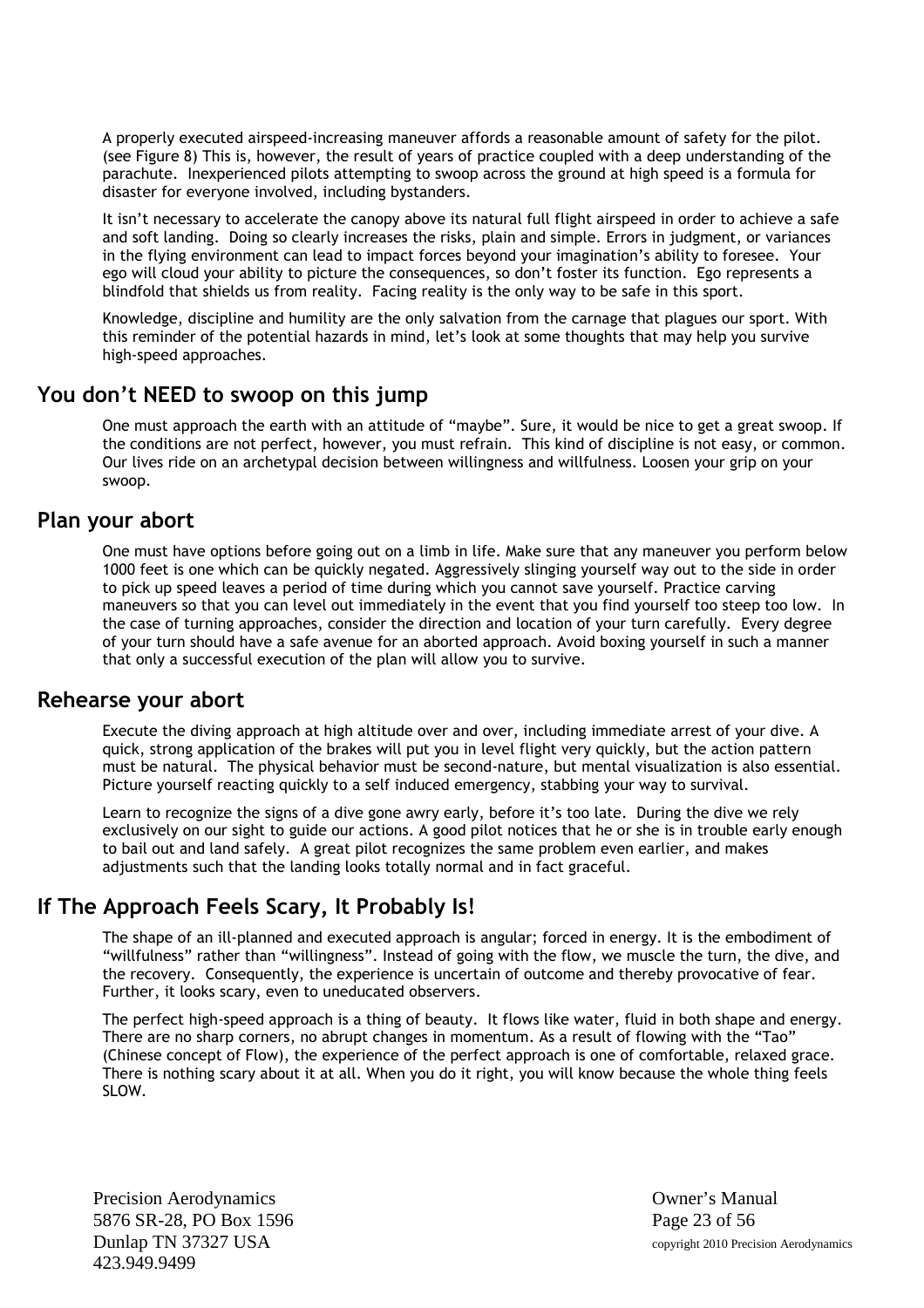# **Dive Techniques**

## **Front Riser Approaches: Straight In**

Pulling on your front risers, in unison or asymmetrically, will change the center of gravity of your canopy toward the nose, increasing your airspeed and decent rate. This is a stable maneuver on many parachutes, affording the pilot a good chance of recovery in the event of an excessively low dive. This is due to the fact that the canopy is producing lift throughout the dive, and will generally begin to recover immediately after the front risers are released.

#### Caution: Not every canopy will respond in this manner to front riser input. Many parachutes will buck wildly when the front risers are pulled down. This may be due to brake lines that are too short (flutter in the C-D section), or much worse, instability in the design of the parachute. If the front riser pressure drops significantly as the airspeed increases, or in turbulence, your parachute might not be stable in this flight mode. Keep in mind that front risering in turbulence is a risky endeavor with any parachute. If you feel a sudden loss of front riser pressure, or an abrupt dropping sensation, release the riser(s) immediately and apply the brakes.

Straight front riser approaches will be an easier method for learning to swoop than turning approaches. This approach limits the number of variables we need to keep track of, simplifying the experience. Basically, it's a waiting game. Face into the wind, toward a clear area, and pull down on the front risers. A few inches is generally enough to increase the speed, so avoid excessive application. Too much input will pull your tail down, as your toggles are still in your hands. Keep your eyes open and wait for the right moment to release them and level off. Don't forget to breathe.

Never let go of your toggles in order to pull on your front risers. Creating speed without the means to recover quickly is quite simply a very bad idea. It is absolutely essential that you experiment with this maneuver at altitudes at least 2000 feet above the ground. Your canopy's response to such input will vary depending on many variables including: wingloading, length of brake lines, pilot chute size and type, riser length, weather conditions, design of the canopy, and condition of the canopy and line-trim. If your experiments display any instability at all, don't even consider this as a viable alternative near the ground.

It is crucial that you apply front riser input smoothly. Pulling the front risers aggressively can present the top-surface of your wing to the relative wind, making it more susceptible to structural deformation due to turbulence. In such situations, the canopy may experience line-slack, and loose precious altitude quickly. Recovery from such situations requires immediate brake application to the half-brake position.

The location at which you grab the front risers is also important. Holding on to long "dive loops" that are located low on the risers will force you to pull your tail, as previously discussed. Pulling the tail is contradictory input, as you are attempting to increase your speed, not loose it. It's a bit like naming your dog "Sit". Imagine trying to call him…"C'mere, Sit"… you'd drive him crazy! This is why many swoopers leave their toggle attachment point a bit long, so that their tail is straight and aerodynamic during the dive. Also, consider holding your front risers as high as your hands can reach, which will accomplish the same goal.

As you recover from the dive, make the transition as smoothly as possible. The change from dive to level flight must be gentle and gradual. If you hear a "popping" sound you simply dropped the front risers, probably because you were too low and got scared. Release the dive high enough that you can enter the surf with minimum toggle input. A good swoop is like skipping rocks on water. Enter the swoop at a shallow angle, rather than straight at the ground. It's that or make a big splash...

#### **Heavy Riser Pressure**

On many canopies, the front riser pressure is too high to allow many pilots to pull them down. Initial front riser pressure can be relieved, however. Hold 1/4 brakes before initiation and then release them just prior to riser application. The load factor is then reduced, thereby reducing the pressure on the risers. This must be done in one fluid motion and moderately at that. An aggressive flare, release and front riser sequence is a dangerous and unstable maneuver that may promote a full frontal collapse. However, a

Precision Aerodynamics **Owner's Manual** 5876 SR-28, PO Box 1596 Page 24 of 56 Dunlap TN 37327 USA copyright 2010 Precision Aerodynamics 423.949.9499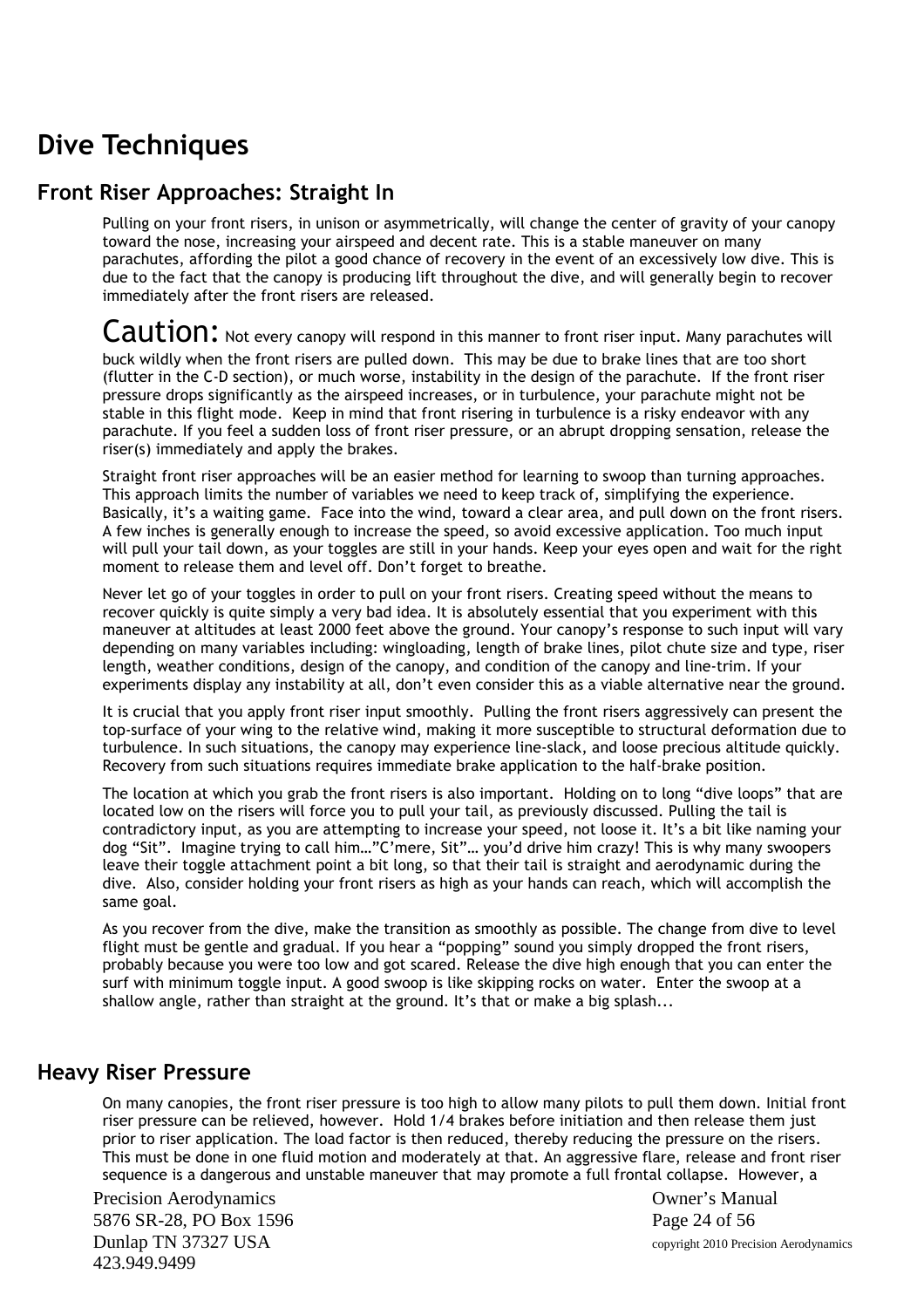gentle "over-the-hill" kind of maneuver can be a pilot's best friend on a canopy with heavy front riser pressure.

# *"It's Ballet not Boxing"*

#### **Front Riser Approaches: Turning**

The most common method for accelerating the canopy's airspeed prior to landing is the front riser turn. There are advantages of this method over toggle turning approaches. As mentioned earlier, aggressive toggle turns can promote line slack, which can lead to impacting the ground at high speed. Also, toggle turning approaches do not afford the pilot the option of continuing the dive straight ahead in the event that the maneuver was performed too high. Front riser turns, while more physically demanding, have none of these potential problems, and allow the pilot to adjust every aspect of the approach throughout the dive.

Aim to execute your dive too high, And most of the time you will be right on. Once in a while you will plane-out too high, But you will walk away.

A high speed approach has many ways in which it may unfold. No two "hook turns" are alike. Sometimes you will find yourself high, sometimes a little low. The key is, adjust before it's too late.

#### **Too High**

Sometimes you complete your front riser turn too high, realizing that you are about to plane-out well above surf altitude. This is the safest of the errors that you can make, and is exactly what you should aim for when learning. It is rare that a pilot who turns too high gets hurt.

On aggressive front riser turns: Once you get more comfortable with front riser turns for landing, it can become terribly tempting to throw the turn around with all your might. By doing this, the Load Factor is markedly increased. This means that the weight carried by the parachute is heavier than your body weight, making the front riser pressure heavier. This can result in leveling off too high, as the pressure on the risers may be too much for you to bear.

#### **Too Low**

The key to surviving a low approach is early recognition of your situation. As mentioned earlier, just because you have started your approach a bit on the low side doesn't mean that you can't salvage a great landing. If you are really low and really steep, hitting your breaks RIGHT AWAY is your only option for survival. Those who hesitate will inherit the earth.

Precision Aerodynamics **Owner's Manual** 5876 SR-28, PO Box 1596 Page 25 of 56 Dunlap TN 37327 USA copyright 2010 Precision Aerodynamics 423.949.9499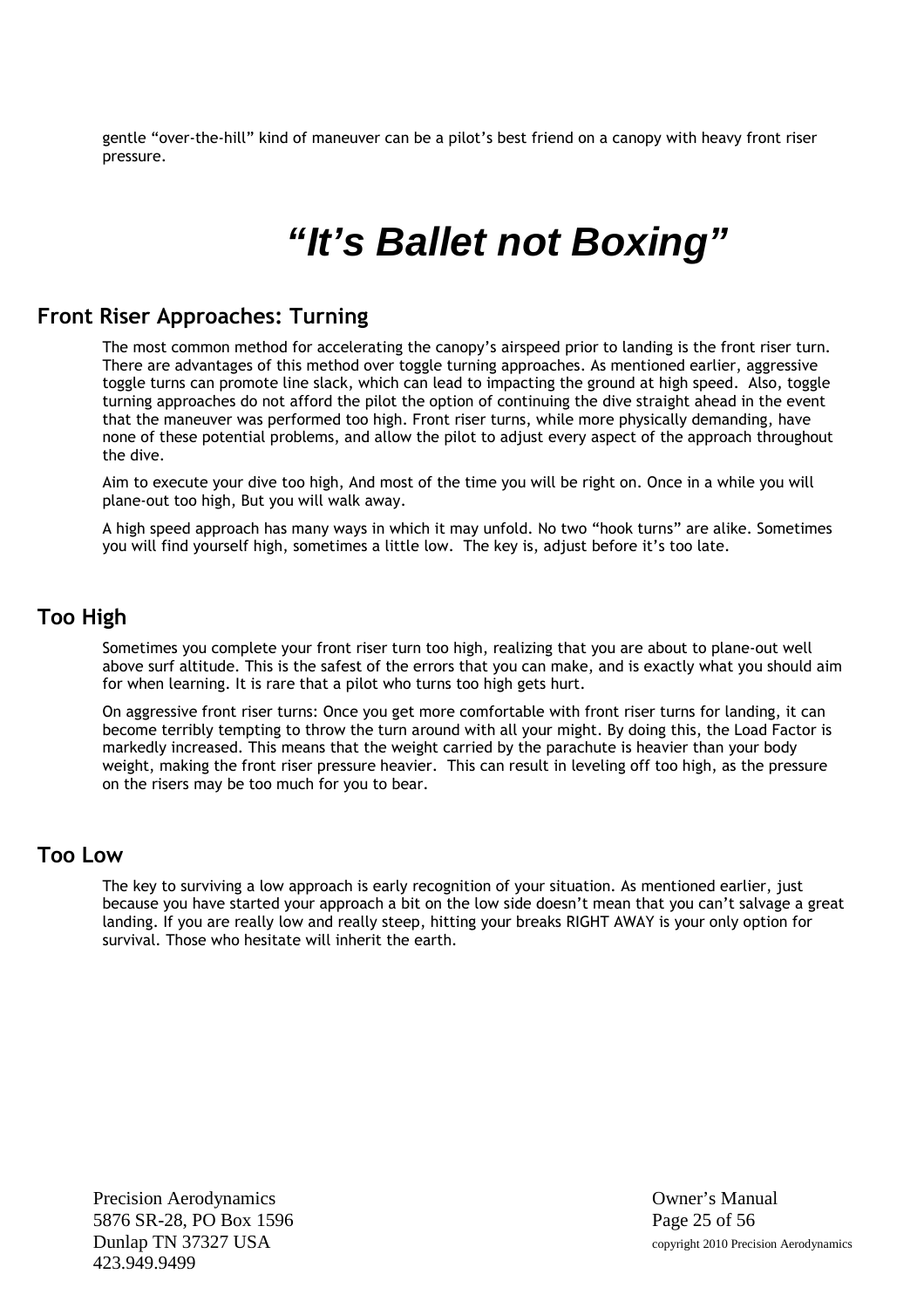### **Rubber Necking**

When flying your canopy, you must be acutely aware of the other canopies in the air with you. This is especially true when executing aggressive approach methods. By diving your canopy in the pattern, you can rudely enter someone else's airspace, or even collide with them. "Drive Preventatively". The term "Defensive" driving is too strong a word, and it suggest that being scared will somehow help. It won't. Have fun, dig into it, and keep your eyes wide open.

*Remember:* "Low canopy has the right of way" Keep your eyes mobile. Look above, below and all around. You may need to abort your hook altogether. The best hook is the one that you didn't do when conditions were questionable.

#### **Awareness: The Mind of the Swooper**

When your adrenaline begins to subside through repeated exposure, your awareness will begin to increase. This will allow you to make all kinds of adjustments during your dive. We call this process "waking up". Most skydivers think that they are awake. This is only natural, as our minds manufacture a reality that makes us comfortable enough to jump. The truth is, very few pilots are calm enough to be truly aware of the situation all of the time.

Waking up is a continual process in which the enlightened skydiver returns to the present moment. The present moment is reality, and reality is where all of life's decisions are made. Ego, and all of its presupposed assumptions about what is, takes us from what truly is. Our lives are a journey toward wakefulness, toward bare attention of the present moment, whatever it holds.

Awareness can be noticing that someone's chest strap is not hooked up, even though they are ten feet away from you. Awareness might be seeing another canopy below you before starting your front riser turn for final approach, and aborting the swoop altogether. Wakefulness is all these things and more, and it truly is the key to our survival.

# Awareness is the answer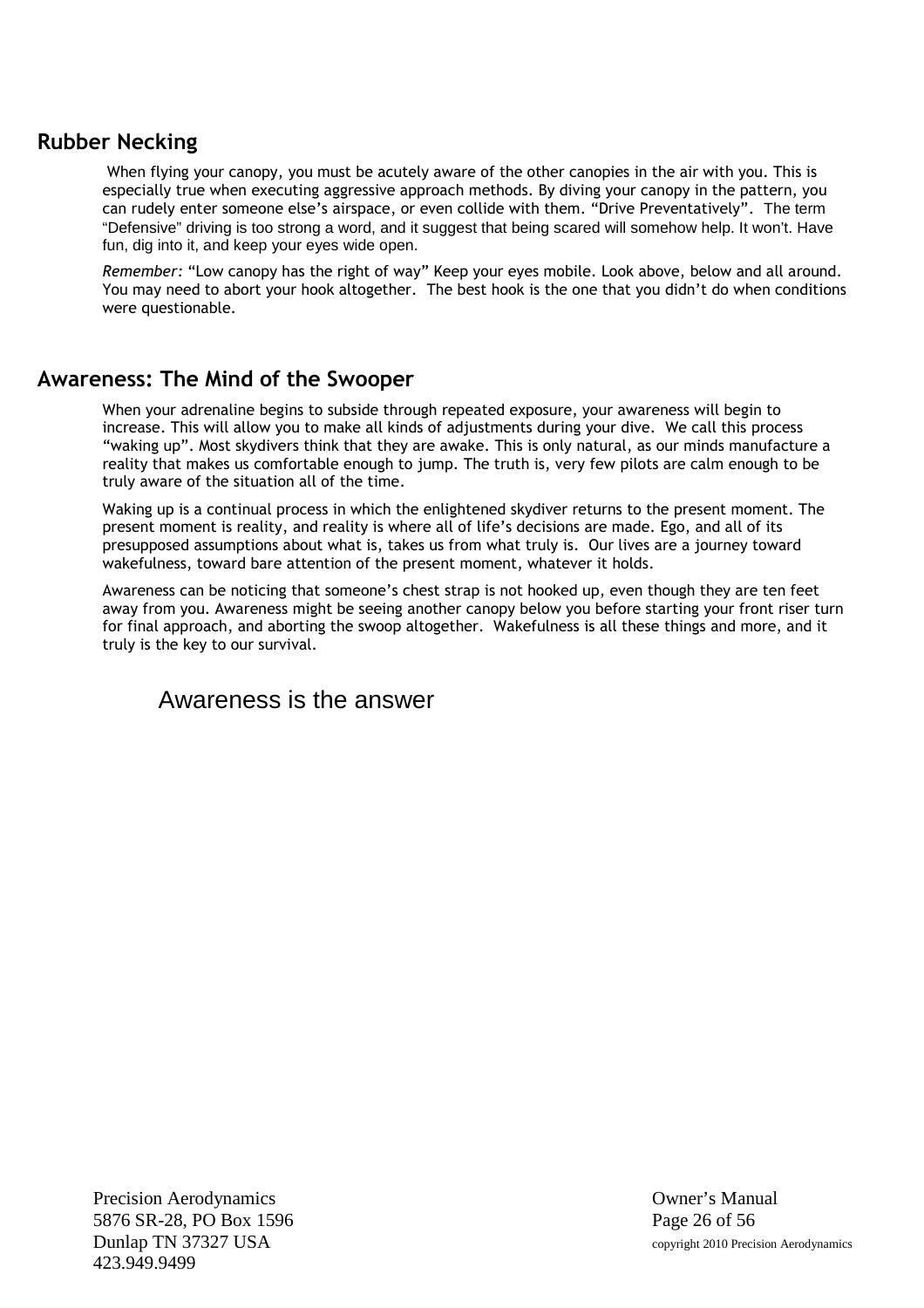*\*The chart is based on "Total Exit Weight": [Jumper + Equipment]*

# **Parachute Downsizing Considerations**

#### **By BrianGermain.com**

#### **# Top: Middle of Range (recommended)**

# **(#) Bottom: Smallest Allowed (only with advanced skills training)**

Jumpers with fewer than 500 skydives must not downsize beyond this chart. *\*Jumpers are welcome to use a larger parachute than the chart suggests*. Absolute limitations are placarded on every individual canopy and must never be exceeded.

| <b>Exit Weight</b> |              |              |              |              |              |              |              |              |              |                           |                           |              |              |              |              |
|--------------------|--------------|--------------|--------------|--------------|--------------|--------------|--------------|--------------|--------------|---------------------------|---------------------------|--------------|--------------|--------------|--------------|
| (Ibs)              | 110          | 121          | 132          | 143          | 154          | 165          | 176          | 187          | 198          | 209                       | 220                       | 232          | 243          | 254          | 265          |
|                    |              |              |              |              |              |              |              |              |              |                           |                           |              |              |              |              |
| Jumps              | sf           |              |              |              |              |              |              |              |              |                           |                           |              |              |              |              |
| $\mathbf{1}$       | 190          | 190          | 190          | 190          | 190          | 190          | 210          | 210          | 230          | 230                       | 230                       | 260          | 260          | 260          | 260          |
|                    | (170         | (170)        | (170)        | (170)        | (170)        | (170)        | (178)        | (189)        | (200)        | (211)                     | (222)                     | (230)        | (230)        | (230)        | (230)        |
| 20                 | 170          | 170          | 170          | 170          | 190          | 190          | 210          | 210          | 230          | 230                       | 230                       | 230          | 230          | 230          | 230          |
|                    | (170)        | (170)        | (170)        | (170)        | (170)        | (170)        | (176)        | (187)        | (198)        | (209)                     | (220)                     | (230)        | (230)        | (230)        | (230)        |
| 40                 | 170<br>(150) | 170<br>(150) | 170<br>(150) | 170<br>(150) | 170<br>(150) | 190<br>(160) | 210<br>(171) | 210<br>(182) | 230<br>(192) | 230<br>(203)              | 230<br>(214)              | 230<br>(224) | 230<br>(230) | 230<br>(230) | 230<br>(230) |
| 60                 | 170          | 170          | 170          | 170          | 170          | 190          | 190          | 210          | 210          | 230                       | 230                       | 230          | 230          | 230          | 230          |
|                    | (150)        | (150)        | (150)        | (150)        | (150)        | (156)        | (166)        | (177)        | (187)        | (198)                     | (208)                     | (218)        | (229)        | (230)        | (230)        |
| 80                 | 170          | 170          | 170          | 170          | 170          | 190          | 190          | 210          | 210          | 230                       | 230                       | 230          | 230          | 230          | 230          |
|                    | (150)        | (150)        | (150)        | (150)        | (150)        | (152)        | (162)        | (172)        | (182)        | (193)                     | (203)                     | (213)        | (223)        | (233)        | (230)        |
| 100                | 150          | 150          | 150          | 150          | 170          | 170          | 190          | 190          | 210          | 210                       | 230                       | 230          | 230          | 230          | 230          |
|                    | (135)        | (135)        | (135)        | (135)        | (150)        | (150)        | (158)        | (168)        | (178)        | (188)                     | (198)                     | (208)        | (217)        | (227         | (230)        |
| 120                | 150          | 150          | 150          | 150          | 150          | 170          | 190          | 190          | 210          | 210                       | 220                       | 230          | 230          | 230          | 230          |
|                    | (135)        | (135)        | (135)        | (135)        | (135)        | (145)        | (154)        | (164)        | (174)        | (183)                     | (193)                     | (203)        | (212)        | 222          | (230)        |
| 140                | 150          | 150          | 150          | 150          | 150          | 170          | 190          | 190          | 190          | 210                       | 210                       | 230          | 230          | 230          | 230          |
| 160                | (135)<br>150 | (135)<br>150 | (135)<br>150 | (135)<br>150 | (135)<br>150 | (141)<br>170 | (151)<br>170 | (160)<br>190 | (170)<br>190 | (179)<br>$\overline{210}$ | (188)<br>$\overline{210}$ | (198)<br>230 | (207)<br>230 | (217<br>230  | (226)<br>230 |
|                    | (135)        | (135)        | (135)        | (135)        | (135)        | (138)        | (147)        | (156)        | (166)        | (175)                     | (184)                     | (193)        | (202)        | (212)        | (221)        |
| 180                | 150          | 150          | 150          | 150          | 150          | 150          | 170          | 190          | 190          | $\overline{210}$          | $\overline{210}$          | 210          | 230          | 230          | 230          |
|                    | (135)        | (135)        | (135)        | (135)        | (135)        | (135)        | (144)        | (153)        | (162)        | (171)                     | (180)                     | (189)        | (198)        | (207)        | (216)        |
| 200                | 135          | 135          | 135          | 135          | 150          | 150          | 170          | 170          | 190          | 190                       | 210                       | 210          | 230          | 230          | 230          |
|                    | (120)        | (120)        | (120)        | (120)        | (123)        | (132)        | (141)        | (150)        | (158)        | (167)                     | (176)                     | (185)        | (193)        | (202)        | (211)        |
| 220                | 135          | 135          | 135          | 135          | 135          | 150          | 170          | 170          | 190          | 190                       | 210                       | 210          | 210          | 230          | 230          |
|                    | (120)        | (120)        | (120)        | (120)        | (120)        | (129)        | (138)        | (146)        | (155)        | (163)                     | (172                      | (181)        | (189)        | (198)        | (207)        |
| 240                | 135          | 135          | 135          | 135          | 135          | 150          | 150          | 170          | 190          | 190                       | 190                       | 210          | 210          | 230          | 230          |
|                    | (120)        | (120)        | (120)        | (120)        | (120         | (126)        | (135)        | (143)        | (152)        | (160)                     | (168)                     | (177)        | (185)        | (194)        | (202)        |
| 260                | 135<br>(120) | 135<br>(120) | 135<br>(120) | 135<br>(120) | 135<br>(120) | 150<br>(124) | 150<br>(132) | 170<br>(140) | 170<br>(148) | 190<br>(157)              | 190<br>(165)              | 210<br>(173) | 210<br>(181) | 210<br>(190) | 230<br>(198) |
| 280                | 135          | 135          | 135          | 135          | 135          | 135          | 150          | 170          | 170          | 190                       | 190                       | 190          | 210          | 210          | 230          |
|                    | (120)        | (120)        | (120)        | (120)        | (120)        | (121)        | (129)        | (137)        | (145)        | (154)                     | (162)                     | (170)        | (178)        | (186)        | (194)        |
| 300                | 135          | 135          | 135          | 135          | 135          | 135          | 150          | 150          | 170          | 170                       | 190                       | 190          | 210          | 210          | 210          |
|                    | (120)        | (120)        | (120)        | (120)        | (120)        | (120)        | (127)        | (135)        | (143)        | (150)                     | (158)                     | (166)        | (174)        | (182         | (190)        |
| 320                | 135          | 135          | 135          | 135          | 135          | 135          | 150          | 150          | 170          | 170                       | 190                       | 190          | 190          | 210          | 210          |
|                    | (120)        | (120)        | (120)        | (120)        | (120)        | (120)        | (124)        | (132)        | (140)        | (148)                     | (155)                     | (163)        | (171)        | (179         | (186)        |
| 340                | 135          | 135          | 135          | 135          | 135          | 135          | 135          | 150          | 150          | 170                       | 170                       | 190          | 190          | 190          | 210          |
|                    | (120)        | (120)        | (120)        | (120)        | (120)        | (120)        | (122)        | (129)        | (137)        | (145)                     | (152)                     | (160)        | (168)        | (175         | (183)        |
| 360                | 135          | 135          | 135          | 135          | 135          | 135          | 135          | 150          | 150          | 170                       | 170                       | 190          | 190          | 190          | 210          |
| 380                | (120)        | (120)        | (120)<br>135 | (120)        | (120)        | (120)<br>135 | (120)        | (127)<br>150 | (135)<br>150 | (142)                     | (149)                     | (157)        | (164)        | (172         | (179)        |
|                    | 135<br>(120) | 135<br>(120) | (120)        | 135<br>(120) | 135<br>(120) | (120)        | 135<br>(120) | (125)        | (132)        | 170<br>(139)              | 170<br>(147               | 170<br>(154) | 190<br>(161) | 190<br>(169) | 210<br>(176) |
| 400                | 135          | 135          | 135          | 135          | 135          | 135          | 135          | 135          | 150          | 150                       | 170                       | 170          | 190          | 190          | 190          |
|                    | (120)        | (120         | (120)        | (120)        | (120         | (120)        | (120)        | (122)        | (130)        | (137)                     | (144                      | (151)        | (158)        | 166          | (173)        |
| 420                | 135          | 135          | 135          | 135          | 135          | 135          | 135          | 135          | 150          | 150                       | 170                       | 170          | 170          | 190          | 190          |
|                    | (120)        | (120)        | (120)        | (120)        | (120)        | (120)        | (120)        | (120)        | (127)        | (134)                     | (142)                     | (149)        | (156)        | (163)        | (1/0)        |
| 440                | 135          | 135          | 135          | 135          | 135          | 135          | 135          | 135          | 150          | 150                       | 150                       | 170          | 170          | 190          | 190          |
|                    | (120)        | (120)        | (120)        | (120)        | (120)        | (120)        | (120)        | (120)        | (125)        | (132)                     | (139)                     | (146)        | (153)        | (160)        | (167)        |
| 460                | 135          | 135          | 135          | 135          | 135          | 135          | 135          | 135          | 135          | 150                       | 150                       | 170          | 170          | 190          | 190          |
|                    | (120)        | (120)        | (120)        | (120)        | (120)        | (120)        | (120)        | (120)        | (123)        | (130)                     | (137)                     | (143)        | (150)        | (157)        | (164)        |
| 480                | 135          | 135          | 135          | 135          | 135          | 135          | 135          | 135          | 135          | 150                       | 150                       | 170          | 170          | 170          | 190          |
|                    | (120)        | (120)        | (120)        | (120)        | (120)        | (120)        | (120)        | (120)        | (121)        | (128)                     | (132)                     | (141)        | (148)        | (155)        | (161)        |
| 499                | 135<br>(120) | 135<br>(120) | 135<br>(120) | 135<br>(120) | 135<br>(120) | 135<br>(120) | 135<br>(120) | 135<br>(120) | 135<br>(120) | 150<br>(126)              | 150<br>(132)              | 150<br>(139) | 170<br>(145) | 170<br>(152) | 170<br>(159) |
|                    |              |              |              |              |              |              |              |              |              |                           |                           |              |              |              |              |

\*Size must be **Increased** as Necessary to reflect "Relevant Variables" \*See footnotes and explanations (next page)

Precision Aerodynamics **Owner's Manual** 5876 SR-28, PO Box 1596 Page 27 of 56 Dunlap TN 37327 USA copyright 2010 Precision Aerodynamics 423.949.9499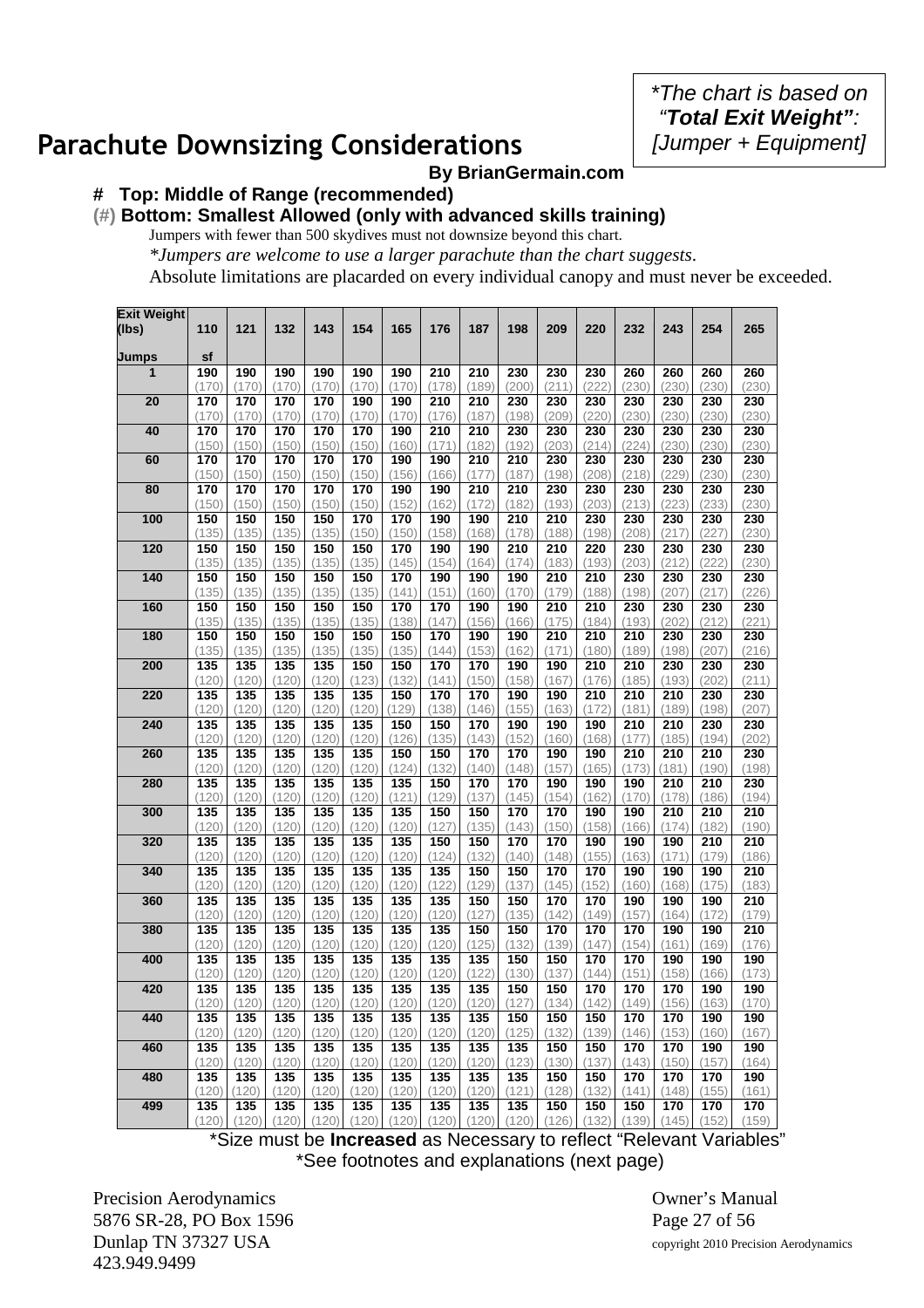# **Footnotes and Explanations**

The chart on the previous page gives two different values:

# **A)** Top Number: "**Middle of Range"** (Square Feet)

\*Not an absolute figure. See "Relevant Variables" (above)

Due to individual differences in natural ability, judgment and demonstrated in-air awareness, there must be allowances for variability with the recommended size. To fit every canopy pilot into a finite formula is not reflective of the true nature of the situation.

**B)** Bottom Number: (**Smallest Size Allowed)**

Although some canopy pilots are ready to downsize beyond the recommended limitations of this chart, there must be absolute limits. Most parachute manufacturers prescribe a Maximum Wingloading for a given parachute design, implementation of these limitations requires further elaboration. The purpose of the bottom number is to establish a "Wingloading Never Exceed", or WNE, defined in Pounds per Square Foot, rather than a wingloading number. This allows for careful selection of each subset category of the wingloading range, reflective of the non-linear nature of parachute performance as it relates to wingloading and canopy size.

# **Applicability of Chart**

The parachute size to which the Chart suggests pertains to the Smallest Parachute of the dual parachute system (main or reserve).

# **Density Altitude Compensation**

Surface area should be increase to reflect increases in density altitude. Increase the recommended size by roughly 10 square feet for each increment of 2000 feet above sea level. This adjustment is subject to adaptation based on the proficiency exhibited with regards to the "Essential Maneuvers" (see below).

#### **Currency**

Add approximately 15 square feet for less than 100 jumps per year

(i.e. 120 becomes 135)

Add approximately 30 square feet for less than 50 jumps per year

(i.e. 120 becomes 150)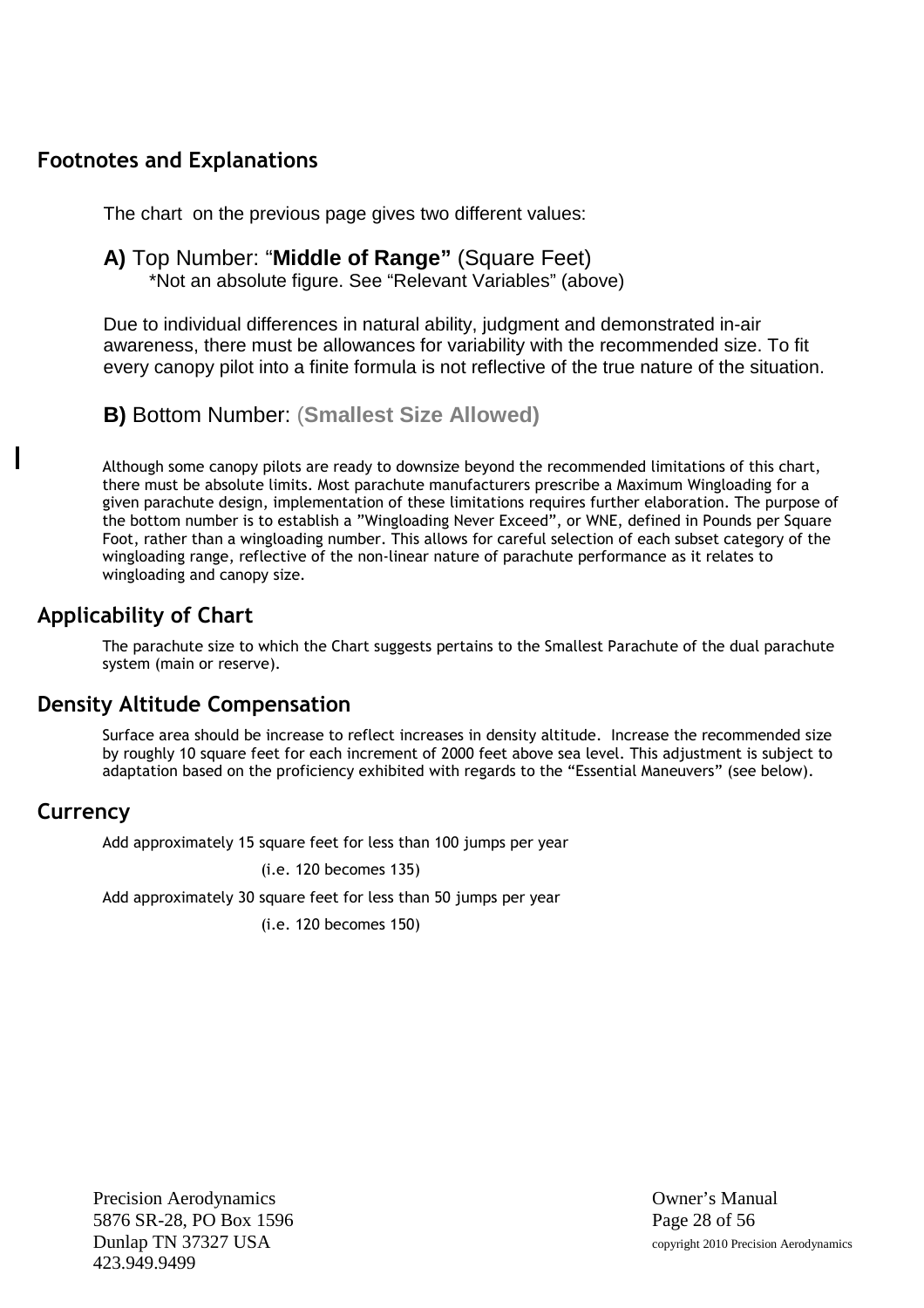# **Canopy Design**

Add one size for Fully Elliptical Canopies

-F.E.C. = More than 20% wing taper

-Fully Elliptical Canopies are not permitted for jumpers with less than 300 jumps.

-Prior to transitioning from a non-elliptical to elliptical planform, all jumpers should make at least 100 on a non-elliptical parachute of the same wingloading, or as dictated by the Canopy Transition Course Instructor.

#### **Rounding Sizes:**

The parachute sizes prescribed by the Chart do not always coincide with the sizes available for a specific canopy model. Given this, jumpers should use the size closest to the prescribed number if the number is not a standard size. If the canopy is elliptical or radical in design in some other way, this may or may not suggest increasing the size further. The best course of action is usually to err on the side of safety.

#### **Rounding Weight**

Use the weight and size to the right of your numbers. If your weight is above the number on the chart, round up to next the higher number.

#### **Skipping Sizes and Planform Type**

It is not advisable to change planform type and or size simultaneously in the transition process. Skipping sizes or changing planform type is a judgment call of the Canopy Transition Course Instructor based on the skills demonstrated by that canopy pilot, and the best course of action is to err on the side of safety.

#### **Beyond 500 Jumps**

After a canopy pilot has exceeded 500 jumps, the only limitation on wingloading, size and planform is to be based on the Specific Canopy Manufacturer's Recommendations for that design and of the Safety and Training Advisor or equivalent instructional staff.

#### **Probationary Period**

The initial jumps on a new canopy are a probationary period. This is an opportunity for the pilot to focus complete attention on the flight characteristics of the new canopy. Therefore, the first 5 jumps on a smaller or more agile parachute should be made solo, opening no less than 5000 feet AGL.

#### **Frame of Reference**

Depending on the jumpers previous experience, currency and individual ability, the canopy transition course instructor may chose to allow accelerated downsizing or skipping sizes.

#### **Non-Linear Nature of Parachute Performance**

Due to effects relating to the balance of drag between the suspended weight and the parachute, the same canopy design of varied sizes will perform differently with the same wingloading.

Precision Aerodynamics **Owner's Manual** 5876 SR-28, PO Box 1596 Page 29 of 56 Dunlap TN 37327 USA copyright 2010 Precision Aerodynamics 423.949.9499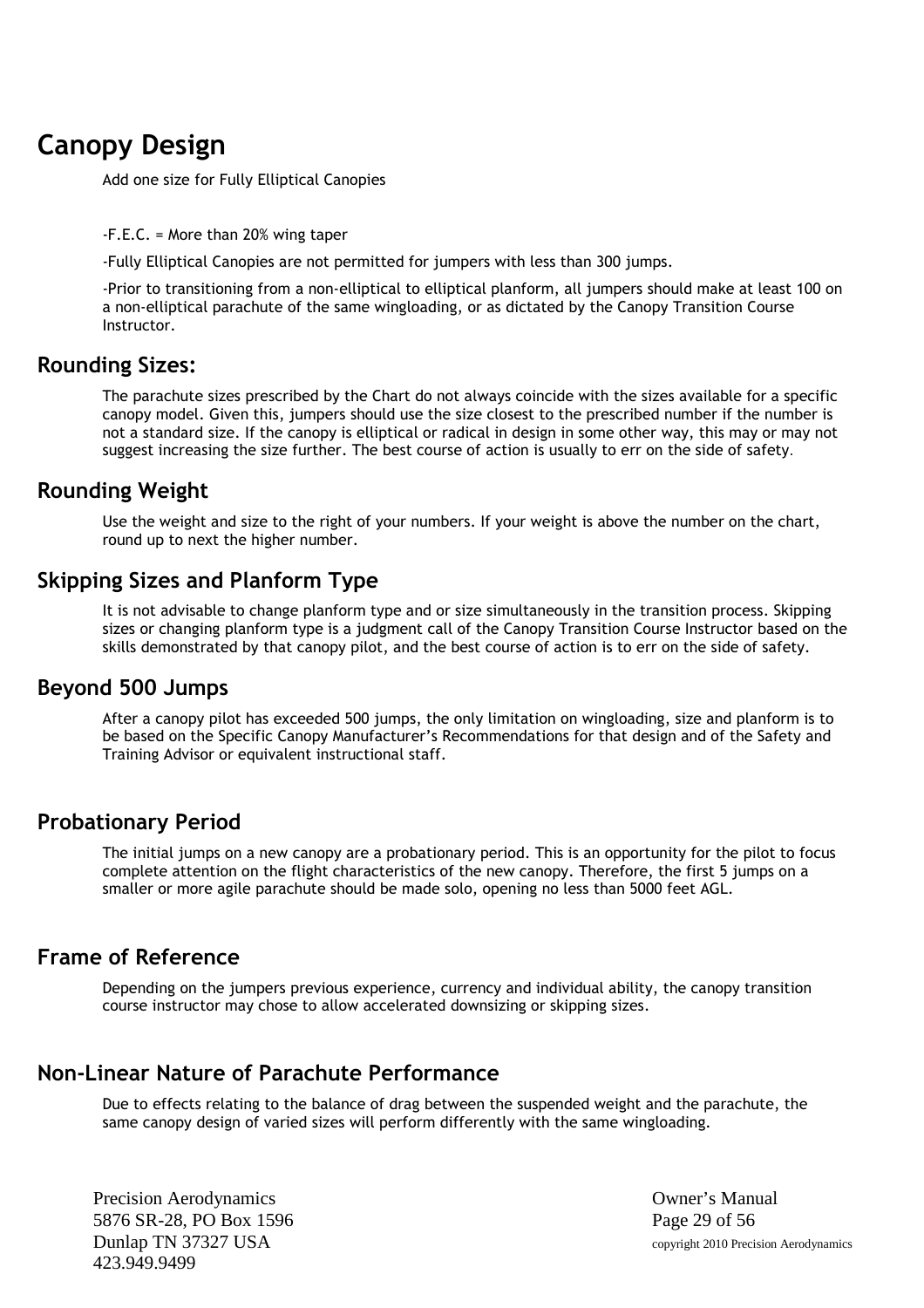Larger wings tend to have more Roll Axis Stability, shortened Recovery Arc and superior True Glide Ratio\*.



Precision Aerodynamics **Owner's Manual** 5876 SR-28, PO Box 1596 Page 30 of 56<br>
Dunlap TN 37327 USA copyright 2010 Preci-423.949.9499

copyright 2010 Precision Aerodynamics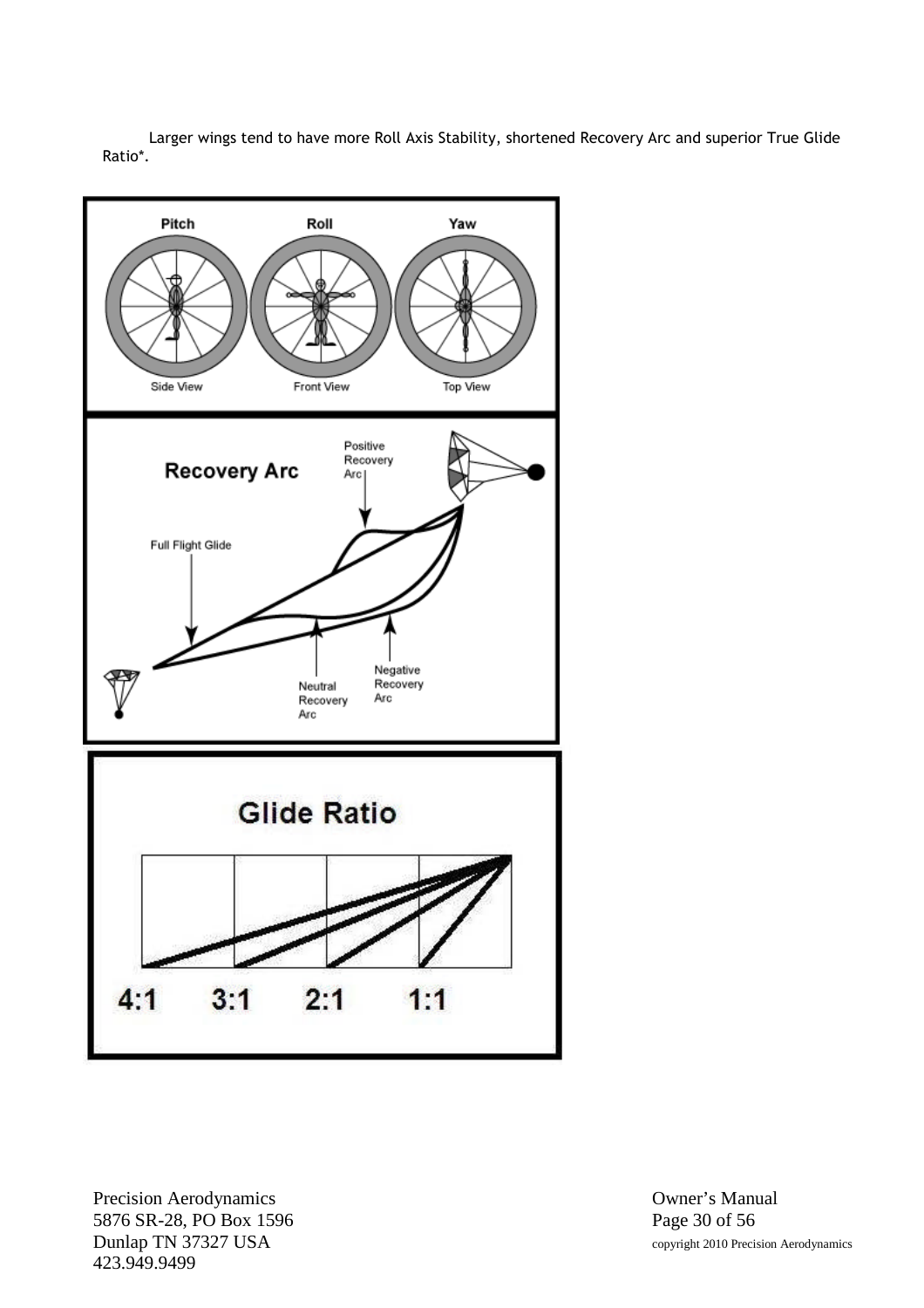While a 170 square foot canopy may perform in a docile manner at 1.0 lbs per square foot, a 107 of the same design will be much more responsive at the same 1.0 wingloading. Therefore, the Chart skews the data in a non-linear nature, suggesting a more gradual downsizing progression for lighter pilots and a more aggressive paradigm for the heavier jumpers.

## **Relative Glide Ratio and Wingloading**

Although **Upwind Relative Glide Ratio** is further enhanced with increased wingloading, **Downwind Relative Glide** is more a function of descent rate than airspeed. Therefore, the best way to enhance Downwind Relative Glide is in the deep brake mode on a small canopy, or through the use of a larger parachute.



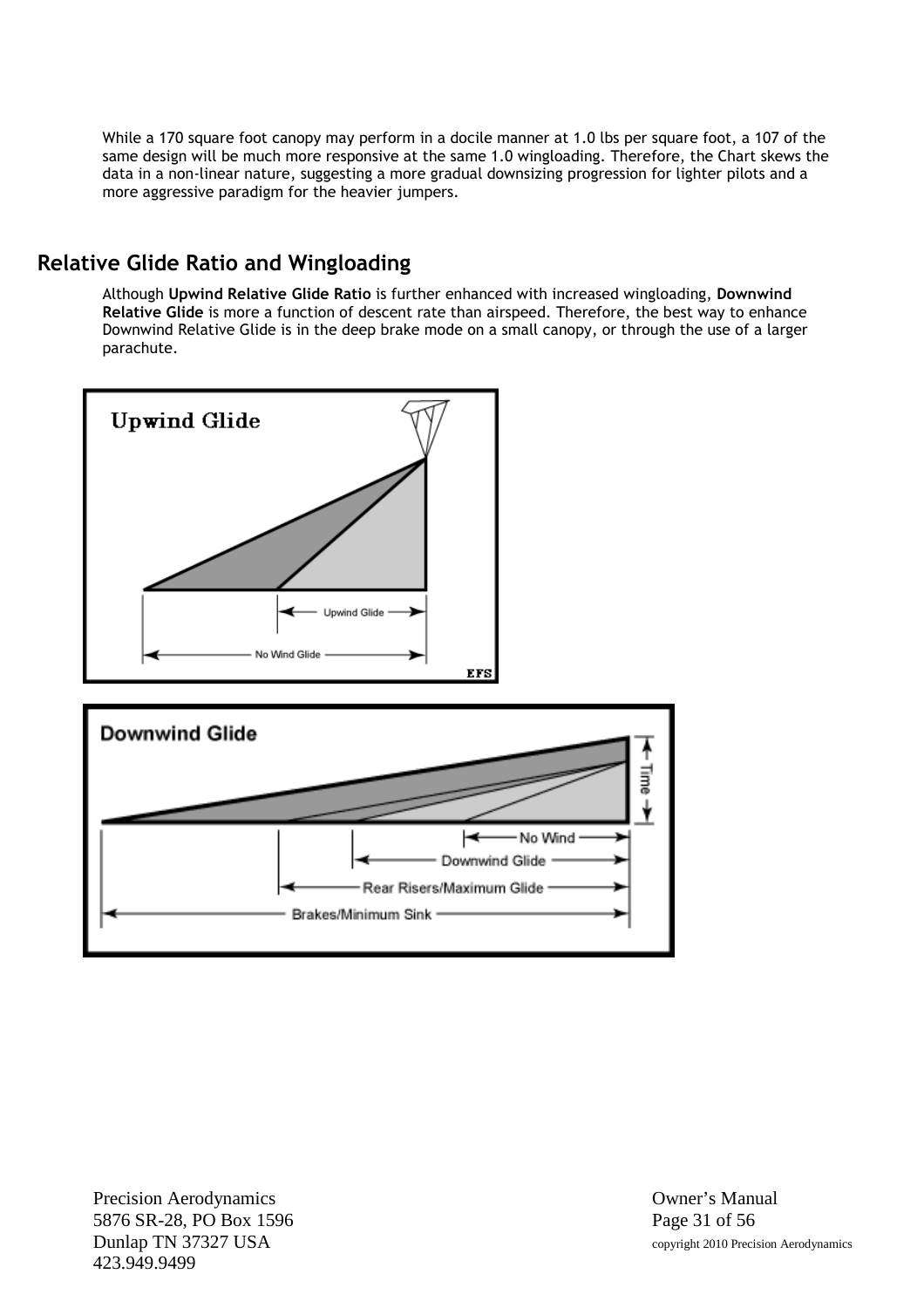Smaller parachutes have several advantages when flying in high wind conditions, as well as in turbulent air. Further, heavily loaded canopies tend to perform more like fixed-wing aircraft, enhancing the extrapolative learning process. Nevertheless, downsizing prior to attaining the necessary skills and judgment is unwise and potentially very dangerous. Therefore, the following set of performance standards establish a baseline for a canopy pilot as they prepare to downsize. Without demonstrating the following survival skills prior to switching to a smaller canopy, the increased airspeed, descent rate and roll axis instability are a set-up for failure.

# **Essential Maneuvers**

*The following is a list of in-flight maneuvers essential to safe flight. These tasks must be preformed regularly, so that the pilot will have the ability to perform these maneuvers without thinking. "Learned Instincts" must be developed for such tasks, so that when situations arise requiring immediate action, the programmed responses will be the correct ones.*

**\*All exercises should be performed above a safe cutaway altitude, in the event that the pilot inadvertently induces line-twists and loses control of the parachute.**

**\*All exercises should be performed on the current size and planform before downsizing or transitioning to a more responsive design.**

**\*All exercises should be performed on dedicated jumps, opening above 5000 feet AGL. Opening high following a relative work freefall may allow sufficient time to perform the maneuvers, but dedicated jumps are preferable as a learning experience.**

**\*Video should be used whenever possible for debriefing and evaluating landings and in-flight maneuvers.**

Precision Aerodynamics **Owner's Manual** 5876 SR-28, PO Box 1596 Page 32 of 56 Dunlap TN 37327 USA copyright 2010 Precision Aerodynamics 423.949.9499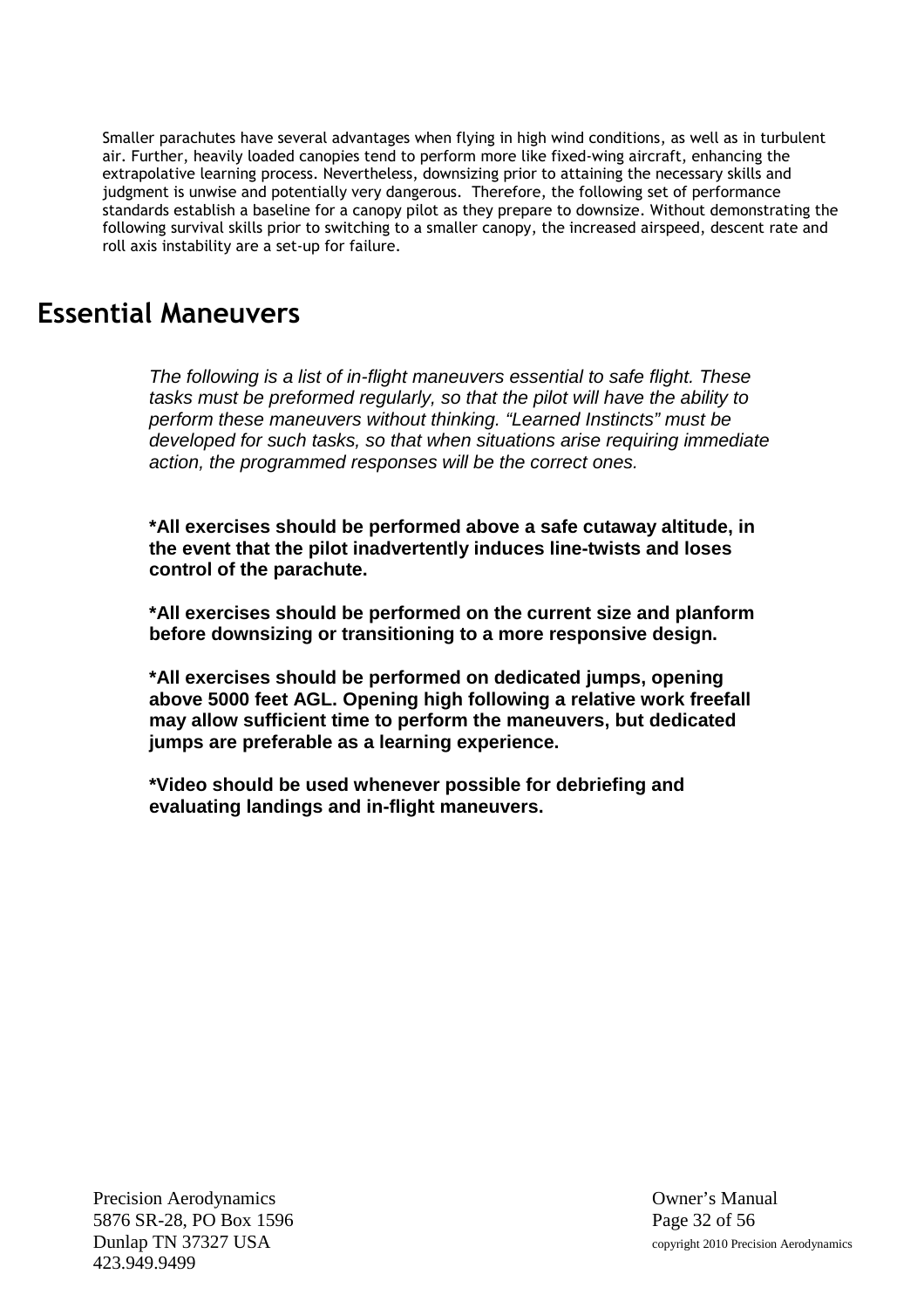# **Pitch Control Exercises**

Manipulate the canopy on the pitch axis using the brakes.

Look at canopy to notice the amount of pitch axis change.

Notice the amount of slack in the brake system when in the full flight mode.

Notice the difference between "soft" and "sharp" inputs: {slow application vs. quick}

#### **Why?**

Controlling the pitch angle is how we manipulate the Angle of Attack of the wing. Without a dynamic change to the angle of attack, the pilot will be unable to increase the lift of the parachute enough to change the direction of flight from its normal full flight glide to level flight. This maneuver is therefore essential for safe landings.





# **Stall Practice**

- Find the stall point using both the brakes and the rear risers
- Recovery with minimal altitude loss and loss of heading

Precision Aerodynamics **Owner's Manual** 5876 SR-28, PO Box 1596 Page 33 of 56 Dunlap TN 37327 USA copyright 2010 Precision Aerodynamics 423.949.9499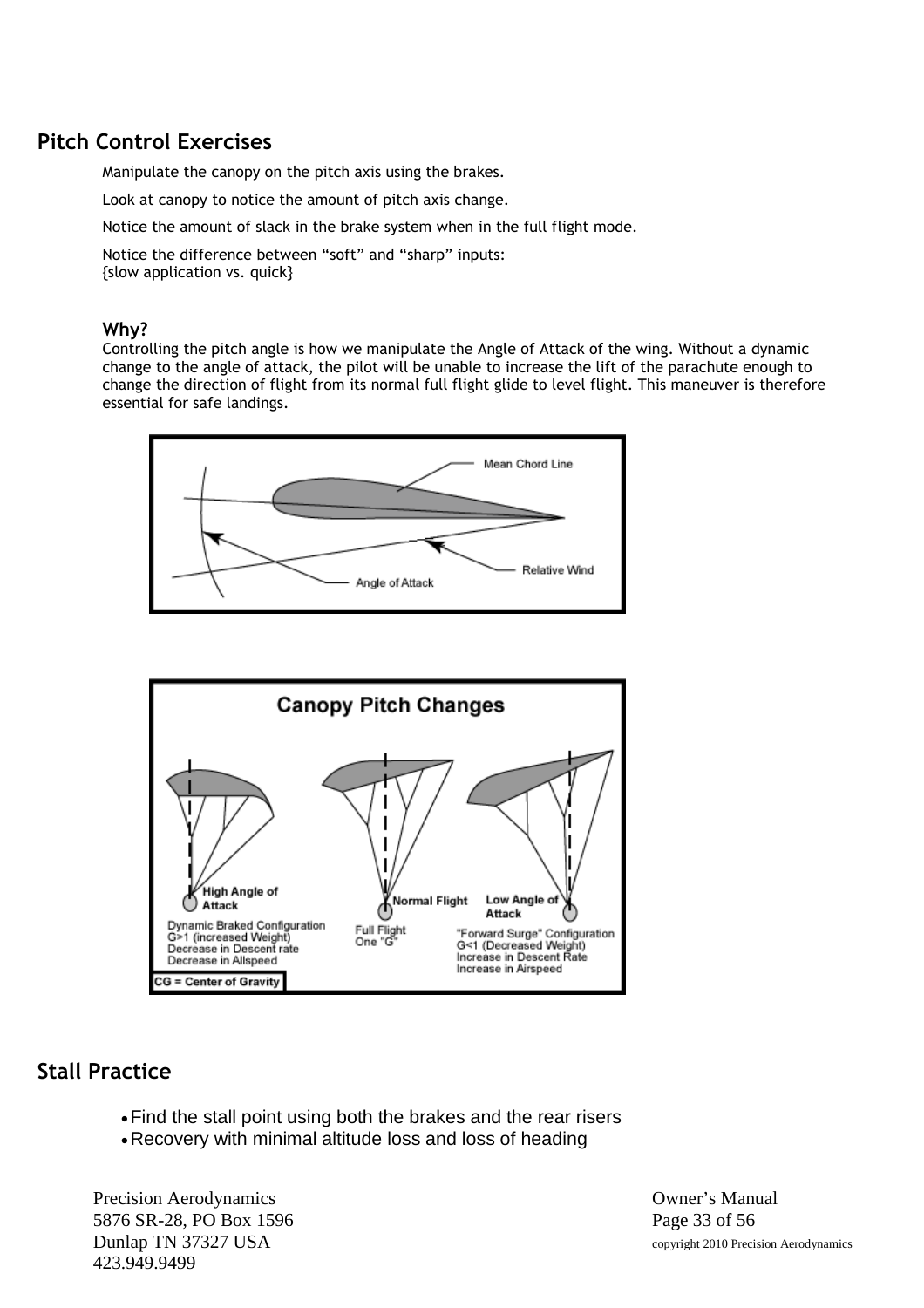- Controlled recovery must be demonstrated, using a slight reduction in the angle of attack, rather than an aggressive release, which can result in a collapse of the wing or line-twists.
- Any modern parachute design is capable of stalling and recovering safely with proper technique.

The stall point represents the highest angle of attack that a particular wing can utilize prior to a loss of control. This discrete angle of attack, when approached slowly, also represents the slowest airspeed available to the pilot. When landing in no-wind conditions, it is necessary to diminish the airspeed as much as possible in order to achieve the lowest possible groundspeed for the touchdown. On smaller, high airspeed parachutes, this ability is essential.

Further, deep brake flight is often necessary for approaches into small landing areas. If the pilot is unfamiliar with the flight characteristics of the parachute in the high angle of attack mode, there is significant risk of a stall or spin at low altitude. By rehearsing slow flight and beyond to the full stall condition, the pilot becomes more comfortable with dynamics of the canopy in the steep descent flight mode. If the parachute stalls, quick recovery has become a learned instinct, increasing the chances of survival significantly.



# **Slow-Flight Practice**

- Place the canopy in 90% brakes and hold for 60-90 seconds.
- Make controlled heading changes of 45-90 degrees.
- Notice the difference in responsiveness as compared to full flight turns.

Precision Aerodynamics **Owner's Manual** 5876 SR-28, PO Box 1596 Page 34 of 56 Dunlap TN 37327 USA copyright 2010 Precision Aerodynamics 423.949.9499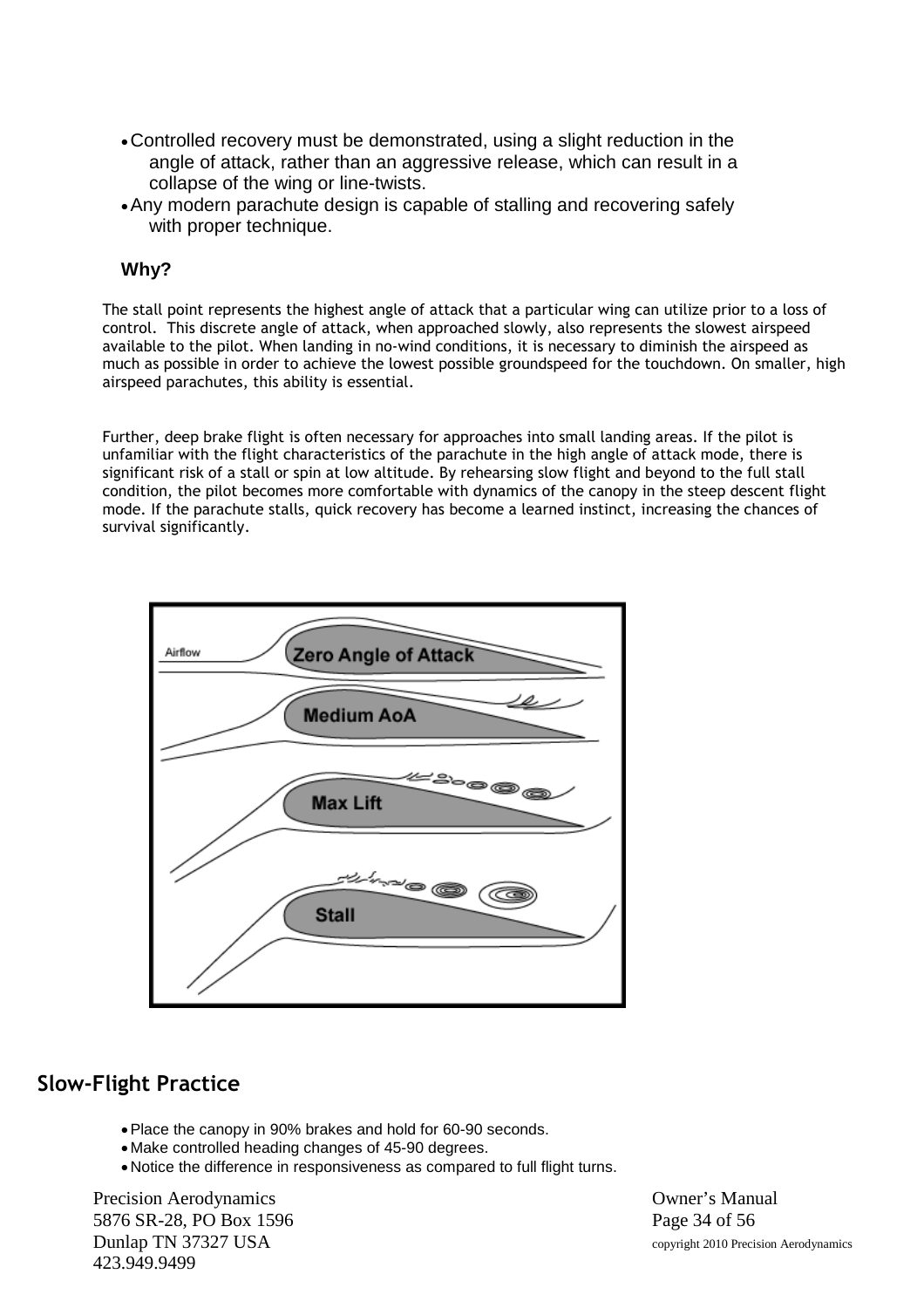- Notice that lifting a toggle on the outside of the turn reduces the risk of stalling the wing on the inside of the turn.
- Notice the diminished roll axis stability in the deep brake mode, requiring smooth control inputs and slow recovery of the roll angle.

Most pilots spend the majority of their canopy ride in full flight. This means that the feeling of the canopy in this mode is most comfortable to most people. It also means that flying in deep brakes places many out of their comfort zone. In other words, most people are somewhat uncomfortable just prior to putting their feet on the ground on every single jump.

Anxiety in slow flight often causes pilots to hold their breath which diminishes their cognitive capacity due to oxygen deprivation. The impatience caused by the discomfort usually results in looking down and offsetting the steering toggles toward the end of the landing in order to get to the ground sooner. They simply want this part to be over.

In order to land with great consistency, we must become intimately aware of the flight performance of our parachutes in very deep brakes. The more time we spend in this flight mode, the more comfortable we will be.

# **Pitch Control with Bank Angle**

- Begin a turn using a single steering toggle
- Apply the opposite toggle while still in the turn
- Experiment with soft versus sharp inputs to negate decent.
- Look at canopy to notice pitch changes with respect to the relative wind.
- Recover bank angle to zero **As Gently As Possible**, as roll axis stability in high angle of attack flight mode increases the likelihood of overcorrection in the recovery of the roll angle.
- Exercise should be practiced alone, as well as with a relative reference such as another canopy, altitude reading or clouds.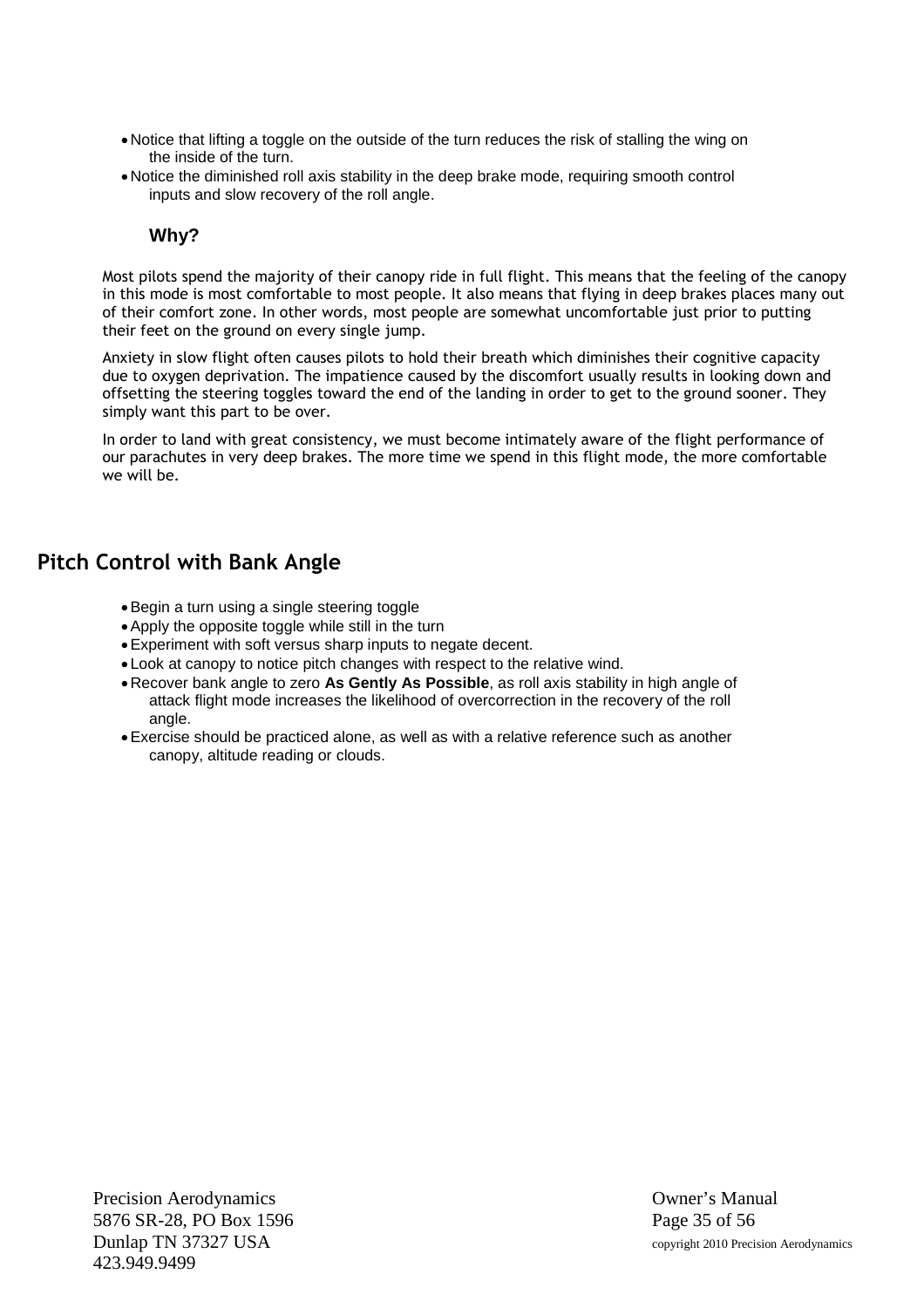Having the ability to control the pitch axis while in a bank is what gives the pilot the ability to control the decent rate while in a turn. The natural tendency is to lose altitude in a turn, but this is not necessarily the result of turning with bank angle. By increasing the angle of attack while in a bank, the pilot increases the amount of lift that the parachute is producing, and can alter the flight path to zero descent rate flight despite significant bank angle.

The goal of this maneuver is to cultivate the ability to arrest the descent rate while in a turn, rather than relying on a reduction in the bank angle to negate descent. This technique can be utilized during low altitude emergency evasive action. It is inevitable that parachutists will encounter situations requiring a change of heading close to the ground. This method allows such actions without significant risk, given sufficient rehearsal.



Precision Aerodynamics **Owner's Manual** 5876 SR-28, PO Box 1596 Page 36 of 56 Dunlap TN 37327 USA copyright 2010 Precision Aerodynamics 423.949.9499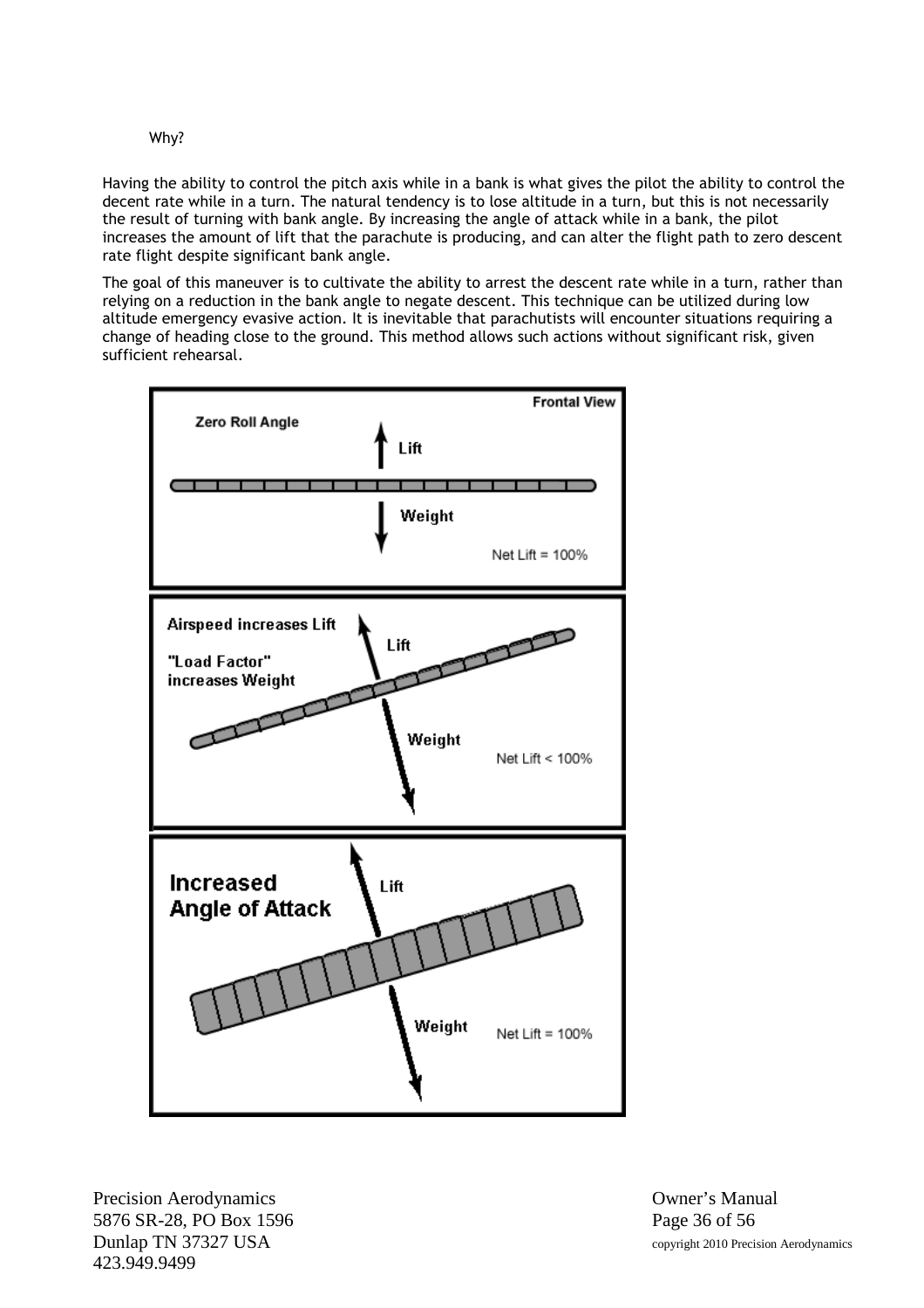## **Dive Arrest: Toggle Turns**

- Begin maneuver above 3000 feet AGL
- Place the canopy in a spiral dive using a single steering toggle.
- Arrest the dive as quickly as possible by sharply applying the opposite toggle while maintaining toggle input on the inside of the turn.
- Roll out of the turn at a high angle of attack without oscillation or overcorrection.

#### **Why?**

While turning too close to the ground is the preliminary cause of injuries in parachuting, it is not specifically the bank angle that causes the accident; it is the Descent Rate. Although bank angle tends to be coupled with a loss of altitude, it is the low angle of attack that causes the descent. The descent rate of any turn can be eradicated through the application of collective brake pressure in a turn when sufficient airspeed is maintained throughout the maneuver.

Unfortunately, most canopy pilots assume that bank angle must be eliminated before arresting the dive. This leads many to waste valuable time and altitude in the process of leveling the roll axis of the system prior to the flare. In situations with very little altitude remaining, this may delay the collective brake application until it is too late. Further, the release of the single brake input allows the canopy to surge forward in the window, causing a decrease in the angle of attack.

By rehearsing a transition to zero decent while still in a bank, the pilot becomes accustomed to applying the toggle on the outside of the turn as a learned instinct, reducing the chances of a turn leading to serious injury. The process of "Carving" out of a turn, rather than allowing the canopy to follow a diving recovery is perhaps the most important skill available to the modern parachute pilot.

#### **Turn Reversal**

- **"Pause and Reverse"** (wait for line tension returns prior to reversing direction of flight)
- **"Aggressive Reversal"** (apply collective toggle input prior to reversing direction of flight)

#### **Why?**

It is often necessary to reverse the direction of a turn to avoid traffic. Without sufficient rehearsal, a pilot may inadvertently induce line-twists and lose control of the parachute. By practicing turn reversal, the pilot is able to change direction almost instantly, decreasing the risk of canopy collisions.

#### **Rear Riser Flight**

- Perform rear riser evasive turns immediately after opening with the brakes stowed.
- Perform rear riser turns with the brakes released.
- Perform rear riser flares and stalls.
- Apply collective rear riser input to flatten glide without a significant loss of airspeed.
- The benefits of such exercises are significantly enhanced by having a relative reference such as clouds or another parachute flying in no contact formation.

#### **Why?**

In the event of traffic after opening, there is little time to alter the canopy's heading, and the process of releasing the brakes requires time. Having the ability to safely maneuver the parachute with the brakes

Precision Aerodynamics **Owner's Manual** 5876 SR-28, PO Box 1596 Page 37 of 56 Dunlap TN 37327 USA copyright 2010 Precision Aerodynamics 423.949.9499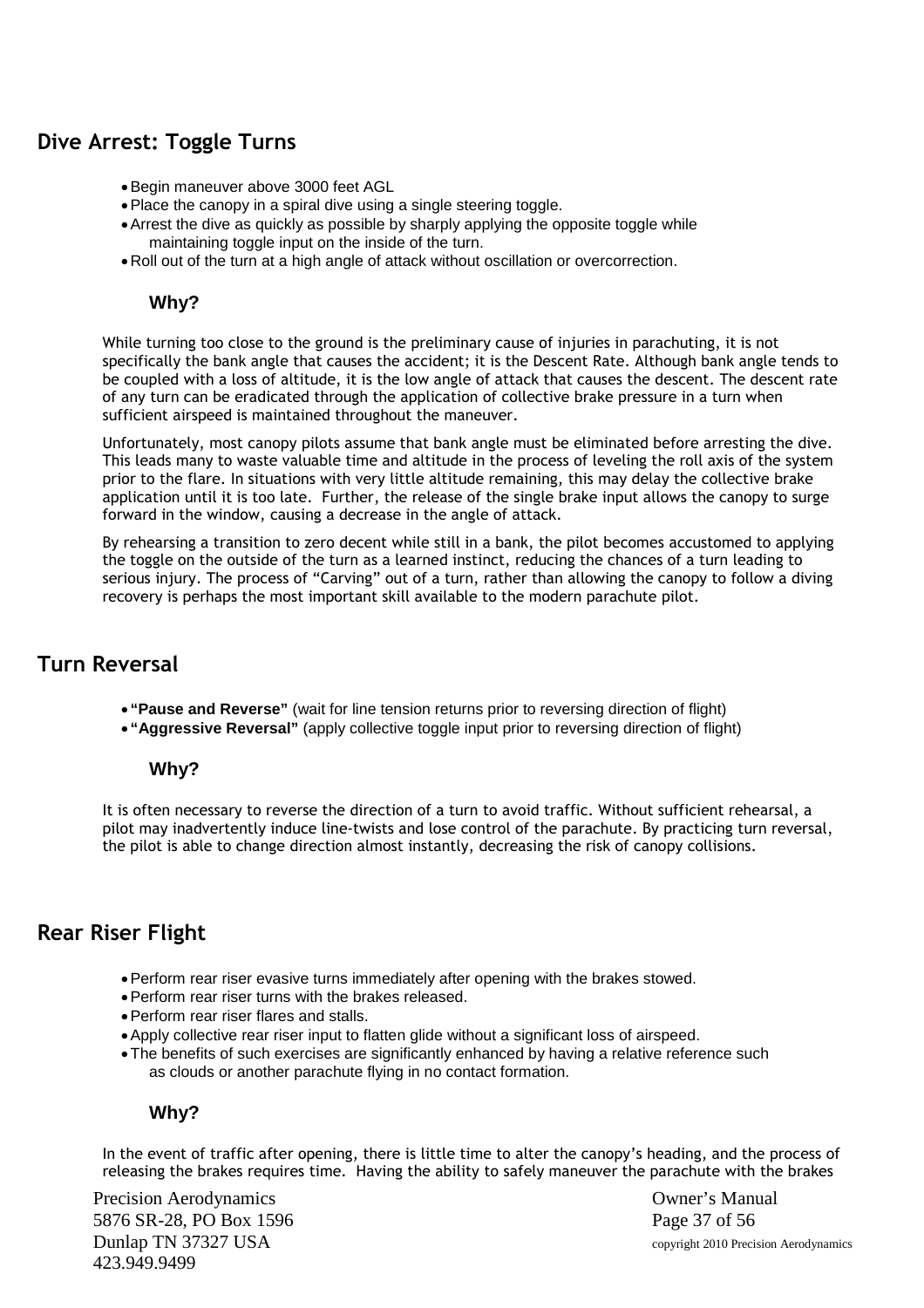stowed is essential to safe parachuting. Experimenting with the performance tendencies of each parachute brings to light individual issues relating to over-steer and allows the pilot to take precise evasive action.

Performing rear riser turns with the brakes released prepares the parachute pilot to properly deal with a broken steering line. Further, by rehearsing rear riser flares, the pilot will be better equipped to handle such situations. Attempting to land a parachute using the rear risers with no prior high altitude rehearsal is unadvisable and may lead to injury.

Lastly, application of collective rear riser input allow the pilot to increase the True Glide of the canopy, reducing the risk of off-field landings, as well as altering the flight path to improve accuracy.

#### **Front Riser Input**

- Perform straight front riser dives.
- Perform single front riser turns.
- Perform offset double-front riser turns.

#### **Special Considerations:**

Front riser input should be applied with the toggles in the hands. Given this, this maneuver requires forethought and planning on exactly how to hold and release the risers without risk of inadvertently dropping a toggle. The risk of dropping a toggle near the ground can be significantly reduced by inserting all four ringers into the toggles and tightly grasping the toggle with the pinkie and ring finger at all times. This allows freedom of the index and middle finger for insertion into the front riser dive loops.

Front riser pressure increases as a function of airspeed. Therefore, attempting front riser application in full flight or faster is extremely difficult or impossible. In order to reduce front riser resistance, application and subsequent release of  $\frac{1}{4}$  brakes is usually sufficient to diminish the resistance to within workable limits.

#### **Why?**

Reduction of the angle of attack is necessary for many flight maneuvers including: upwind penetration (improving relative glide ratio), canopy relative flying, accuracy, as well as high performance approaches.

#### **Dive Arrest: Front Riser Dive**

- Place the canopy in a dive using the front risers.
- Rehearse dropping the front risers and quickly stabbing the brakes.
- Rehearse both straight front riser dive recovery as well as turning dives.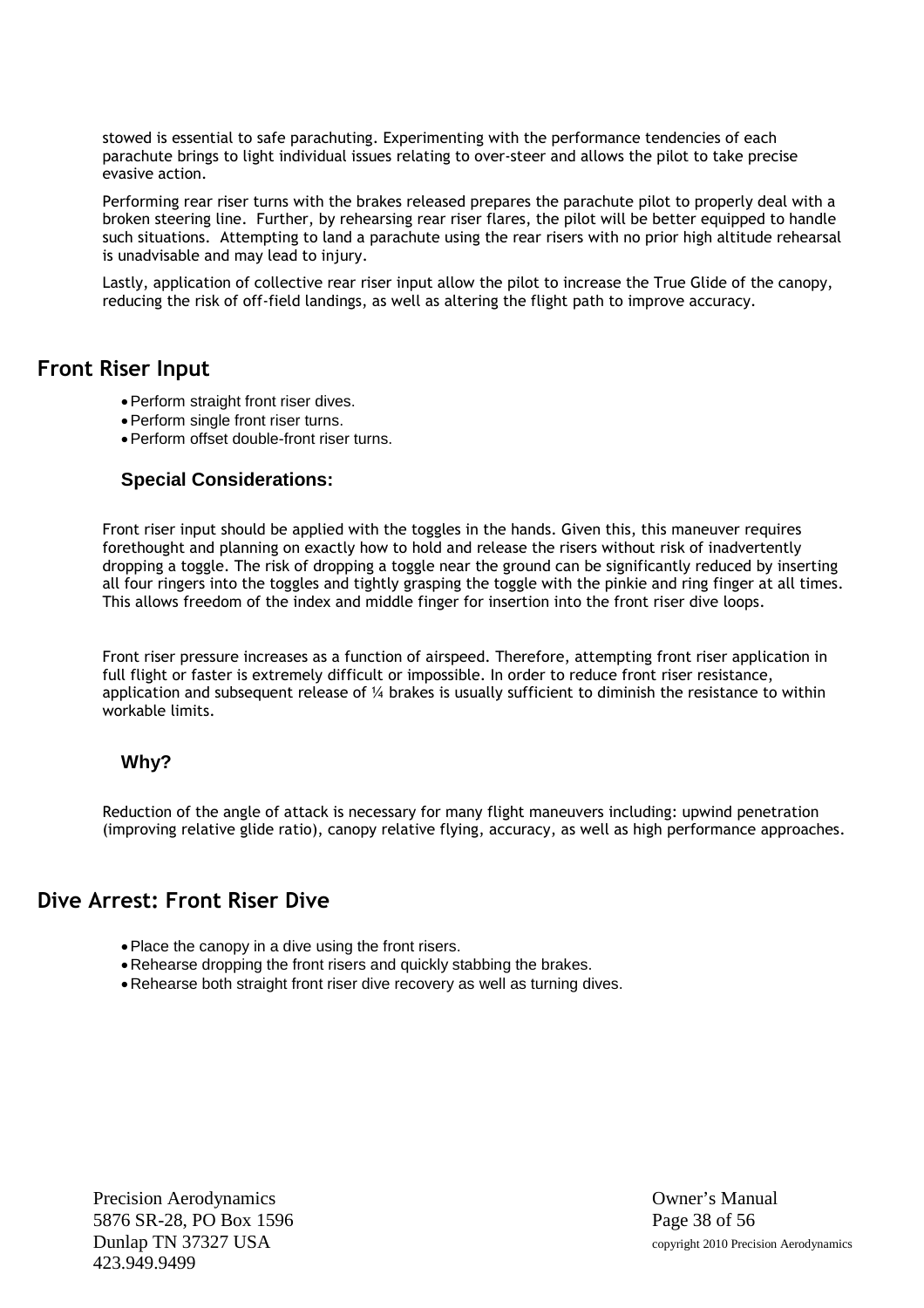What keeps pilots alive is the judgment and skills necessary to save them when they dive too close to the ground. If a pilot rehearses the solutions to the dangers, the likelihood of a dive resulting in serious injury is dramatically reduced.

Dropping the front risers allows the pilot to keep their hands down, ready to stab the brakes aggressively to arrest a dive. A short, sharp, "nudge" on the brakes is usually all that is necessary to place the jumper back under the wing, and to the higher angle of attack that saves their life.

## **Harness Turns**

- Harness turns with the brakes stowed
- Harness turns in full flight
- Harness turn follow-through after other inputs
- Harness turns to adjust the flight path on final approach

Turning on the harness is accomplished by leaning to one side or the other, and lifting the leg on the outside of the turn. The capacity for the harness to load the canopy on one side is limited by chest strap tightness as well as canopy design and wingloading. Utilizing asymmetric harness input in order to effect a turn is only effective on parachutes of sufficient wingloading and elliptical taper.

Harness input can be used to initiate a turn as well as enhance or extend the heading change of another type of input such as toggle, rear riser or front riser.

#### **Why?**

Immediately after opening, the harness can be utilized to steer away from traffic or toward the landing area prior to unstowing the toggles. Although the turn is not as fast about the yaw axis as a toggle or rear riser input, the immediate access of this kind of turn makes it a useful technique.

Another use of the harness turn is for heading changes in turbulent conditions. While all other methods of turning distort the airfoil and alter the pitch axis of the wing (which effects many variables such as airspeed and decent rate), the harness turn is neutral in this regard. This makes the harness turn the safest method in turbulence, reducing the chances of an abrupt decrease in the angle of attack resulting in a loss of control and or collapse.

Harness turns can also be used to enhance or extend the effects of other turning methods. While front riser turns may become difficult as airspeed increases, the heading change may be continued with the harness even after the pilot is forced to let off of the front riser input.

On final approach, adjustments to the heading should not affect the glide angle. Unlike toggle inputs, harness turns will not result in pitch and roll axis oscillations. Therefore harness maneuvering can be a superior control input to other options.

Precision Aerodynamics **Owner's Manual** 5876 SR-28, PO Box 1596 Page 39 of 56 423.949.9499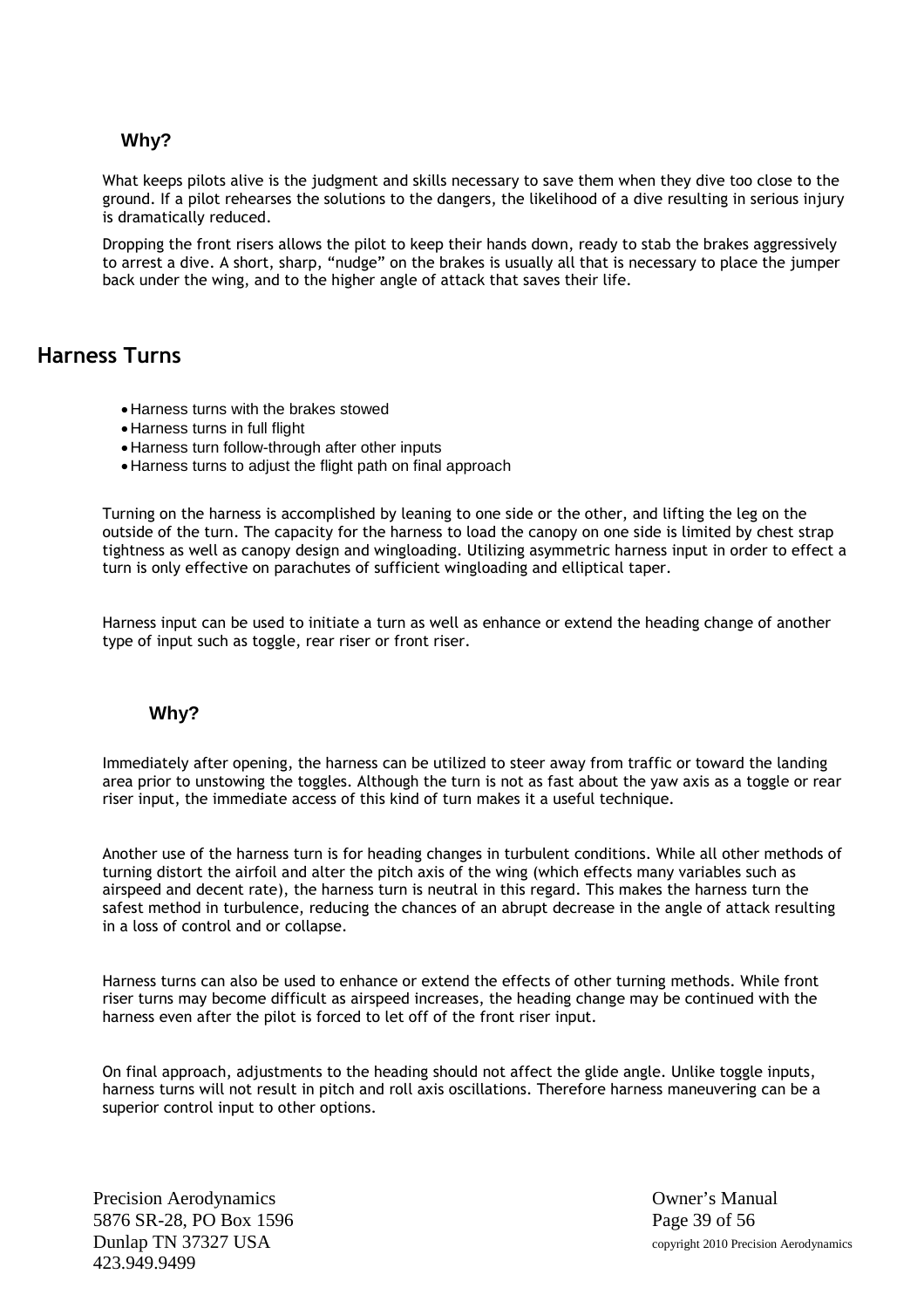

Precision Aerodynamics<br>
5876 SR-28, PO Box 1596<br>
Page 40 of 56 5876 SR-28, PO Box 1596<br>Dunlap TN 37327 USA 423.949.9499

copyright 2010 Precision Aerodynamics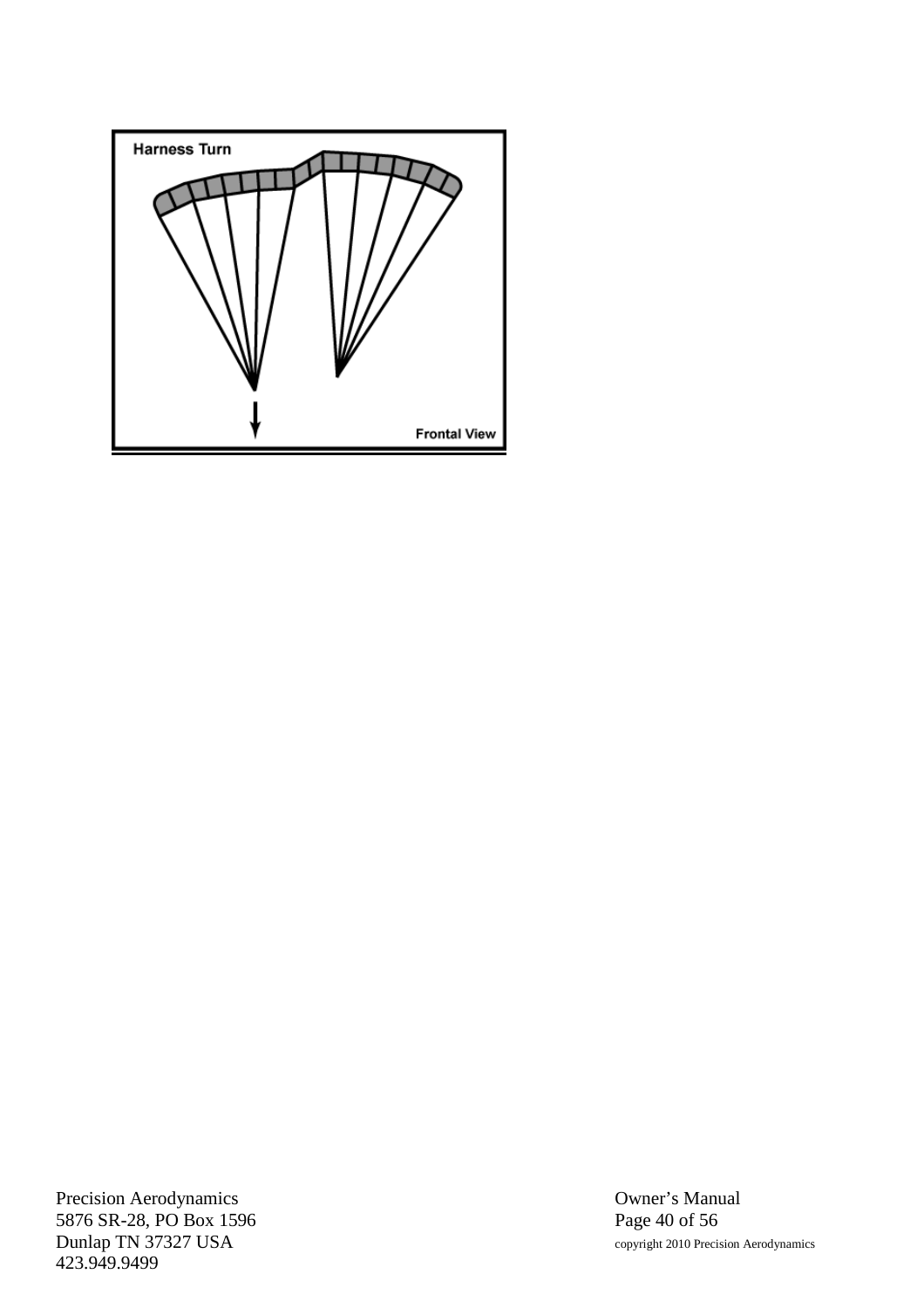# **Precision Landing Pattern**

- Enter the pattern with sufficient altitude for the decent rate and glide ratio of the specific canopy.
- Fly a semi-linear **Downwind, Base and Final Approach** with minimal adjustments so as to coordinate with other traffic in the pattern.
- Demonstrate the ability to appropriately adapt the approach pattern to reflect the specific needs of the opening point or other issues that may affect the safety of the flight.
- Demonstrate sufficient Situational Awareness while in the pattern, not only of location and altitude, but of traffic as well.

Approach technique will vary depending of type of parachute, the pilot's experience level, as well as situational variables. While flying the pattern in full flight may be appropriate for some pilots under certain conditions, others may find more success by flying a braked approach during the Downwind and Base leg of the pattern.

Deep brake approaches can deprive the system of the airspeed necessary for a safe landing, especially on heavily loaded canopies. Final approach, then, should be primarily flown in full glide with only subtle corrections.

\*The smaller the canopy, the more altitude is necessary for a safe landing pattern. This is due to the higher descent rate, and increasing the pattern entry altitude allows for a similar amount of time in the pattern for all canopies regardless of size.

#### **Why?**

Consistency in the landing process allows a pilot to notice differences and make necessary changes to the flight path early enough to ensure safe landings. Further, by flying a predictable pattern into landing, other traffic will better be able to expect the next change to the flight path, thereby reducing the chance of collisions.

The accuracy method referred to as "S" turns are useful for approach adjustments in the absence of traffic, but create a dangerous situation when multiple parachutes are landing at the same time. Therefore a standard "Box Pattern" creates a safer situation in the landing area, and is an important skill prior to downsizing or changing planform.



Precision Aerodynamics Owner's Manual 5876 SR-28, PO Box 1596 Page 41 of 56 Dunlap TN 37327 USA copyright 2010 Precision Aerodynamics 423.949.9499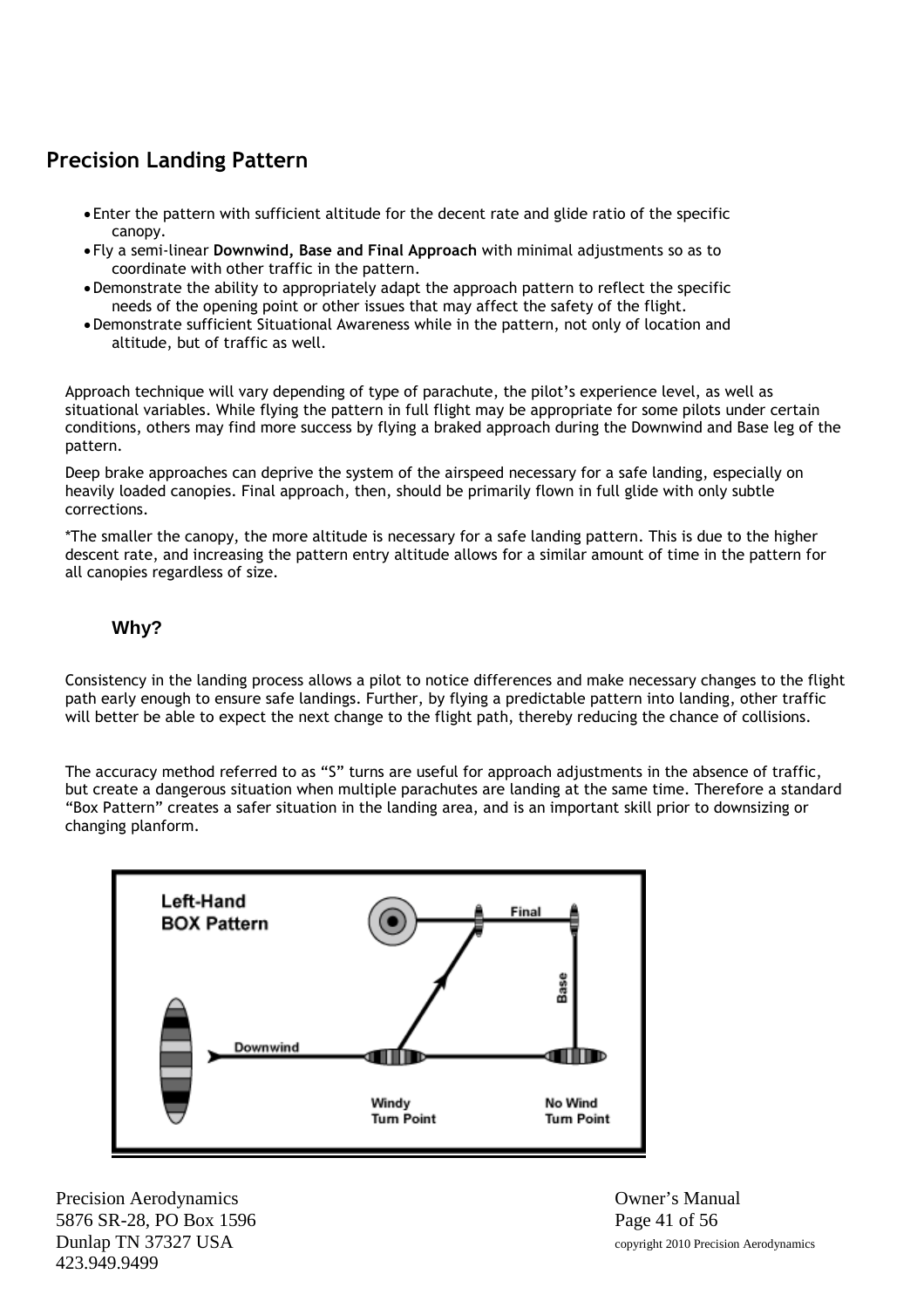# **Accuracy Landings**

- 30 **Stand-Up Landings** within 10 meters of the target center, consisting of:
- (10) No wind/light wind accuracy
- $(10)$  5-10 mph
- $(10)$  10-18 mph
- Full Flight Approach
- Braked Approach (5-10 mph wind, no turbulence)

The ability to land precisely in a planned location is essential for safe parachuting. This allows the pilot to negotiate constrained landing areas in the event of an off-field landing, eliminating the need for last minute corrections due to a faulty approach. Such missed approaches in tight landing areas often result in accidents.

Replication of the approach in varied conditions is also an important part of the demonstration of this skill, and is required for the fulfillment of this skill category.

Landing hard on target is not the goal of this exercise. Therefore it is also part of the requirement to land softly without the need for a PLF. This requires a more advanced understanding of the parachute so that the descent rate can be negated prior to landing. A "Flared Landing" requires accommodation of the horizontal "float", so the target of the approach must be downwind of the actual landing point.

Depending on the size of the landing area, a full speed approach may or may not be appropriate. Therefore it is necessary to demonstrate the ability to make steeper brakes approaches as well. Such a method becomes crucial for small landing areas.

# **Heading Changes in the Landing Surf**

- Set up a final approach approximately 45 degrees off the windline
- Achieve zero descent rate within 5 feet of the ground
- Roll and Yaw the canopy into the wind
- Recover the bank angle to zero without overcorrection about the roll axis
- Complete the flare for a soft, stand-up landing

#### **Special Considerations:**

Airspeed is necessary for the performance of a level flight turn. It is not necessary, however, to accelerate the parachute beyond full flight glide in order to perform the maneuver.

It is essential that this maneuver be rehearsed numerous times at altitude prior to attempting it close to the ground. Roll axis wobble due to overcorrection can result in hard landings, and practice is the only way to become comfortable with the roll axis instability experienced at a high angle of attack.

#### **Why?**

Precision Aerodynamics **Owner's Manual** 5876 SR-28, PO Box 1596 Page 42 of 56 Dunlap TN 37327 USA copyright 2010 Precision Aerodynamics 423.949.9499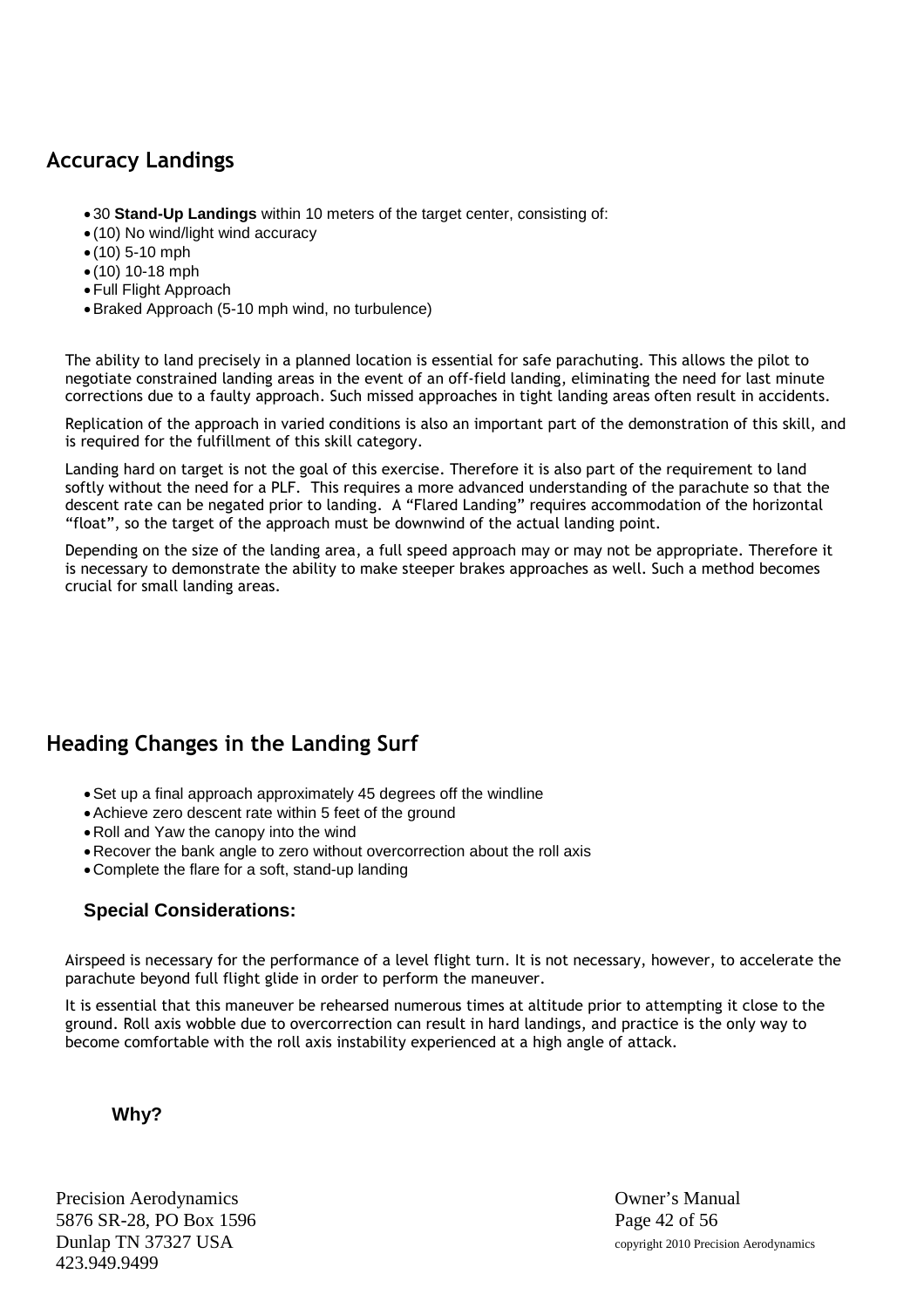Controlling the heading throughout the landing process is essential for safe canopy flight. The increased airspeed and groundspeed exhibited by smaller parachutes causes longer landing surfs as well as a longer period of time in this phase of the landing. This increases the risks of colliding with obstructions on the ground as well as other canopy traffic. The skill of controlling the parachute's heading while maintaining level flight is therefore even more important on parachutes with higher wing loading, and for pilots working on advanced approach techniques.

In the event that the landing area is narrow and off the wind line, the ability to make a crosswind approach allows the pilot to reduce the risk of hitting an obstacle on the ground by overshooting the landing site. Making a heading change back into the wind during the landing flare reduces groundspeed substantially, as well as the distance covered across the ground.



#### **Crosswind Landings**

- Set pattern and final approach 45 to 90 degrees off the wind-line
- Complete Level-Off within touching distance from the ground
- Complete the landing flare for minimum groundspeed landing
- Slide or PLF landing should be performed, rather than attempting to run.

#### **Special Considerations**

Precision Aerodynamics **Owner's Manual** 5876 SR-28, PO Box 1596 Page 43 of 56 Dunlap TN 37327 USA copyright 2010 Precision Aerodynamics 423.949.9499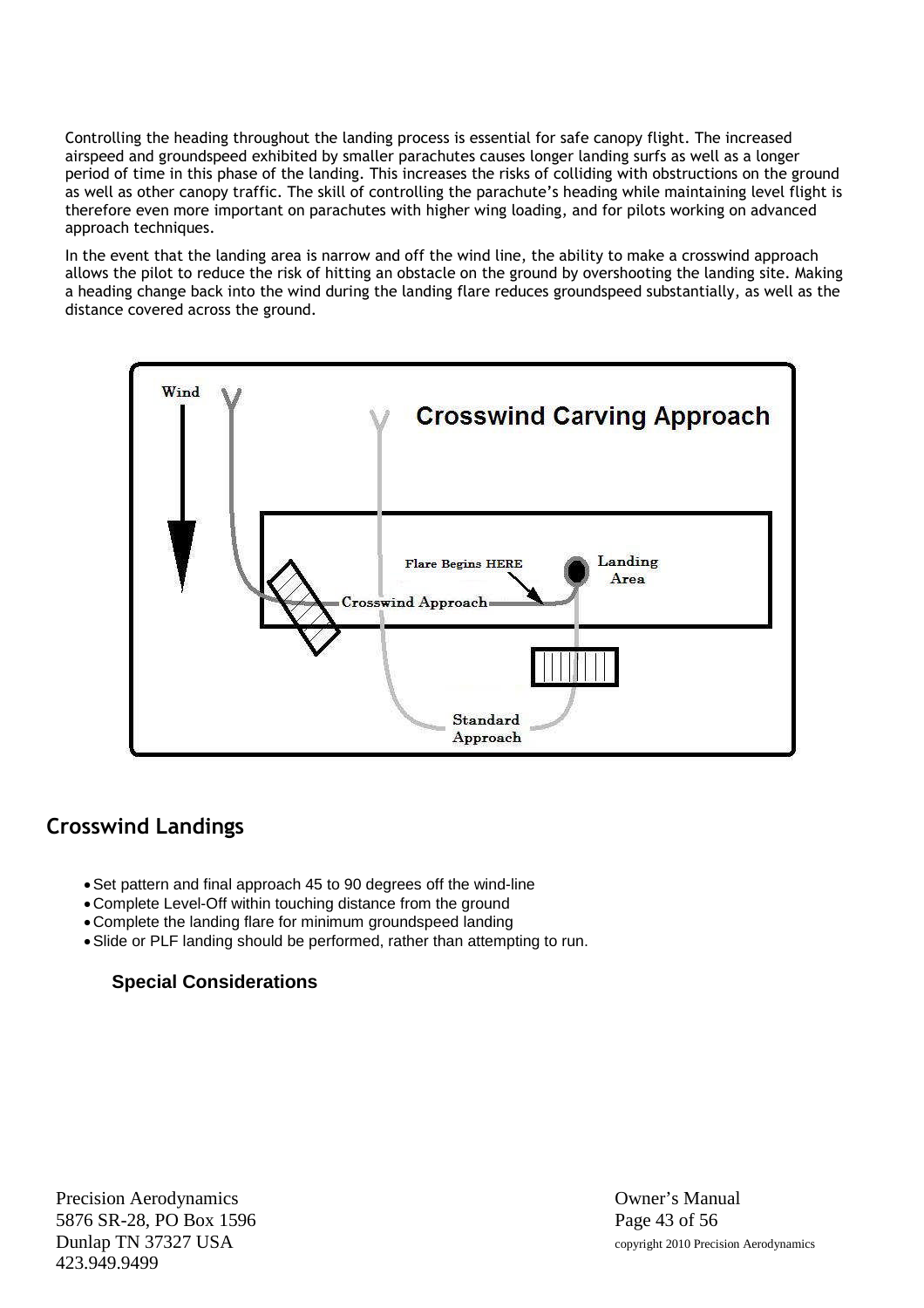Attempting to run out a crosswind landing significantly increases the risk of injury. The jumper must place the heels on the ground first facing the direction of motion, and then gradually ease back onto the butt toward the completion of the landing. It is also important to continue the flare while sliding for the lowest possible groundspeed.

Do not attempt the crosswind landing exercise above 10 miles per hour ground wind velocity. In the event that the jumper is forced to perform a crosswind landing in high winds, it is advisable to carve the canopy into the wind during the landing flare as much as possible, without touching down with significant bank angle.

Crosswind landings must always be performed away from the normal landing area so as to avoid creating a traffic hazard. Further, the site chosen for this maneuver should be clear of rocks or other obstacles, and should be level terrain.

Heading changes may be necessary on any landing, and looking forward toward the direction of flight is crucial.

#### **\*Do not attempt to land more than 90 degree off the wind-line while practicing this exercise.**



#### **Why?**

If a pilot is not accustomed to landing with high groundspeed, they will be more likely to attempt to make a dangerous low turn to face into the wind. If, however, they have practiced landing crosswind, they will be prepared for the additional challenges with this type of approach.

Precision Aerodynamics **Owner's Manual** 5876 SR-28, PO Box 1596 Page 44 of 56 Dunlap TN 37327 USA copyright 2010 Precision Aerodynamics 423.949.9499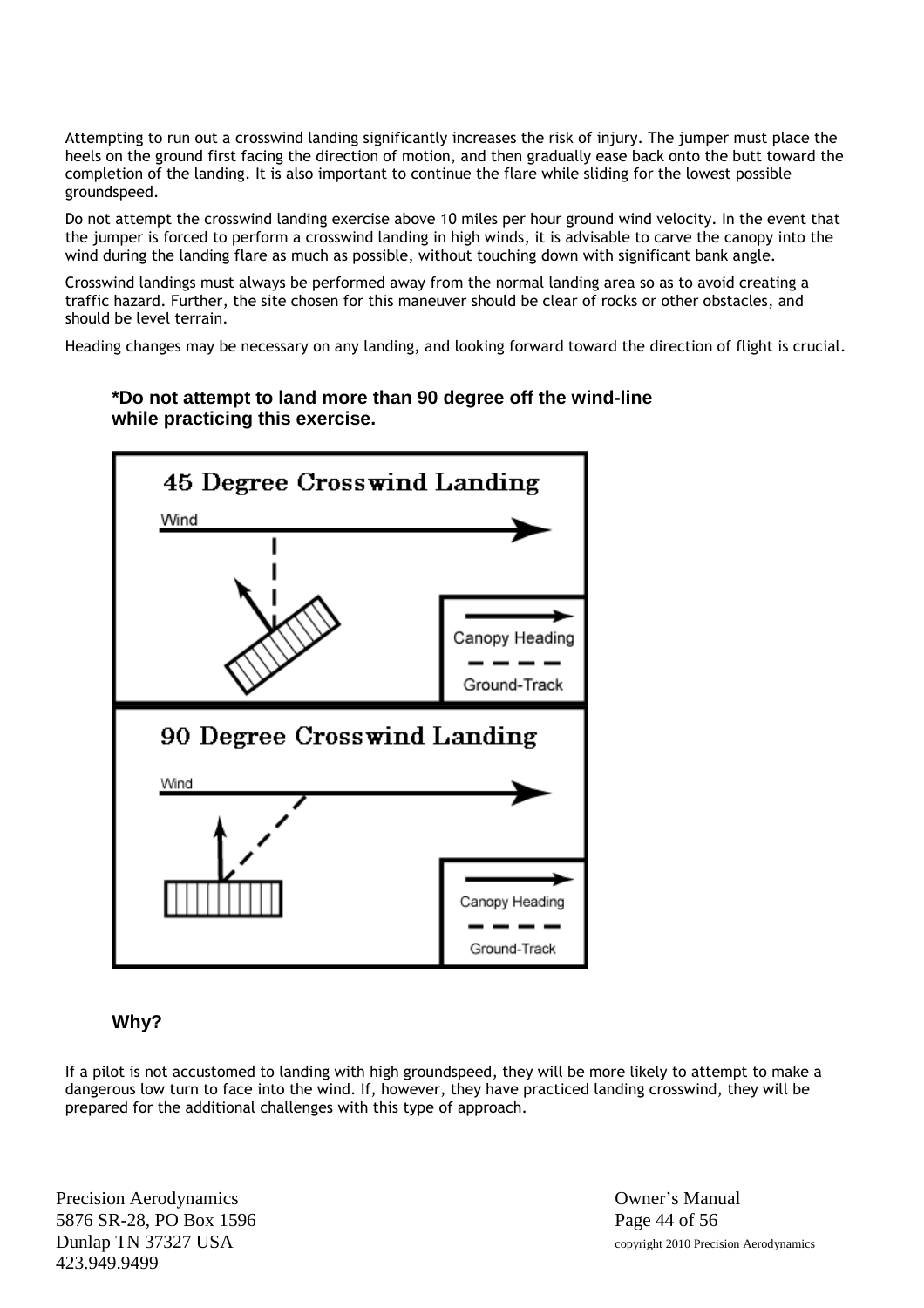# **No Contact Formation Flight**

Flying relative to another canopy at altitude presents an unparalleled learning opportunity. While exploration of a parachute's flight modes is essential training, in order to truly understand the results of the control inputs, a pilot needs a relative reference. Although such drills are very important in the cultivation of canopy flying skills, there are a number of safety concerns that must be addressed prior to the jump.

- 1) Only fly with one other canopy at a time. Losing sight of another parachute presents the greatest risk in formation flight. Do whatever is necessary to remain in visual contact with your wingman. If you lose visual, maintain your flight path until you re-acquire the other canopy.
- 2) Never approach another canopy head on. The closing speeds of two parachutes flying toward each other can be staggering, leaving little time for evasive action.
- 3) When flying within 200 feet of another canopy, match heading and descent rate prior to moving closer. This reduces the risks that both pilots will attempt to manoeuvre closer at the same time.
- 4) Establish a Base. When flying in close proximity, it is important to have one canopy remain still in order to create the best possible learning environment. The whole point of the exercise is to establish a relative reference, and a base that is moving around will make things much more difficult, and quite possibly more dangerous.
- 5) Know where you are. It is easy to lose track of your location when engrossed in relative flying. Therefore it is essential to take periodic glances at the ground to determine if a course correction is in order. Landing off DZ in formation is not the goal.
- 6) Know how high you are, and have an obvious break-off signal above minimum cutaway altitude. An audible altimeter is a very useful asset for this, but ultimately it is our eyes that tell us how high we are.
- 7) Never look away from your wingman for more than 1 second when in close proximity. In the time that it takes to check an altimeter or ground reference, the distance between the parachutes can disappear. Maintain your global awareness of the situation as a sidebar to your relative flight. Landing off the DZ is less dangerous than a wrap.
- 8) Have a plan in the event of a canopy wrap. Although no-contact flight almost never results in a collision, the possibility remains. Think your procedures through carefully.

# **Helpful Hints:**

- 1) In the event of mismatched airspeed and descent rate due to disparate wingloading, have the slower canopy open 300-500 feet lower.
- 2) When the other canopy is stuck behind you, turn your parachute 90 degrees to reduce the closing distance.
- 3) When in close proximity, make all your course corrections slowly and predictably.
- 4) Communicate clearly and concisely. Have hand signals or air-to-air communications. The ability to talk increases the value of the exercise immeasurably.

# **No-Contact Drills**

**1) Matching Flight Path** (Slow, Medium and Full Glide modes)

- It is crucial that a stable no-contact formation be established before moving on to more dynamic drills.
- Becoming accustomed to being in close proximity to another canopy is useful in preventing undue stress on the pilot on final approach in the event of traffic.
- Do as little as possible to maintain relative proximity.

Precision Aerodynamics **Owner's Manual** 5876 SR-28, PO Box 1596 Page 45 of 56 Dunlap TN 37327 USA copyright 2010 Precision Aerodynamics 423.949.9499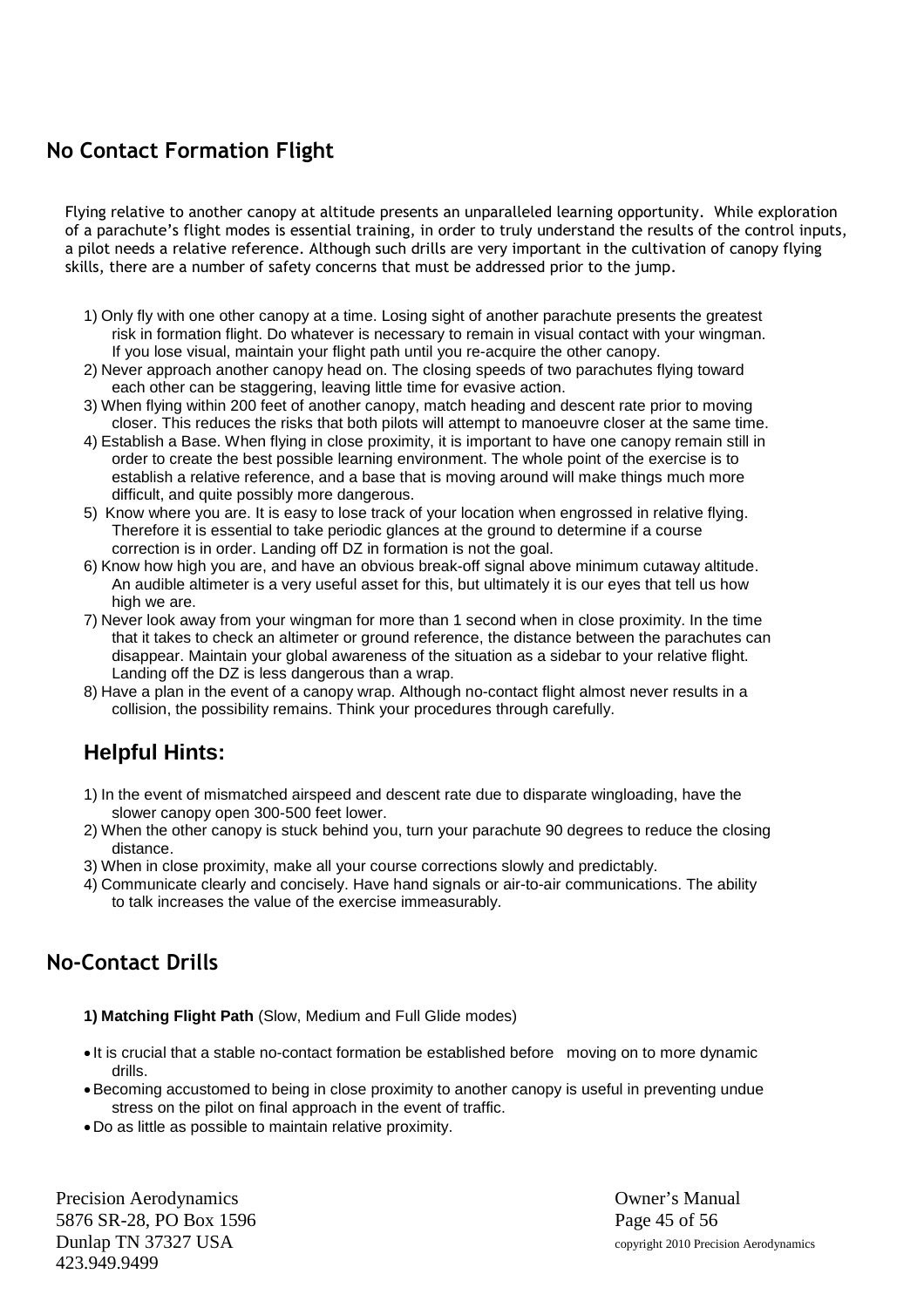#### **2) Synchronized turns of 45 degrees or less.**

- Maintain proximity
- Maintain relative altitude
- Use any and all control inputs to maintain proximity.

#### **3) Synchronized turns of more than 45 degrees**

- Switch to other side of formation to cut down closing distance
- Maintain levels
- Do not look away during the turn

#### **4) Dive, Pause, Rebuild.**

- When one canopy dives down and then resumes full glide, they provide a base that the chasing canopy can target.
- This drill allows the chase-pilot to practice "Dive Arrest" in the event that they are going low.
- This is the same skill necessary for preventing low turn injuries.

# **Complex Approaches on Small Canopies**

When learning to fly any parachute, all kinds of approaches must be rehearsed. This includes increased airspeed approaches. If a pilot is only comfortable with full flight airspeed, they are likely to panic and make mistakes in the event that they are forced to increase the airspeed as a result of an unexpected evasive maneuver. It is therefore a part of the learning process to cultivate the skill of steep, high speed approaches.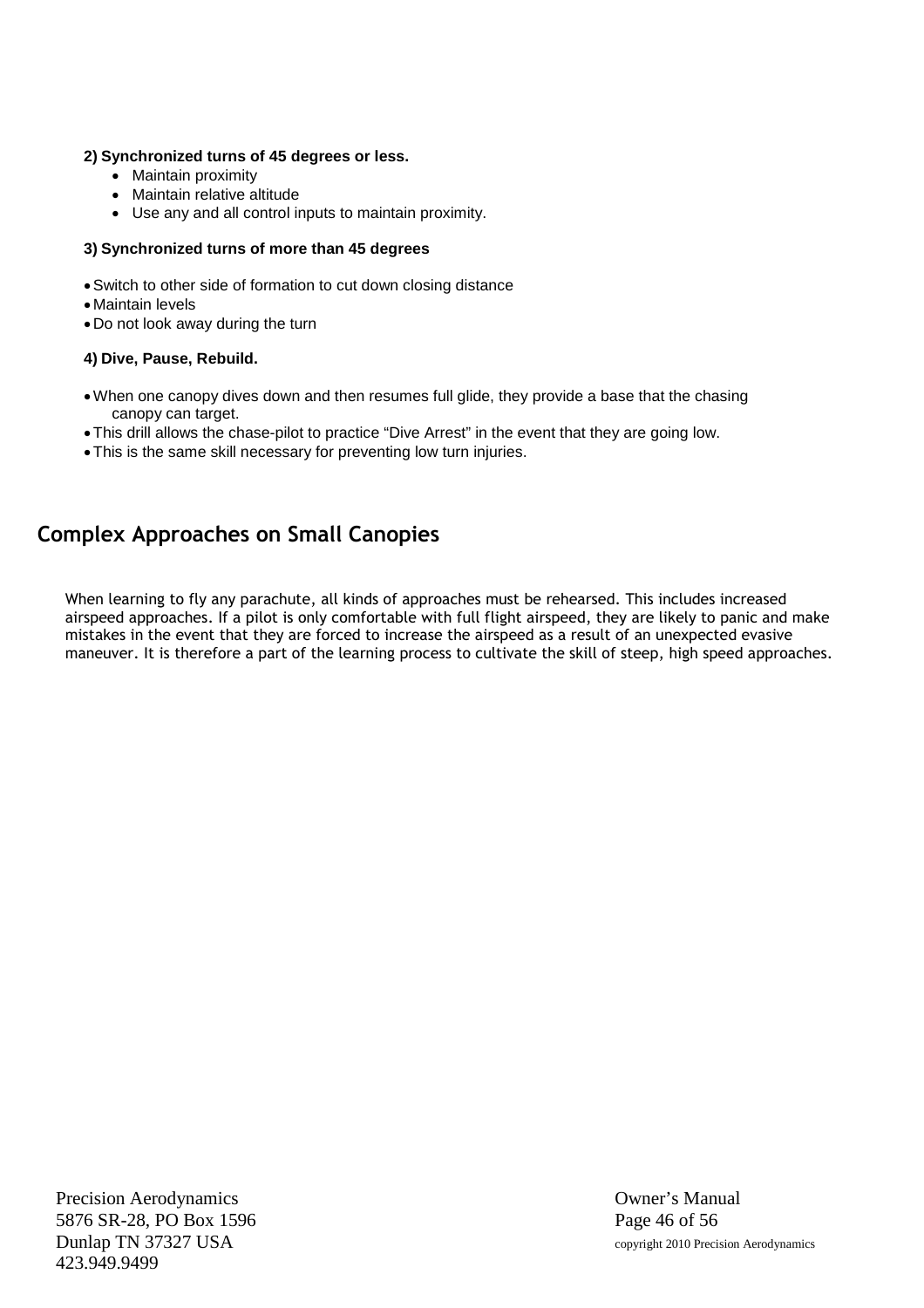# Clean Up Your Turns

By Brian Germain From DropZone.com Reprinted with Permission

"Turn coordination" is a topic that, until recently, has been mostly unapplied to ram-air parachute aerodynamics. In simplest terms, this refers to the degree to which a flight vehicle is aligned to the relative wind during a turn. Another way to look at this is the degree to which a turning aircraft is pointed at the relative wind with regards to the yaw axis.



A "clean turn", from an aerodynamic perspective, is one that keeps the nose of the aircraft pointed at the relative wind throughout the turn. When flying airplanes, this prevents the passengers from spilling their drinks, as well as saving fuel and preserving airspeed. In parachutes however, this aspect of turning has mostly been ignored. As parachutes become faster and faster, the time has come to begin thinking about this aspect of our canopy flight for several very important reasons.

The first has to do with the ability of the pilot to level off at any point during the turn. Lets face it, sometimes the ground creeps up on us. Flying an aerodynamically sound turn increases the likelihood that you will be able to convert your airspeed into lift in a timely manner. If you are sliding sideways through the sky because you are simply jamming a toggle down, you are not prepared to interface with the planet. The relative wind is jumping across the bumps on your parachute, creating turbulent flow, while the suspension line load is getting shifted to one side of your canopy. When you attempt to stab out of an uncoordinated turn, there is a hesitation before the parachute begins to change direction and level off. If the ground gets to you before this happens you may find yourself watching Oprah in your hospital bed for a while (not that I have anything against Oprah).

The second reason for flying a coordinated turn has to do with overall parachute stability. In an uncoordinated turn, the nose of your parachute is not pointed at the oncoming relative wind. It is sliding sideways. This means that the pressure in your wing is being compromised, in addition to the wingtip on the outside of the turn being presented to the relative wind. If you hit turbulence during this kind of "sloppy" turn, you are much more likely to experience a collapse of this side of the parachute. In other words, if you are turning right, your left wing more likely to fold under. Interestingly, when an aggressive, uncoordinated toggle turn is released, the opposite tends to happen. When the right toggle is released, the right wing surges forward as the drag is released and it is presented to the relative wind, opening the door for a collapse on right side of the parachute. Either way, this can result in way too much daytime TV.

There is a fundamental problem with the way in which most of us were taught how to turn our parachutes. They said: "if you want to turn right, pull down the right toggle." Simply pulling on a toggle increases the drag on the right side of the parachute, retreating that wing tip. At the beginning of the turn, it is purely "yaw" energy. It is like the pilot of an airplane stepping on the rudder pedal. As a discrete action, steering toggles are an incomplete input. We need some "roll" energy.

The harness is more than a way to attach the jumper to the parachute. It is also a way to manipulate the canopy itself. If the right leg reaches for the earth as the left hip reaches for the sky, the parachute

Precision Aerodynamics Owner's Manual 5876 SR-28, PO Box 1596 Page 47 of 56 Dunlap TN 37327 USA copyright 2010 Precision Aerodynamics 423.949.9499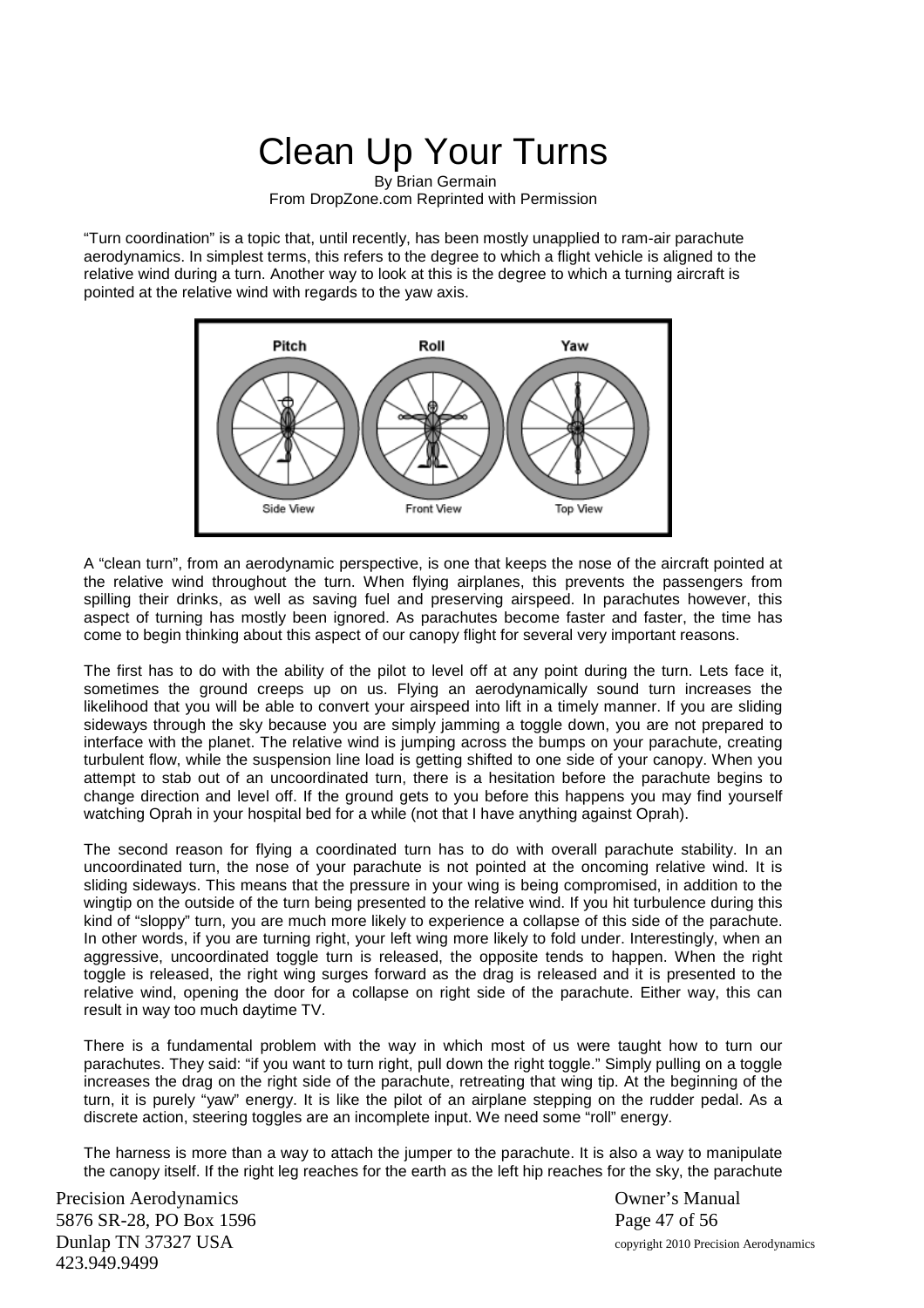will turn to the right. It is true that smaller parachutes will respond quicker to such inputs than larger ones, with elliptical canopies responding the quickest, but harness input will have an affect all parachutes. Most importantly, when used at the initiation of a turn, harness steering converts a toggle turn into a coordinated maneuver. This is true if you are under a Lotus 190 or a Samurai 95.



When flying an airplane, all turns begin by initiating roll energy with the ailerons, (rotating the yoke), followed by an application of the rudder to coordinate the turn. The old airplanes had a string on the cowling (hood) to show the direction of the wind-flow, while newer ones have slip indicators on the instrument panel. If only we had such information while we were flying our canopies. Ah, but we do…

Trailing behind your wing is all the yaw axis coordination data you will ever need. It is called your pilot-chute. If you are flying a coordinated turn, your bridle will remain parallel to the ribs of your canopy throughout the turn. If at any point it goes slack, whips around like a snake or drifts off to one side, you are not flying a clean turn. You are not carving your wing through the sky; you are skidding out of control. The relative wind is not following the valleys of your ribs; it is hopping over the bumps, tumbling into chaos.



Try this on your next jump. Look up at your canopy while you are flying straight and simply yank a steering toggle down to the ½ brake position. You will immediately see what I am talking about as your pilot-chute swings off to one side. Next, lean in your harness, lifting one leg-strap to yield direct roll axis input. It may turn and it may not, depending on the wing. This is not important. Then, while holding the harness input, pull the steering toggle to turn toward the direction of your harness input. You will notice that the pilot-chute is trailing straight back, even in a sharp turn.

Once you have experienced your first real coordinated parachute turn, it is time to develop new

Precision Aerodynamics Owner's Manual 5876 SR-28, PO Box 1596 Page 48 of 56 Dunlap TN 37327 USA copyright 2010 Precision Aerodynamics 423.949.9499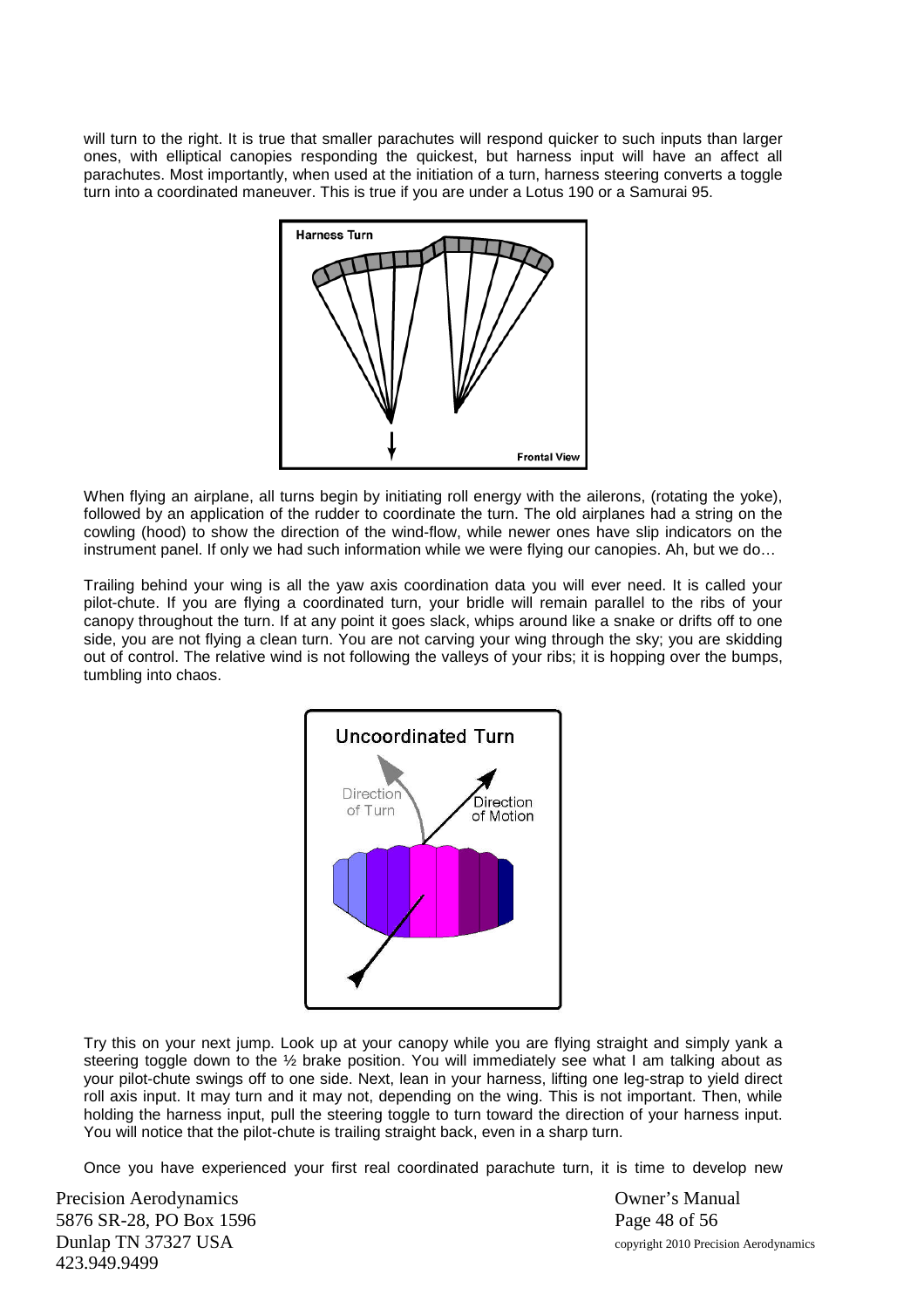habits. This takes time. I find that when learning a new skill like this, it is best to have a simple way to remember the process. In this case, try using the following sequence for every turn you make**:**

- **1) LOOK**
- **2) LEAN** and
- **3) TURN**.

This is mnemonic was taught to me by a great paragliding instructor and skydiver, J.C. Brown. Rather than thoughtlessly jamming a toggle down, *look* where you are about to go, *lean* in the harness to establish the roll, and finally, *pull* the toggle down to flow deeper into the maneuver.

When you play with this kind of turn, you will find that the parachute simply feels better; that you feel more in control over the wing. You will also find that you can better bump both brakes down during the turn in order to reduce your decent rate, or even level off completely. While practice is necessary to perfect the technique, all parachutes have the ability to transition from a descending turn into a level flight turn, into a soft beautiful landing. If you know how to carve your way out of a low turn, there will never be a reason to hook into the ground, ever.

Although many skydivers still think of their parachute simply as a means to get back down to the ground after a skydive, learning how to use the system the way it was meant to be used will increase the chances that you will get back down to the ground safely. Gravity pulls equally on those who love canopy flight as those who abhor it. From twenty years of teaching parachute flight I have learned this: you can only become great at something that you love. The more you understand, the more you will explore. The more you explore, the more you will feel control. The more in control you feel, the more you will love it. And that, ladies and gentlemen, is what it is all about.

# **The Long Haul by Brian Germain**

There are many areas of this sport in which we can invest ourselves, so many avenues in which to excel. By focusing heavily on a single discipline, we are able to achieve significant notoriety in a fairly short period of time. By utilizing the superior training techniques, personal coaching and wind tunnel rehearsal, modern skydivers are able to reach significant prowess in just a few months of participation in the sport. Although the speedy gratification of our desires is tempting and rewarding in the short term, there is a larger, more important goal. We must survive.

I asked Lew Sandborn what he thought was the biggest problem in the sport today. With very little hesitation he stated that what concerns him the most is "new jumpers trying to make a name for themselves before their skills are ready for them to have that name". We want to get it all in one shot, and instantly achieve all of our goals. In a pursuit as complex as skydiving, it is impossible to get all the



Photos: Brian Germain

necessary information in a short period of time. We have to keep learning, and hope that our knowledge bucket fills up before our luck bucket runs out.

It is difficult to see the big picture of our lives from where we are at any given moment. We forget that the medals we strive so hard to achieve will not mean much when we are older. They will just represent more stuff to box up when we retire to Florida. In the end, the things that matter most pertain to the choices that we wish we could take back. Twisting an ankle today might seem like a

Precision Aerodynamics **Owner's Manual** 5876 SR-28, PO Box 1596 Page 49 of 56 Dunlap TN 37327 USA copyright 2010 Precision Aerodynamics 423.949.9499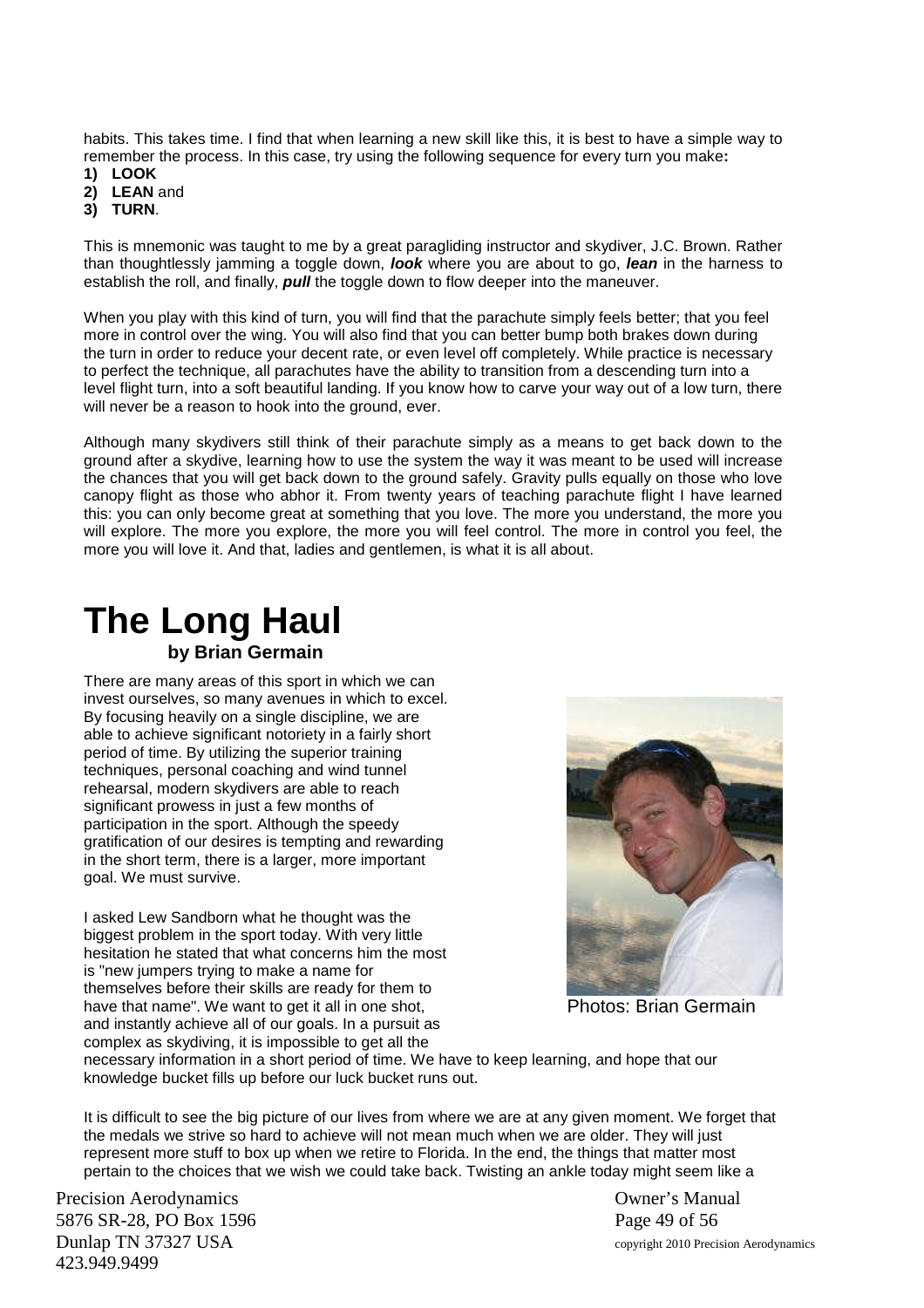small issue, but in fifty years from now, it will be something that effects whether or not we can ever jump again.

Picture yourself forty or fifty years from now. Are you still skydiving? Do you have pain in your joints from a bad landing? The quality of your life in the future is dependant on the choices you make today. If that wise old geezer that you will someday be could somehow communicate to you in the presentday, it might sound something like: "Stop trashing my body!"

We are insecure when we are young. We are so uncertain of who we are that we feel a need to prove ourselves at every opportunity. We think that who we are is based on our most recent performance. We go to great lengths to show the world what we can do, and often pay a hefty price for our impulsiveness. Short-sighted goals neglect to take into account anything that does not achieve that goal. If looking cool and wearing the right gear is your highest priority, you may find yourself joining the dead skydivers club before too long.

I hate sounding like an old fart. People assume that being safety oriented means that you have to be boring. Not true at all. We can have fun; we just need to keep the throttle below 100% thrust if we are to control where we are going. The long-term survivors in this sport all seem to have this perspective; whether or not they talk about it. We sit around in trailers at boogies, shaking our heads at the ridiculous behavior that repeats itself over and over. We watch people eat it in the same ways that they did last year, and twenty years before that. It's like the message did not get out or something. The message is: "Pace yourself, this is a long journey".

On every jump there is a way for your life to end. No matter how many jumps there are in your logbook, the Reaper is watching for the moment that you stop paying attention. He is looking for the one thing for which you are not prepared. This fact does not require your fear, it requires your attention. If you are to be there at the Skydivers Over Sixty Swoop Competition, you must let go of your grip on trying to prove yourself, and stay focused on the stuff that really matters.

The real identity of a skydiver is not in how many medals they win or how stylishly they swoop. It is in how long they jump and how safely. There simply are no Skygods under the age of sixty. If you want to prove yourself, stay alive.

#### **BSG**

*In addition to being a highly experienced skydiver with over 14,000 jumps, Brian Germain is the author of several books including The Parachute and Its Pilot, Transcending Fear, Vertical Journey, and Greenlight Your Life. Brian also runs canopy flight workshops worldwide, in addition to his "Heroic Leadership Training" Seminars that he describes as:"High Intensity Emotional Intelligence". For more about Brian's Books, Seminars and Parachutes, visit his websites: www.BigAirSportZ.com and www.TranscendingFear.com*



Precision Aerodynamics **Owner's Manual** 5876 SR-28, PO Box 1596 Page 50 of 56 Dunlap TN 37327 USA copyright 2010 Precision Aerodynamics 423.949.9499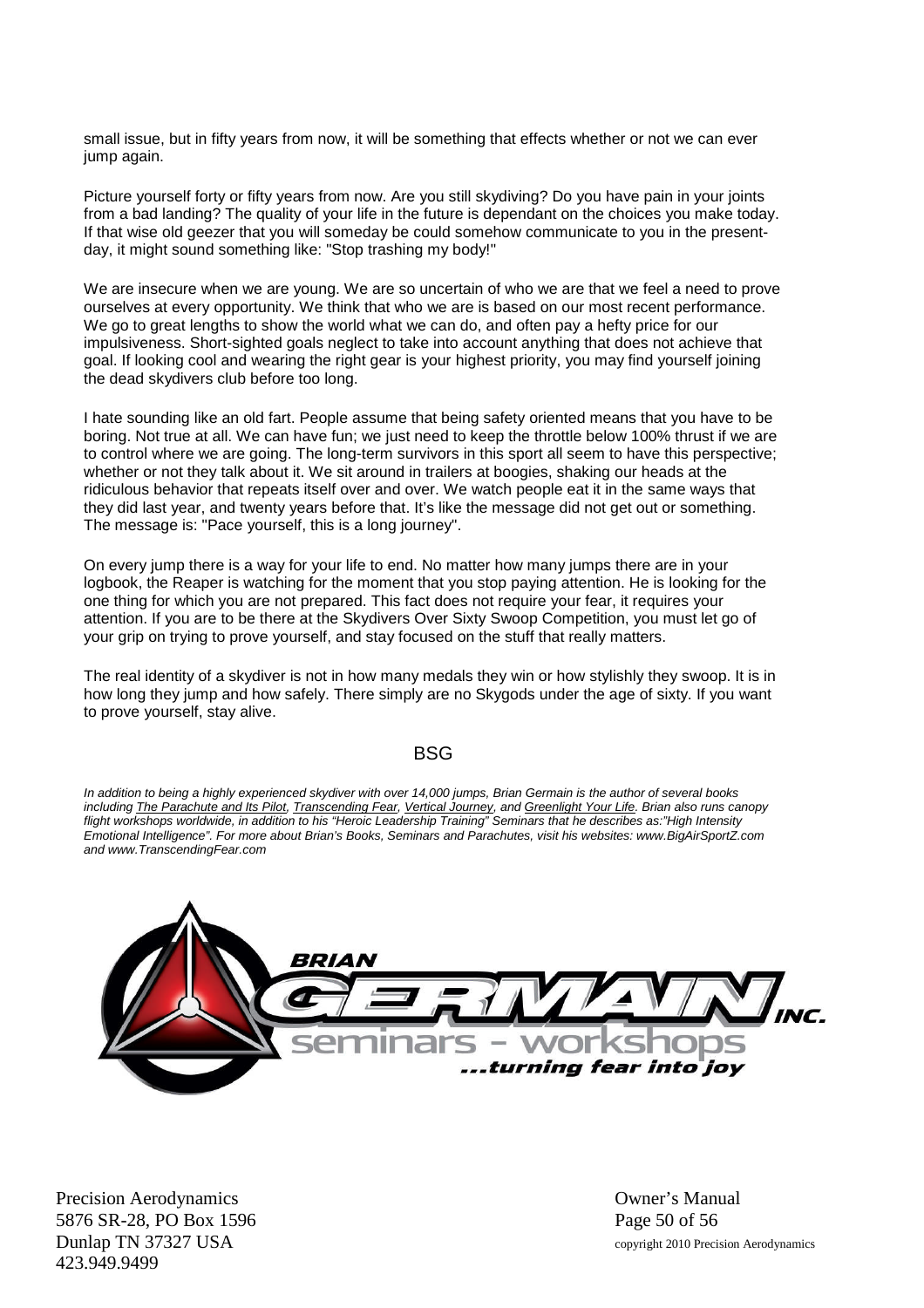# **Packing Tips**

The best opening on our canopies seems to be as a result of either the traditional "Pro-Pack" or the incredible "Psycho-Pack", although some customers have found success with other methods.

Regardless of the method you choose, remember that asymmetrical pack-jobs tend to open asymmetrically. Further, we have found that the highest frequency of on-heading openings tend to be associated with pack-jobs that leave the nose alone, in the center of the bulk, with no stuffing or rolling whatsoever.

\*For a more detailed description of the Precision-Pack, see the article at the end of the packing section, written by company President and Founder, George Galloway.

# **Riser Symmetry**

Elliptical parachutes, being designed for quick turn response, have a higher frequency of off-heading openings. Symmetrical packing of the lines help your canopy to inflate evenly, improving your odds of a straight opening. We recommend tying your risers together at the 3-ring to limit the amount of offset possible during packing.

# **Slider: Flaking and Placement**

We recommend flaking the slider in four equal parts to maximize the surface area during initial inflation. Pulling the entire slider in front of the nose of the canopy opens the channel of air to the bottom surface, typically allowing the parachute to open sooner. Also, please pay careful attention that the slider stays pressed against the slider stops on the stabilizers. Even one inch of distance between the slider and its stops can cause a harder opening on any canopy. By allowing a significant distance between the slider and the slider-stops, the possibility exists for "slider rebound", in which the slider bounces aggressively back against the stops and then down the lines. This happens at the moment when the canopy's lines become taught and the canopy is towed back to the freefall speed. Checking your slider's location should be the last thing you check before closing your deployment bag.

# **Slider: Drawstring/Kill-line**

Your slider is equipped with a drawstring "kill-line" for stealthier flight. Please always remember to pull this back to the OPEN position prior to packing it. Your parachute will open VERY HARD if you do not do this! Be sure to pull the slider apart to the fully open position. By fully retracting the drawstring, you are much less likely to have the tab on the end of the line snag in a suspension line cascade possibly causing a malfunction.

#### **Stowing your slider is not your highest priority after parachute opening. Fly your canopy!**

Precision Aerodynamics Owner's Manual 5876 SR-28, PO Box 1596 Page 51 of 56 Dunlap TN 37327 USA copyright 2010 Precision Aerodynamics 423.949.9499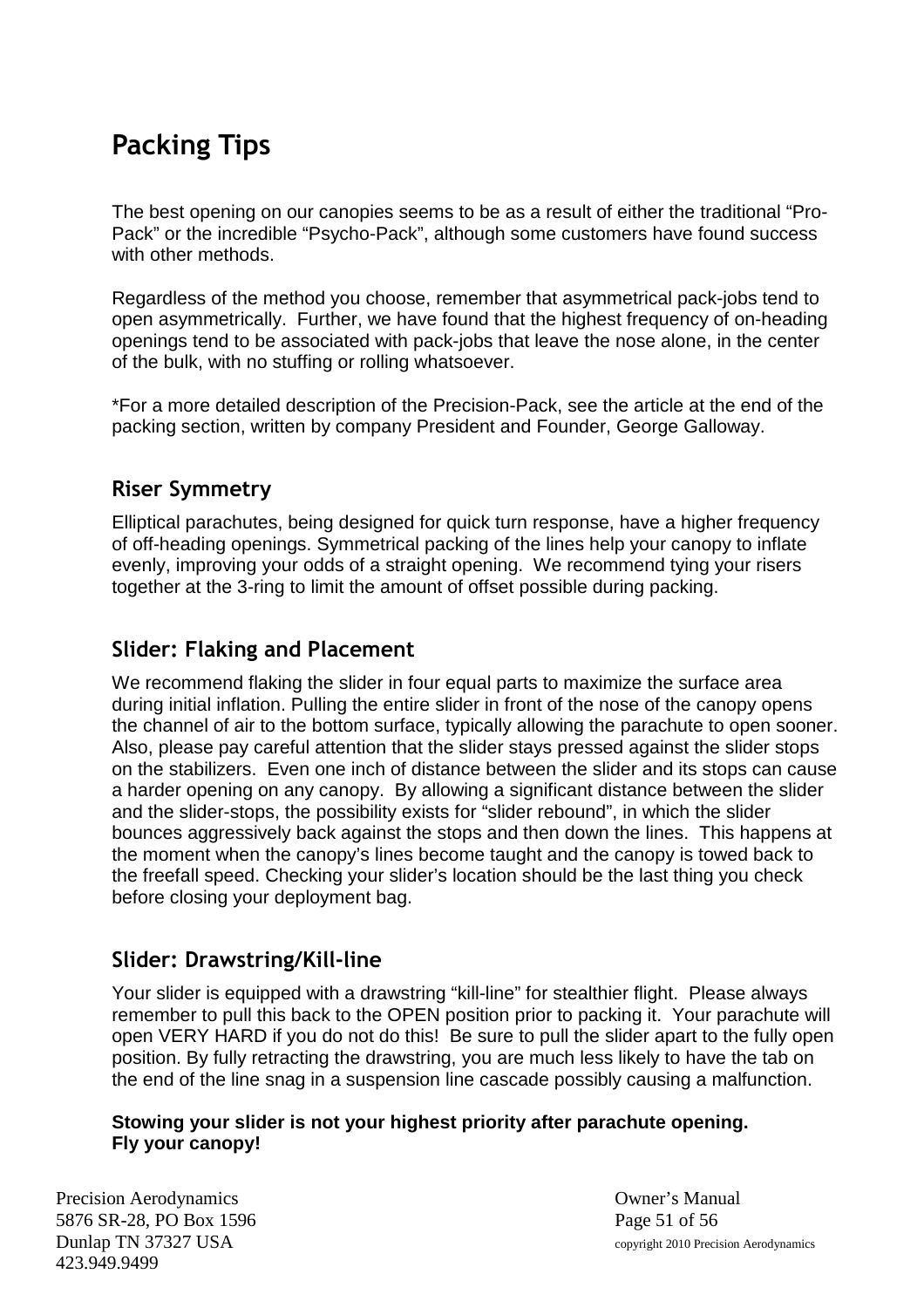Looking around for other canopies and checking the operation of your own canopy are much more important tasks after opening. Keep your priorities straight. Lastly, please never tie the drawn strings together around your neck. If you have to cutaway, you'll be very, very sorry.

# **Line Stows: Types of Elastics**

Use line-stow bands that will do their job. That is to say, if the elastic is unable to exhibit 7-10 pounds of drag before it releases, it isn't slowing the bag's ascent from your container. Small, sturdy rubber bands on all the stows seems to be the best way to achieve this holding power, while tubular elastics allow the lines to roll off too easily. Further, the size and condition of the closing stows that pass through the grommets in the deployment bag are essential in the prevention of "line-dump", which is directly related to extremely hard openings.

Very heavy elastics that won't break, however, can and do cause bag lock malfunctions. As this is a terminal velocity malfunction, it is among the most serious and dangerous. Precision Aerodynamics does not recommend the use of such excessively strong elastics.

#### **Line Stows: Location of Stows**

We highly recommend using "Inboard Line Stows" on your bag. In essence, having the lines stowed closer to the center of the bag will help to reduce the chances of "bag spin", and therefore line twists. Most riggers can do the modification, but we'd be happy to modify your bag right here at Precision Aerodynamics. The turn-around time is usually just a few days.

# **Pilot Chutes: Size**

Your pilot chute size and type will significantly affect your parachute's opening characteristics, as well as the flight. An excessively large pilot-chute will cause hard openings, or even line-dump, which can cause catastrophically abrupt openings. A pilot chute that is too small may not lift the bag off your back at all, or may allow line-twists to occur as the bag is lifted lazily off your back. We recommend pilot chutes between 26 and 30 inches in diameter proportionate to the weight of the canopy. Freefliers beware: ZP pilot-chutes can slip out prematurely!

# **Pilot Chutes: Kill Lines**

An inflated pilot chute trailing behind your canopy can distort your wing, as it will continuously be pulling back on the center cell. The extra drag also diminishes flight performance, and may be the deciding factor as to whether or not you make it back from a bad spot. Therefore, a collapsible pilot chute is mandatory equipment for any of PRECISION AERODYNAMICS' canopies.

We do not recommend the use of bungee pilot chutes, however, as they tend to allow

Precision Aerodynamics Owner's Manual 5876 SR-28, PO Box 1596 Page 52 of 56 Dunlap TN 37327 USA copyright 2010 Precision Aerodynamics 423.949.9499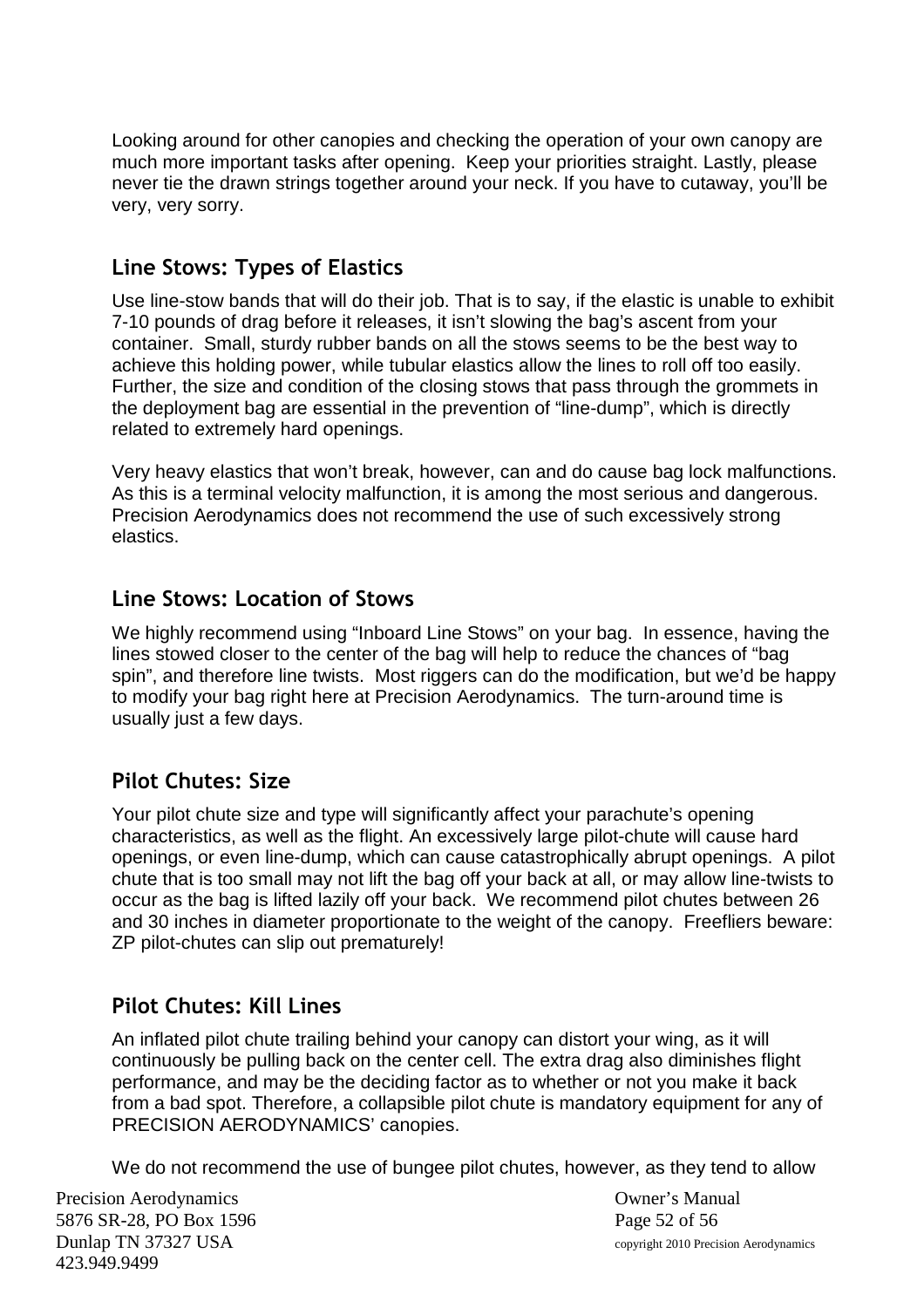the pilot chute to periodically re-inflate under canopy, and may delay inflation during low speed aircraft exits. The kill-line method is excellent, although carelessness in resetting the kill line during packing may also cause pilot chute in tow malfunctions. Further, a spectra kill line will shrink with age, preventing you from cocking your pilot chute fully. Eventually, this will lead to pilot chute in tow malfunctions. Lastly, is a #8 grommet on the deployment bag. This will allow the bag to invert and slide down the bridle to pilot chute, collapsing it. This is the safest method to collapse your pilot chute, requiring no "cocking" during packing, although the wearing on the mesh of the pilot chute may expedite its replacement. This method also usually causes the pilot chute to spin up under canopy.

## **Stowing the Toggles**

Please stow the toggles and the excess brake line in a manner approved by your container's manufacturer. Leaving the excess line free opens the possibility of entanglement, particularly with your helmet or camera. This is not merely the recommendation of an over-protective manufacturer; it is a precaution based on experience. A brake-line that is entangled with some part of your body will prohibit you from jettisoning your main canopy.

"Toggle-Keepers" are also a necessity on all Precision Aerodynamics parachutes. This is an elastic or fabric loop that holds the tip of the toggle above the guide ring. Toggle-Keepers reduce the chance of a malfunction due to a brake-release during deployment.

# **An Easy Way To Pack a Zero-P Canopy**

by George Galloway 1995 President, Precision Aerodynamics Board of Directors, Parachute Industry Association Former Director, United States Parachute Association, Southern Region

It was many years ago when we received the first Strato-Star in our area, complete with rings and ropes, and you never would have guessed that our small group of riggers had a combined experience of several thousand skydives, not to mention as much rigging and packing experience as most anybody else in the world. We must have really looked strange, the way we inspected, fondled, fumbled and speculated how this thing was supposed to go into that little backpack kind of thing that the manufacturer shipped with it. Of course, we hadn't yet considered looking at the Owners Manual; we wanted to figure it out by ourselves.

We all knew of the Barish Sailwings, and the Volplanes with hydraulic reefing. Some of us had even jumped the Para Sleds and Baby Planes, but none of us really knew anybody who had a lot of experience packing these things. These newfangled things. Back in those days, there were no packing videos. Very few companies published packing instructions with photographs. The ones that did, left it up to your own interpretation as how you were to get the canopy from "photo\_A" to "photo\_B". Many of the canopies which we used for both mains and reserves were simply packed as instructed, "pleat the gores in the normal manner", a phrase commonly quoted by many manufacturers in their instructions to riggers.

I remember one company that published its packing instructions on a little fold-out leaflet, so you could kinda carry it in your helmet to make sure you had it handy when it came time to fold the thing back up (the parachute) and put it into the container. The instruction sheet was harder to fold up than the canopy.

Precision Aerodynamics Owner's Manual 5876 SR-28, PO Box 1596 Page 53 of 56 Dunlap TN 37327 USA copyright 2010 Precision Aerodynamics 423.949.9499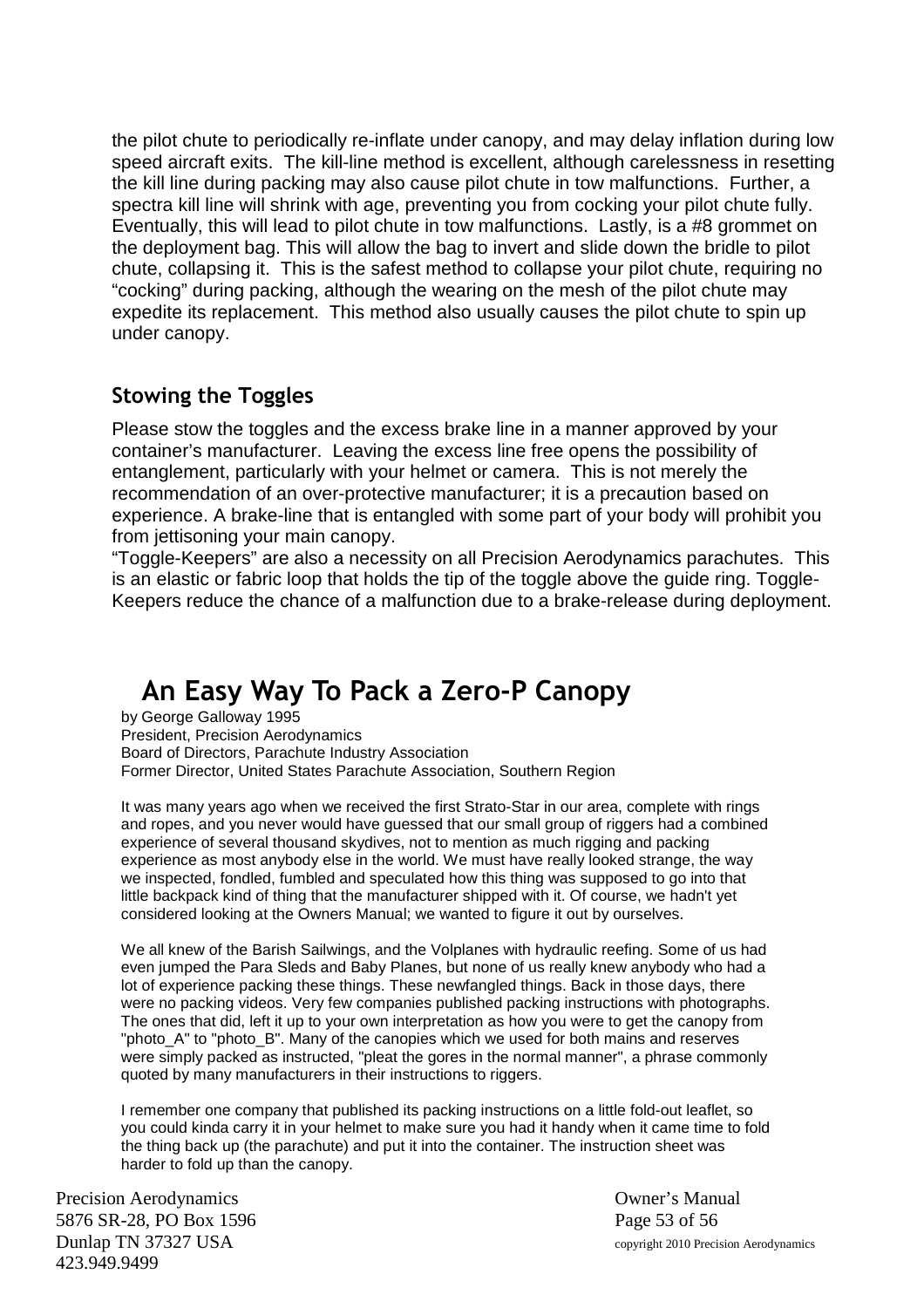There were deployment devices such as sleeves, pods (para-opening-devices), bags, and slags (half sleeve/half bag). There were cones and grommets, and spring loaded everything, from pilotchutes to pack opening bands. There was no such thing as a pull-up cord, and I distinctly remember a kinda half hitch arrangement packed into the lines of one canopy to hold the bag closed which was referred to as the "dead-man knot". I know there are still a lot of people around who remember all of these things, but there are an awful lot of you who might not have a clue what all this mumbo-jumbo is about.

It's about packing canopies, of course, and mostly about packing square canopies in particular. Ram-air mains started catching on in the late 70s. Ram-air reserves started catching on in the early 80s. There have been as many different ways to pack a ram-air parachute as there have been models to choose from.

I personally know three different people who claim to be the inventor of the "propack", a method for packing ramairs which has become popular in recent years. I don't really have anything against the "propack", but what does that term really mean? If you ask ten different people to show you how to "propack", I will give you a dollar for each one who does it the same as the last. The "PRO" in propack is said to have been an acronym for "Proper Ram-air Organization". Maybe it should have stood for "Proper Ram-air Orientation" referring to the fact that for the first time a ram-air canopy was actually going into the container the way it was intended to come out. (You see, the early squares were packed by laying them on their sides before folding, a packjob which is still used quite successfully by many people. Some people erroneously think this "side-pack" method induces a 90 degree off heading opening. It's not true.) As I remember it, the original idea of the "propack" was to keep everything on heading, in theory, that is. That was a significant idea, and I agree that it worked to a degree, as long as aspect ratios were hovering around 2.0 and there were no coated fabrics or complex airfoils.

In the early days of pro-packing, there was no mention of awkward techniques like stuffing the leading edges into the center cell to "reduce opening shock", or rolling the nose past the "B" lines to ease the pain induced by the parachute opening sequence. These bastardizations to an otherwise pretty good packjob came along to help skydivers deal with more complex airfoils and fabrics. Talk about producing an off-heading opening! Some of the things we hear and see about how people are currently packing out there in the real world are a true test and testament to the reliability of the ram-air parachute.

Parachute packing procedures have continued to develop along with the development of new canopy designs. When we first started flight-testing higher performance non-rectangular canopies, I wanted to create a pack job which produced consistent openings, of course, but it also had to be a packjob which wasn't such a hassle to get into the bag.

I started out by thinking I might have modify the parachute design to accommodate the problem of getting the trapped air out of the Zero-P canopy, but then, that didn't really make much sense. I had gone to a great deal of effort and calculation to design this airfoil, so why would I want to go and cut it full of vents just to get into the d-bag? What I needed to do was to develop a method of folding the canopy which exhausted all of the air out of the airfoil where it entered in the first place, at the leading edge.

A "regular" propack might have been OK, except that there was always this huge bulging bubble when I laid the canopy down on the ground. You all know what I'm talking about. There ought to be a name for this thing. I'll call it the "bubbulge". It is (was) a problem.

Another problem was that contortionist procedure thing I always had to do in order to get the canopy all stacked up so I could smash it down into this little bag. After the canopy is finally crammed in, the bag always looks like it is about half as big as it needs to be. That's because all that fabric is in there, slipping around on itself, trying to fill back up with air, and you don't

Precision Aerodynamics Owner's Manual 5876 SR-28, PO Box 1596 Page 54 of 56 Dunlap TN 37327 USA 423.949.9499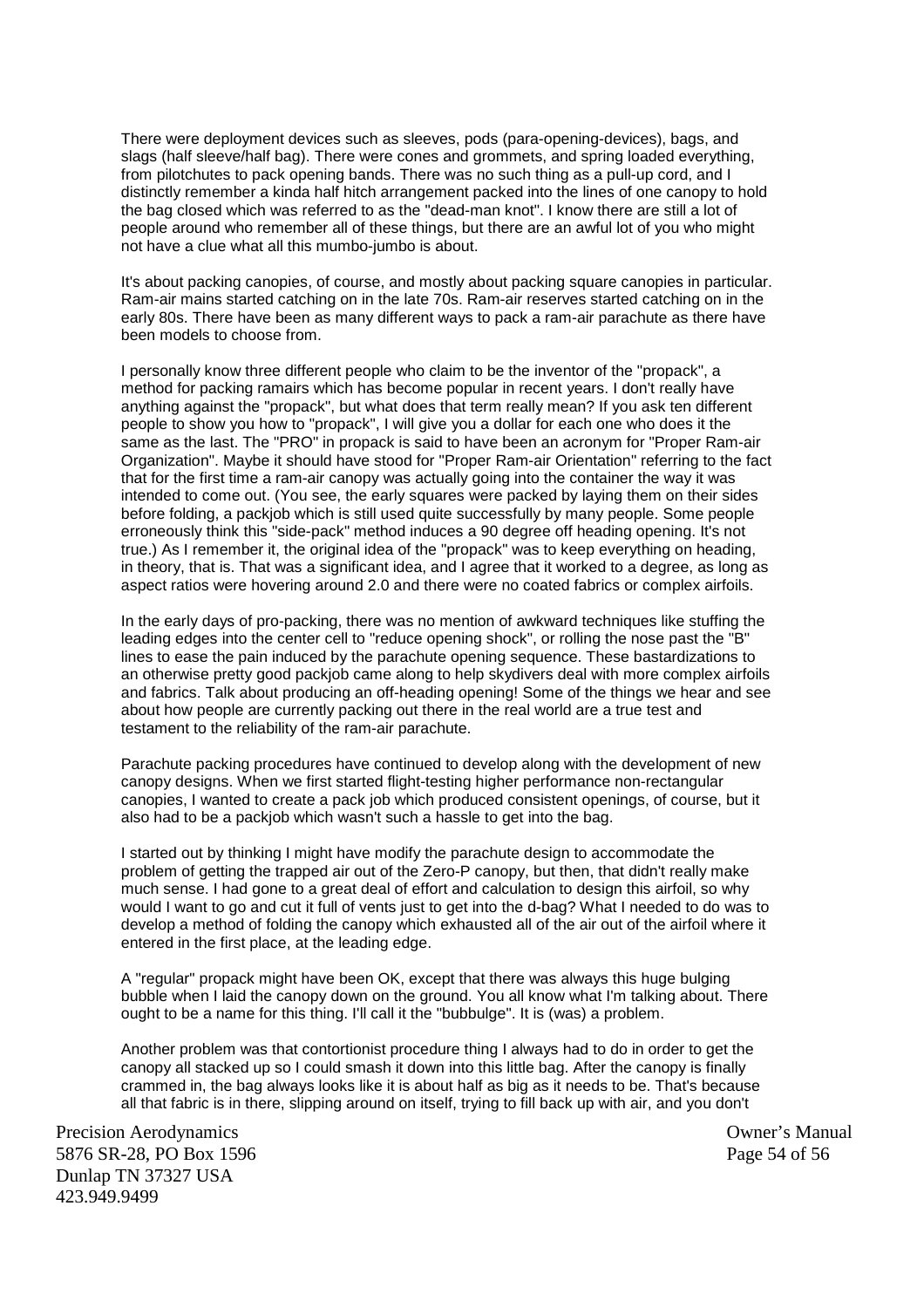have a new rubber band in your pocket! Damn!

What I ended up doing to remove all of this frustration is really simple. I will attempt to put it down into words, although I might run the risk of just confusing you more.

I have to say at the outset, that while this packjob has worked successfully for us in thousands of documented deployments over the years, never forget that it is YOU who is responsible for any parachute packed by you. At Precision Aerodynamics, we pack all of our demo equipment this way, and we base the reputation of our product on its consistent results. You have to realize that your interpretation or misinterpretation of these words may lead to canopy damage, bodily injury or death.

You must pack your parachute any way you want to. It's your canopy and you are the one who is jumping out of the airplane. Accept the risk and be responsible for yourself. Having said that, I will cautiously continue to try to describe the procedure.

It is always important to inspect the entire assembly and determine that the system is airworthy. Make sure that the canopy's direction of flight is correctly oriented to the harness. For the purpose of this article, I am going to simply focus on the "canopy folding procedure" which has been so very successful for us.

Lay the container on the floor, harness down, and stow the brakes in accordance with the container manufacturer's instructions. Split the line groups and run the slider up toward the canopy, observing that the leading edge of the canopy is hanging at your knees with the trailing edge of the canopy away from you. Work the fabric which is between the line groups to the outside of the lines, and continue for all sections of the canopy. This "accordion folding" A-B section, the B-C section, and the C-D section is intended to minimize fabric/line friction during extraction from the bag, as well as minimize the pack volume as a result. The idea here is to keep all of the line attachment points toward the center of the packjob, with the fabric folded to the outside.

It is important that you pay particular attention to the location of the "D" lines and the "control lines" in particular. It is imperative that you maintain the relative position of these and all lines throughout this process, or you might end up with a malfunction caused by these lines migrating up to and in front of the leading edge of the canopy during the rest of the process. The leading edge is neither rolled nor stuffed. Just leave it there exposed, even with convicted "hard-opening" canopies. We have seen this packjob tame even the baddest of the bad.

The slider is neatly "cloverleafed" into position so that it is quartered into the hanging canopy and against the slider stops. Bring the center of the trailing edge up and hold it under your thumb while you roll up the hanging sections of the trailing edge. So far, this resembles what is commonly referred to as a "propack".

Here is where everything changes. Flip the canopy around now, so that you are actually inducing a 180 degree line twist into the packjob. Continue to roll the canopy up at the trailing edge, which now overlays the leading edge. You are really creating a pretty tight cocoon. Now you should be standing there with the canopy hanging from your right hand, with your right hand still controlling the slider's position and the trailing edge, and your left hand controlling the cocoon. The bag and pilot chute are hanging from the bridle attachment point, and as you swing them out of the way, you flop the cocoon to the floor, retaining control over the position of the "D" lines and control lines with the placement of your left hand as the bundle hits the floor. You have maintained line tension with your right hand through this process, and the only difference in this and an otherwise "normal" propack is that now the container is looking down and the canopy is looking up. Don't worry about that for now.

Replace your right hand with your right knee and your left hand with your left knee to continue

Precision Aerodynamics Owner's Manual 5876 SR-28, PO Box 1596 Page 55 of 56 Dunlap TN 37327 USA 423.949.9499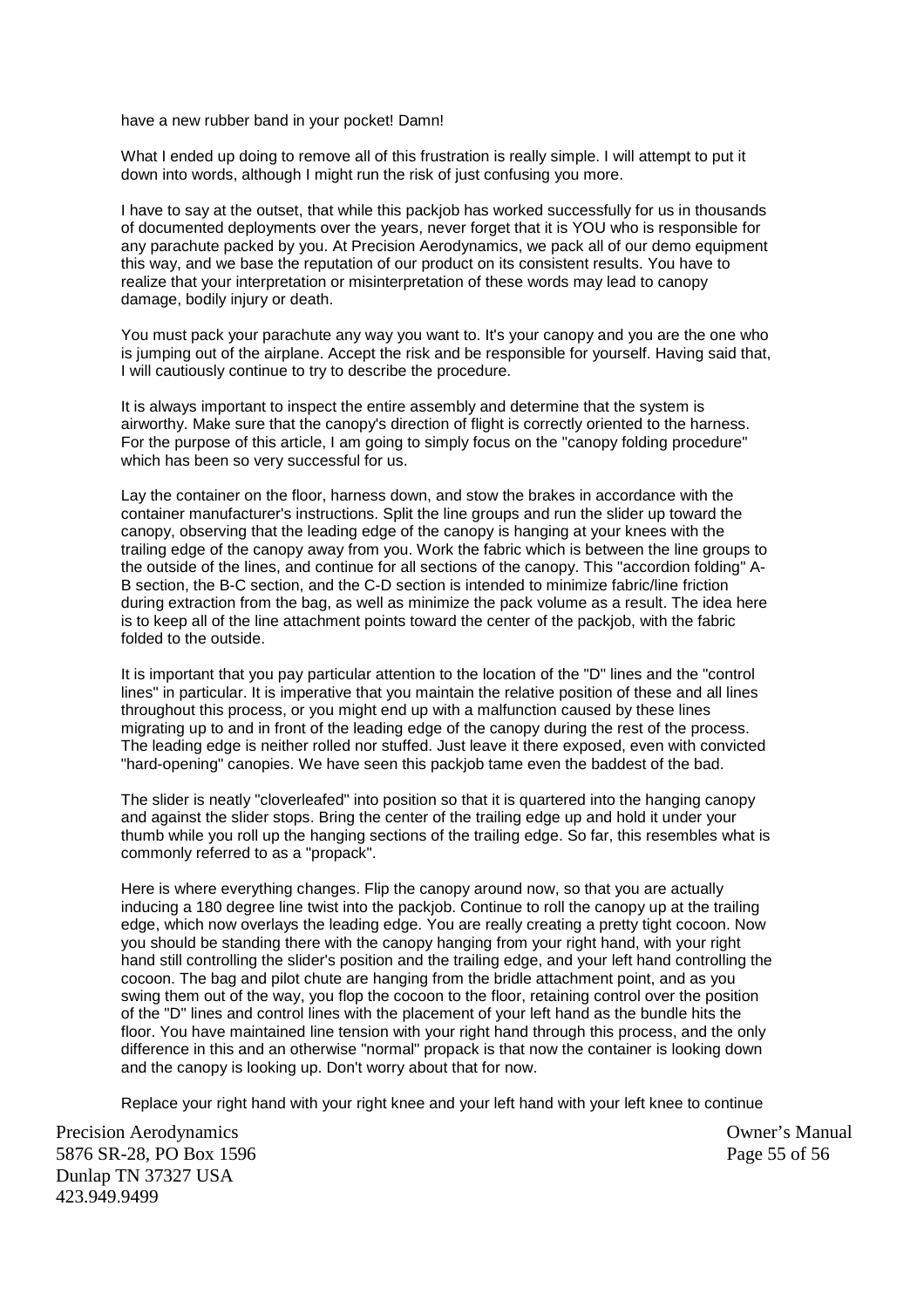control of the bundle. You now have a triangular shaped bundle with the rolled trailing edge facing up, covering the leading edge of the canopy. Fold the "ears" in so that the entire canopy portion is slightly less than bag-width. Pull the bridle attachment point out to one side or the other, and start to roll the canopy up like a sleeping bag from the top to the bottom. Keep the roll tight, and maintain the roll to be the width of the bag. The bridle ring needs to be pulled far enough out from the center of the roll (the axle) that it can be wrapped around the outside of the roll and maintain contact the grommet in the bag. This is important.

When you roll the bundle all the way down to the point where the lines come out of the canopy fabric, it is quite easy to see that you can control this small bundle/roll with one hand, holding it like a football. While holding the canopy roll in your right hand, it is easy to slip the deployment bag over the roll, but make sure that you place the bag on "upside down" because, remember, the canopy is still 180 degrees out relating to the container. Now with the canopy in the deployment bag, you will notice that there is absolutely no tendency for the bagged canopy to fill with air. It is not trying to escape from the bag. It is not sliding all over itself making your life miserable.

This is the point at which people say, "What if you forget which way you turned it?", referring to the 180 degree half-twist you put into the lines a few minutes ago. Well, simply stated, just don't forget, because now is the time to take that half twist out by rotating the bag back to normal. (Note: if you accidentally do turn the bag the opposite direction, it should be very obvious that you have a severe line twist in your packjob.) Simply rotate it back the other way. If you have maintained sufficient line tension during the rollup process, this will not be a problem. If you are completely confused, start over.

Now close the bag, stow the lines, and close the container "in the normal manner".

Precision Aerodynamics **Owner's Manual** 5876 SR-28, PO Box 1596 Page 56 of 56 Dunlap TN 37327 USA 423.949.9499